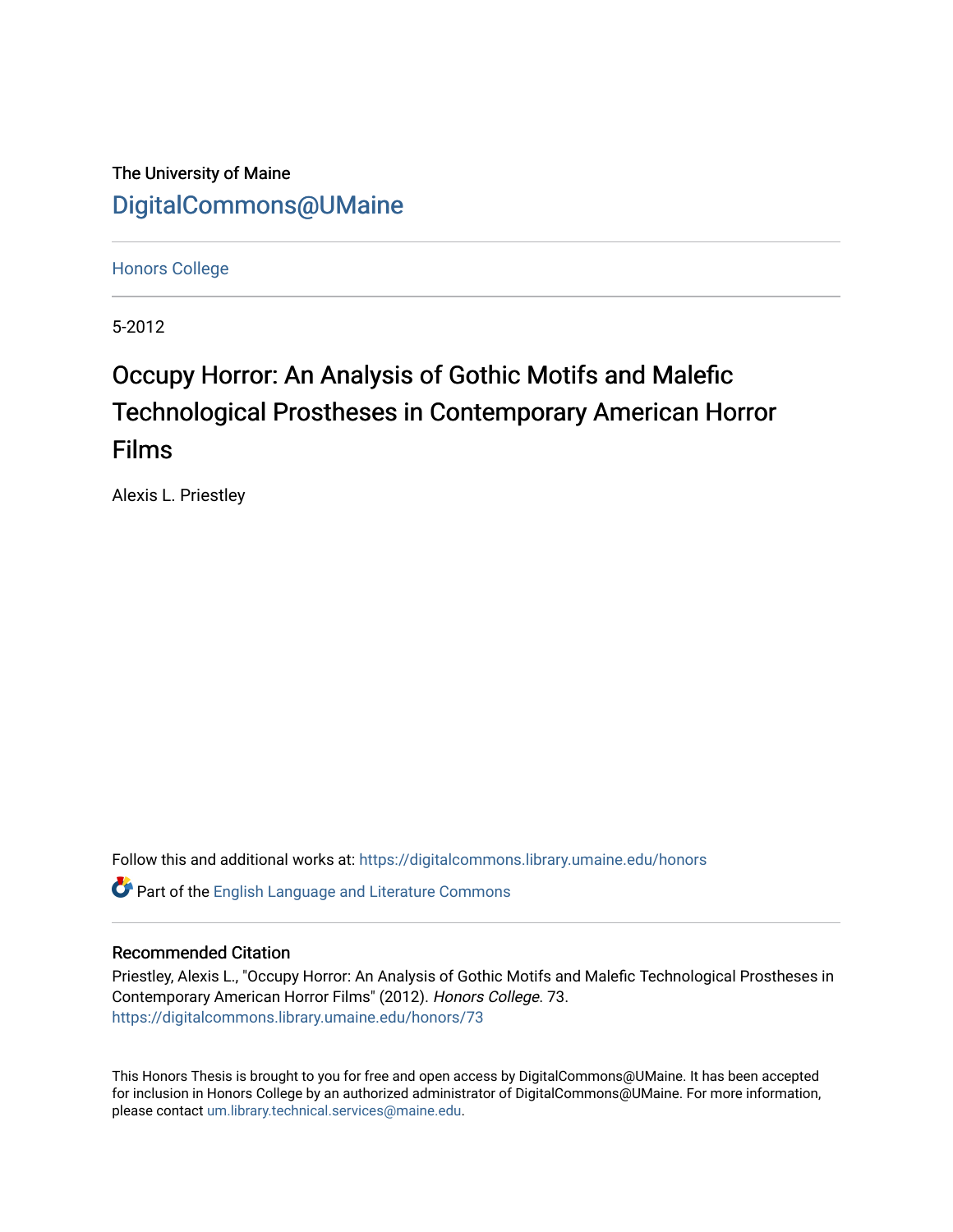# OCCUPY HORROR: AN ANALYSIS OF GOTHIC MOTIFS AND MALEFIC

# TECHNOLOGICAL PROSTHESES IN CONTEMPORARY AMERICAN

# HORROR FILMS

by

Alexis L. Priestley

# A Thesis Submitted in Partial Fulfillment of the Requirements for a Degree with Honors (English)

The Honors College

University of Maine

May 2012

Advisory Committee:

Steven Evans, Associate Professor of English, Advisor Sarah Harlan-Haughey, Lecturer in English and Honors Faculty Elizabeth Neiman, Assistant Professor of English and Honors Faculty Edith Elwood, Honors Faculty Tina Passman, Associate Professor of Classical Languages & Literature and Honors Faculty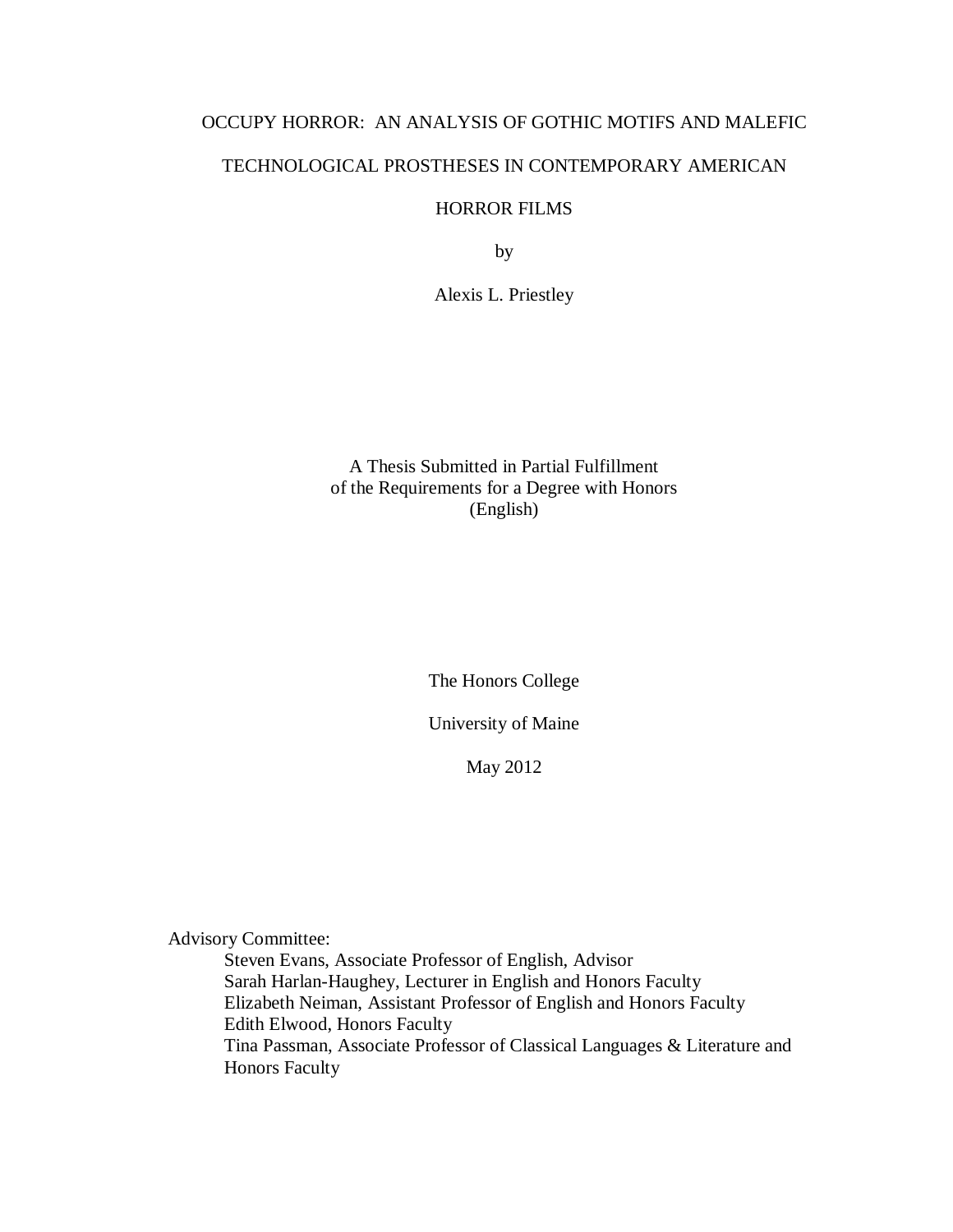#### **ABSTRACT**

My project explores the genre of Western contemporary horror films, with a focus on the way technological communication devices—the telephone, internet-connected computer, and the television—are given a life of their own and rendered maleficent. By staging the anxieties and ambivalences we as a society feel towards our technological prostheses alongside classic Victorian gothic motifs, the films I analyze force us to confront ancient tensions through a  $21<sup>st</sup>$  Century lens.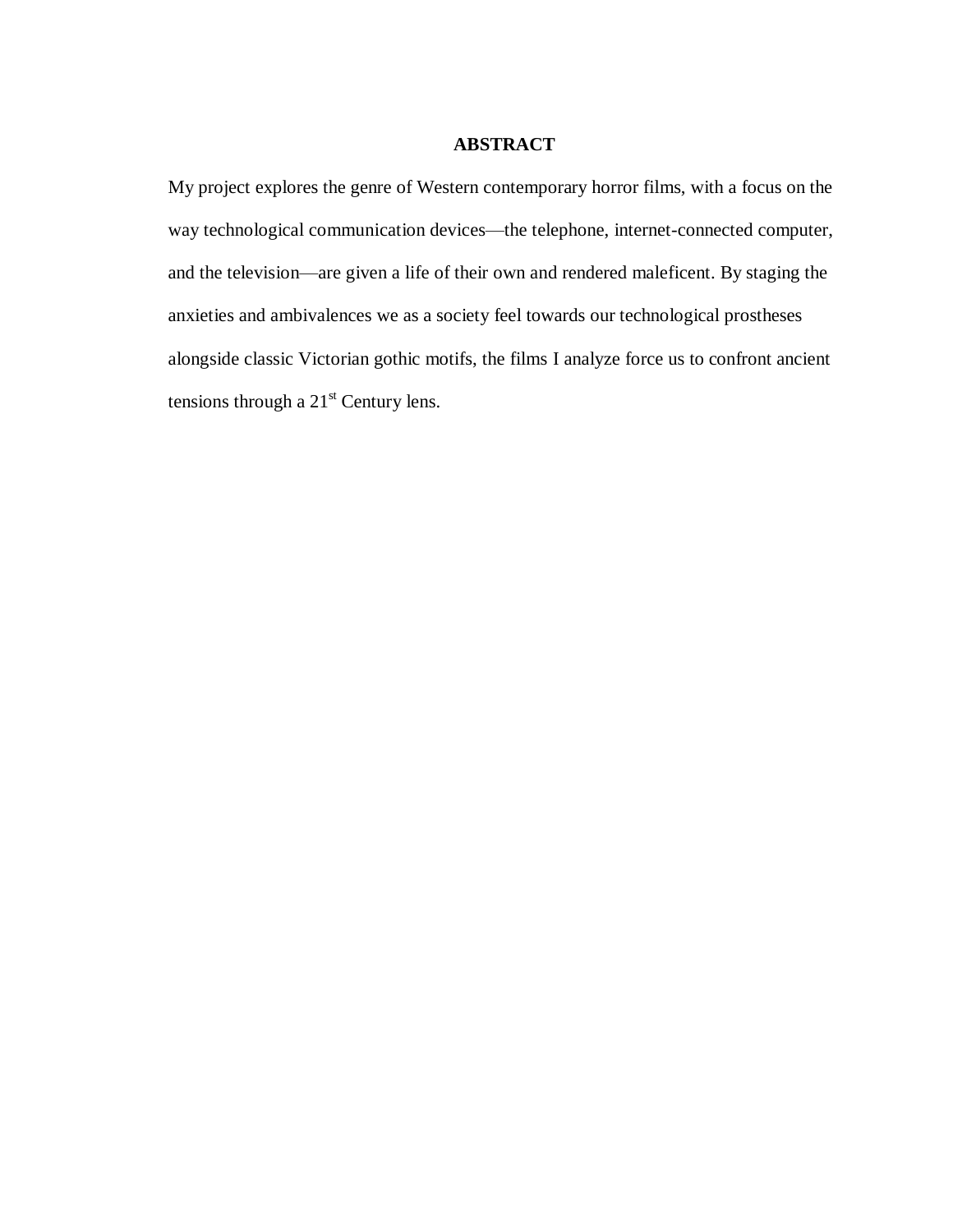To Leigh Alley, with gratitude and admiration.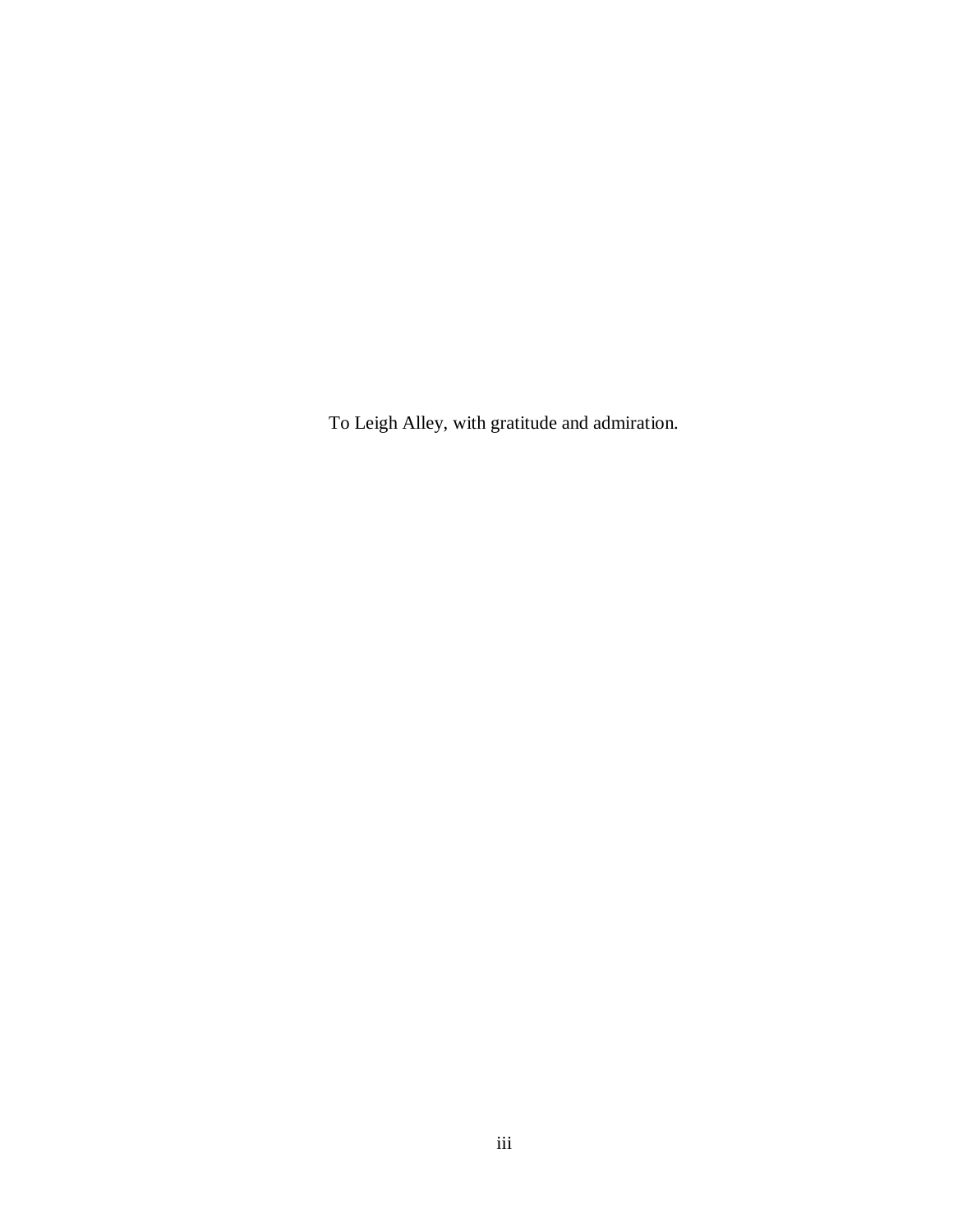# **ACKNOWLEDGEMENTS**

I would like to thank my advisor, Professor Evans, for his consistent support and guidance from the inception of this project. I would also like to thank my committee for their valuable and thoughtful input during this process.

A special thanks goes to Sarah Lingo, for her excellent qualities as a soundboard and writing partner; and to Keira Monahan for dealing with the side effects of thesis writing so famously.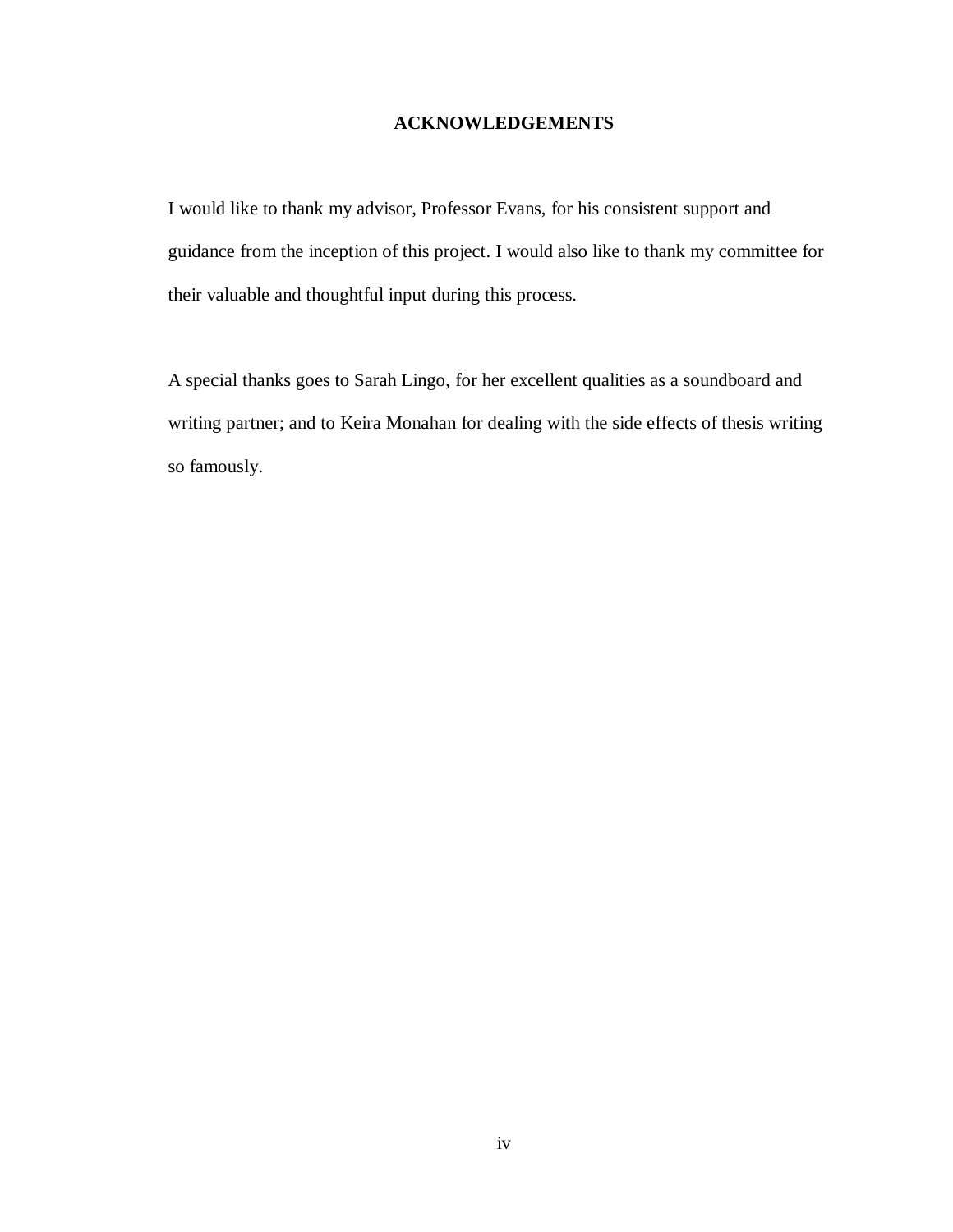*When we suppose the world of daily life to be invaded by something other, we are subjecting either our conception of daily life or our conception of that other, or both, to a new test. We put them together to see how they will react. If it succeeds, we shall come to think, and feel, and imagine more accurately, more richly, more attentively, either about the world which is invaded or about that which invades it, or about both.*

C.S. Lewis, "The Novels of Charles Williams"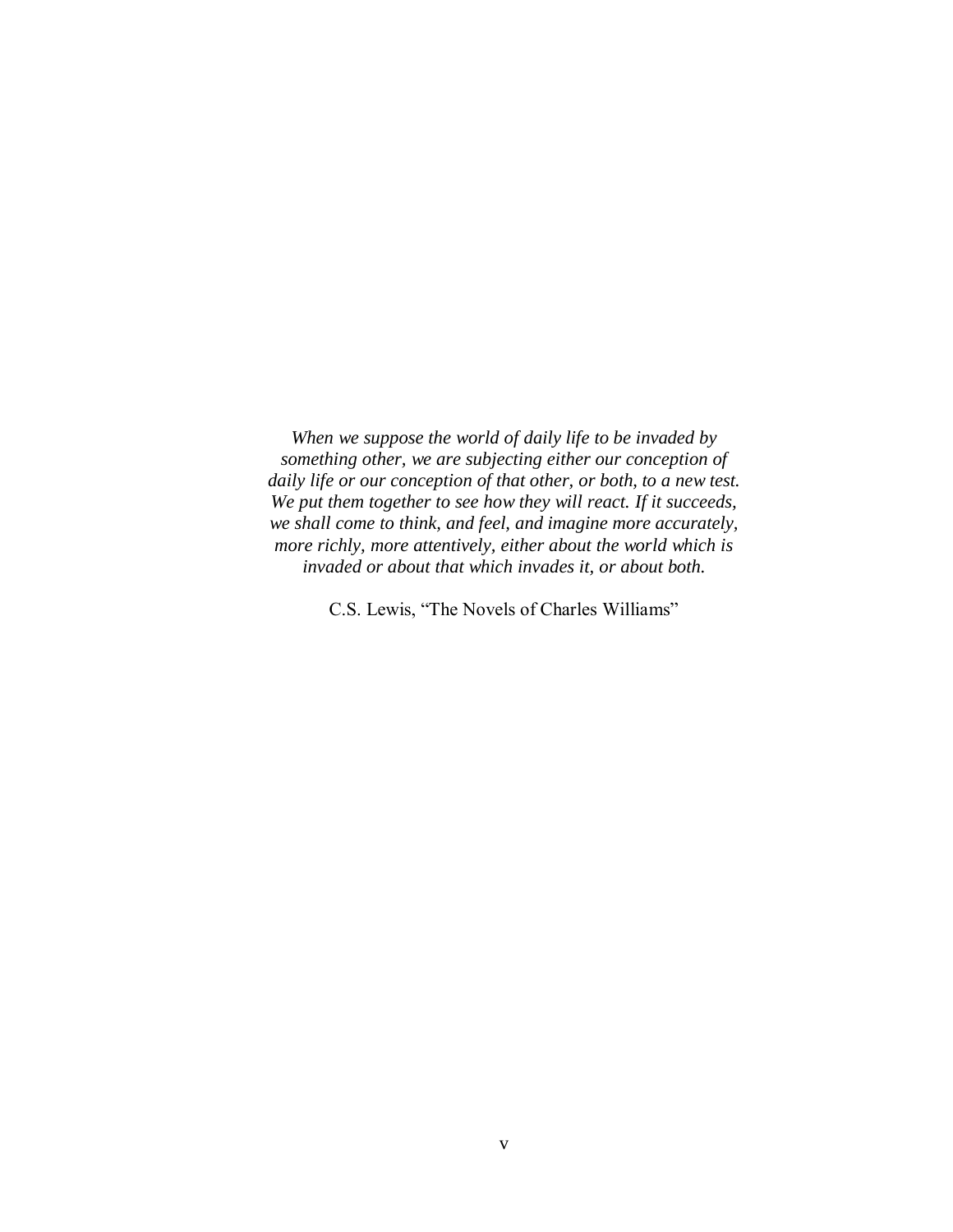# **TABLE OF CONTENTS**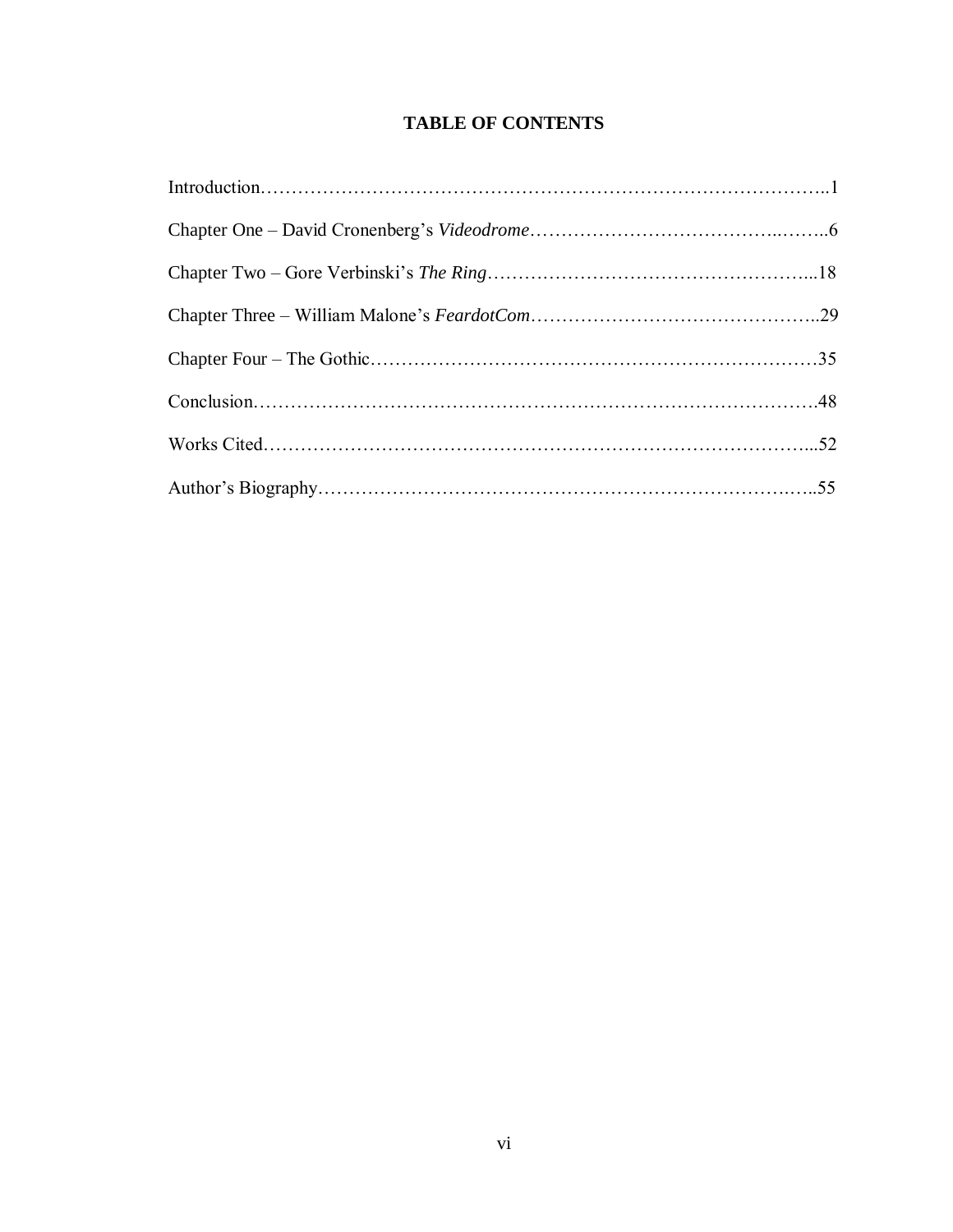#### Introduction

This project is a study of gothic literary conventions in contemporary horror films. It focuses on the way that technological communication devices—the telephone, the television, and the internet-connected computer—are given a life of their own and cast in a nefarious light. By staging the anxieties and ambivalences we as a society feel towards our technological prostheses alongside classic Victorian gothic motifs, the films I analyze force us to confront ancient tensions through a  $21<sup>st</sup>$  Century lens.

While I will reference the level to which each director has employed gore in his film, the discussion of it here will not be a qualitative appraisal. To define something as terrifying is a subjective assessment. The inspection of gore here is less on this plane of evaluation and more regarding the quantity of and justification for the gore.

The horror genre, especially in American film, is one that is often discounted as being inferior. I assert that the horror film, narrative weaknesses included, plays an important role in our media saturated culture. Film critic Robin Wood laid the basis for my argument in 1979 with his "An Introduction to the American Horror Film" essay. Wood argues that the horror movie is a window into that which society oppresses. The monster, a key element to any horror narrative, represents this. The monsters in the narratives I have chosen to explore are closely connected to the aforementioned communication devices, and are sometimes possessed by malevolent beings. These haunted devices are likely chosen because they are the technologies that have become most embedded in our daily lives. It is more deeply terrifying to invade the everyday through those common devices, which should connect us to those we know and trust, but instead create deadly contact with malevolent entities.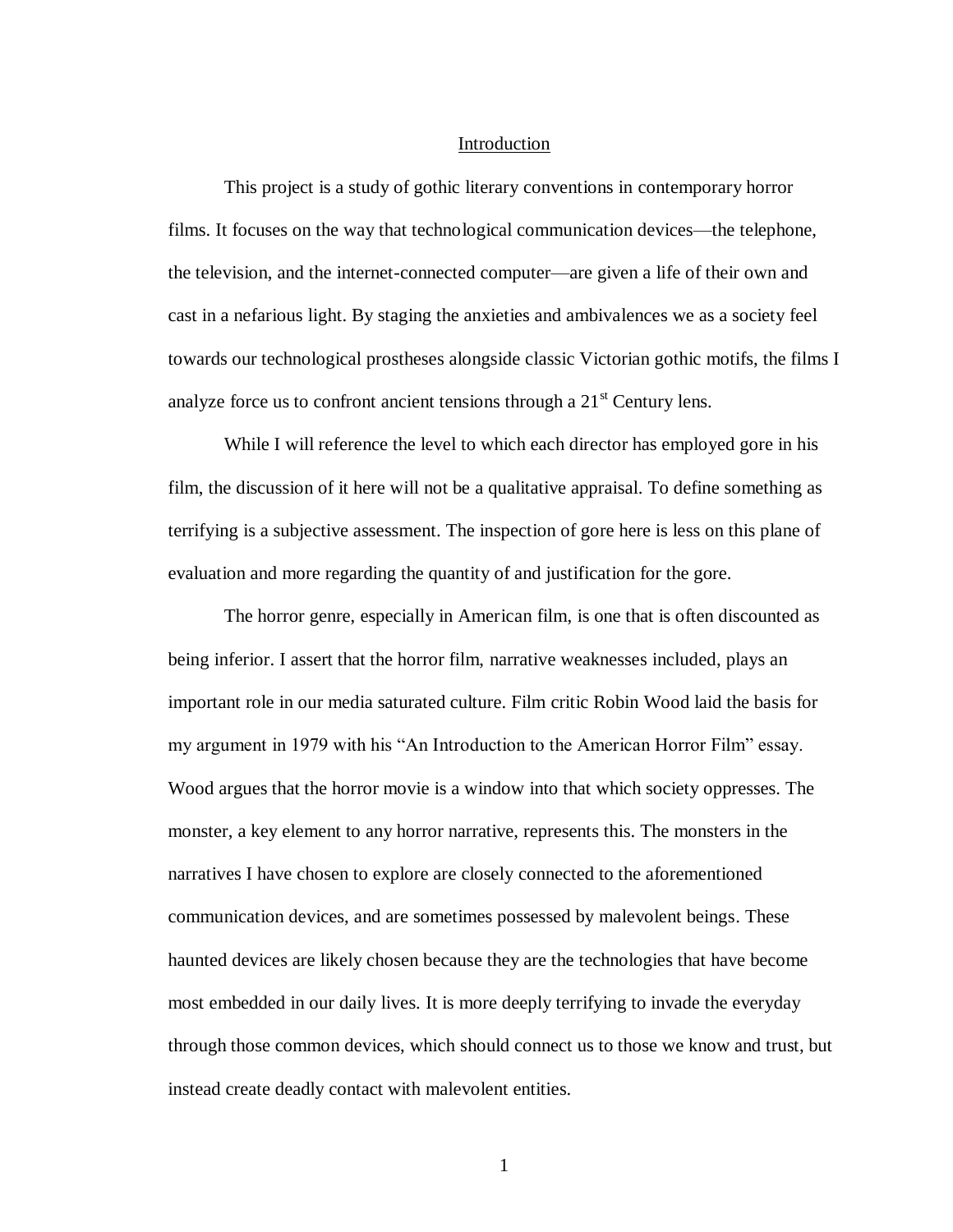One of the redeeming aspects of the horror genre is that it allows us to confront that which we usually deny or ignore<sup>1</sup>. Michel Foucault writes "it is not possible to describe our own archive, since it is from within these rules that we speak, since it is that which gives to what we can say" (Wershler-Henry, 16). The horror genre allows us to glimpse, if not reflect upon, the devices that have invaded so much of our daily lives. The unique potential of the horror movie to make the viewer shudder with fear foregrounds these technologies and provokes the reader to examine his or her own relationship with these devices.

Wershler-Henry quotes Foucault in his *The Iron Whim* when discussing the way that the typewriter shaped everything from written bodies of work to political systems. He asserts that it is impossible to know the full ramifications of assimilating a new system (like the typewriter) into our everyday lives while they are in place. Wershler-Henry writes "the rules of the systems that govern our lives are always at least partially invisible to us, at least while they're still functioning" (16). This argument is readily apparent in the tangible world. When one is standing in the midst of a structure—for example, a bridge—one cannot see as much of it as one would by standing half a mile away. In *Asian Gothic*, Sheng-mei Ma supports this with, "Western technology interpolates modern life so seamlessly that the net is invisible to the protagonist" (194).

In my initial framing of these three films, I chose to work with Aristotle's framework in his *Poetics*. While there are more recent models I might draw upon,

 $\overline{a}$ 

 $<sup>1</sup>$  I believe the descriptor "redeeming" is appropriate when discussing the horror genre.</sup> Historically, it has been an outcast breed, a sort of fodder for the critics who brand these films as cheap thrills for a lowbrow audience. Similarly, the gothic, "like other forms of popular literature, […] has been seen as fare for a sensation-seeking audience and not, therefore, worth literary analysis" (MacAndrew 4).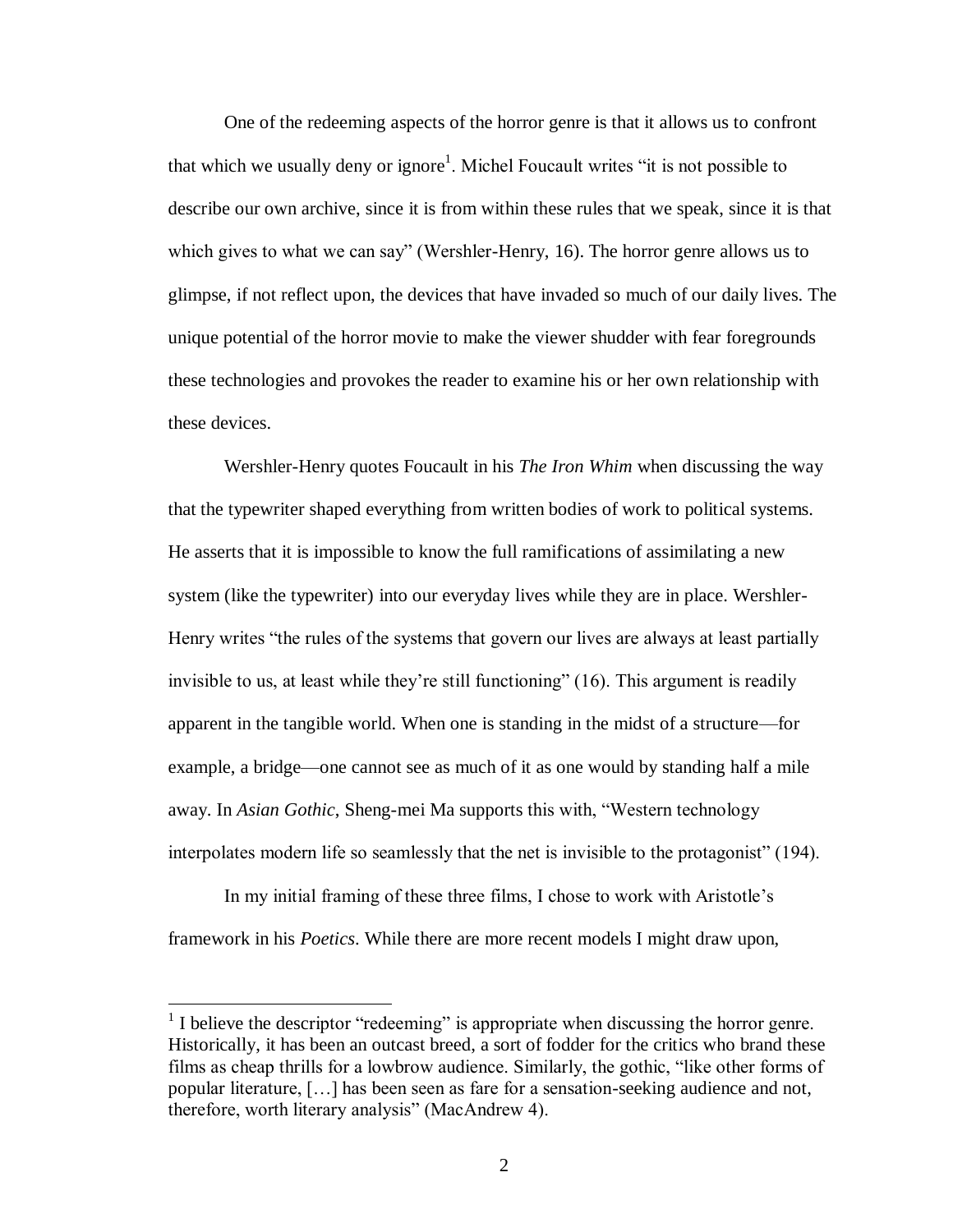Aristotle's concept of catharsis is central to the narrative development in these films. Generally speaking, catharsis is a device commonly manipulated in horror films.

In my analysis, I will highlight connections to Mary Shelley's *Frankenstein*. Shelley's treatment of the monster has ties with all three of the narratives I am investigating. The dual senses of repulsion and fascination that the monster provokes in those he encounters can also be seen in the technological devices in the contemporary narratives.

Because there is so much material under the vast umbrella of gothic literature, I have focused my analysis in the fourth chapter on several motifs that I view to be especially important. These include: femininity, isolation, decay, the abject, madness, and monstrosity. I have chosen to structure this project by placing the film analyses before the exploration of the motifs. Because of this, there are places where I briefly reference the motifs in the film analysis before more fully exploring them in a later section, and vice versa.

My selection of these three films—David Cronenberg's *Videodrome*, Gore Verbinski's *The Ring*, and William Malone's *FeardotCom*—was entirely deliberate. There are many contemporary horror films that employ gothic elements. A visually striking example can be found in James Watkins's *The Woman in Black*. This film contains a gorgeous and decaying gothic castle on a causeway that floods with every rising tide, and a vengeful female ghost. It is not uncommon to find an abandoned, decaying mansion or hospital as the setting for a slasher film. And often at the conclusion of these slasher films, one or two victims are left alive—almost always female.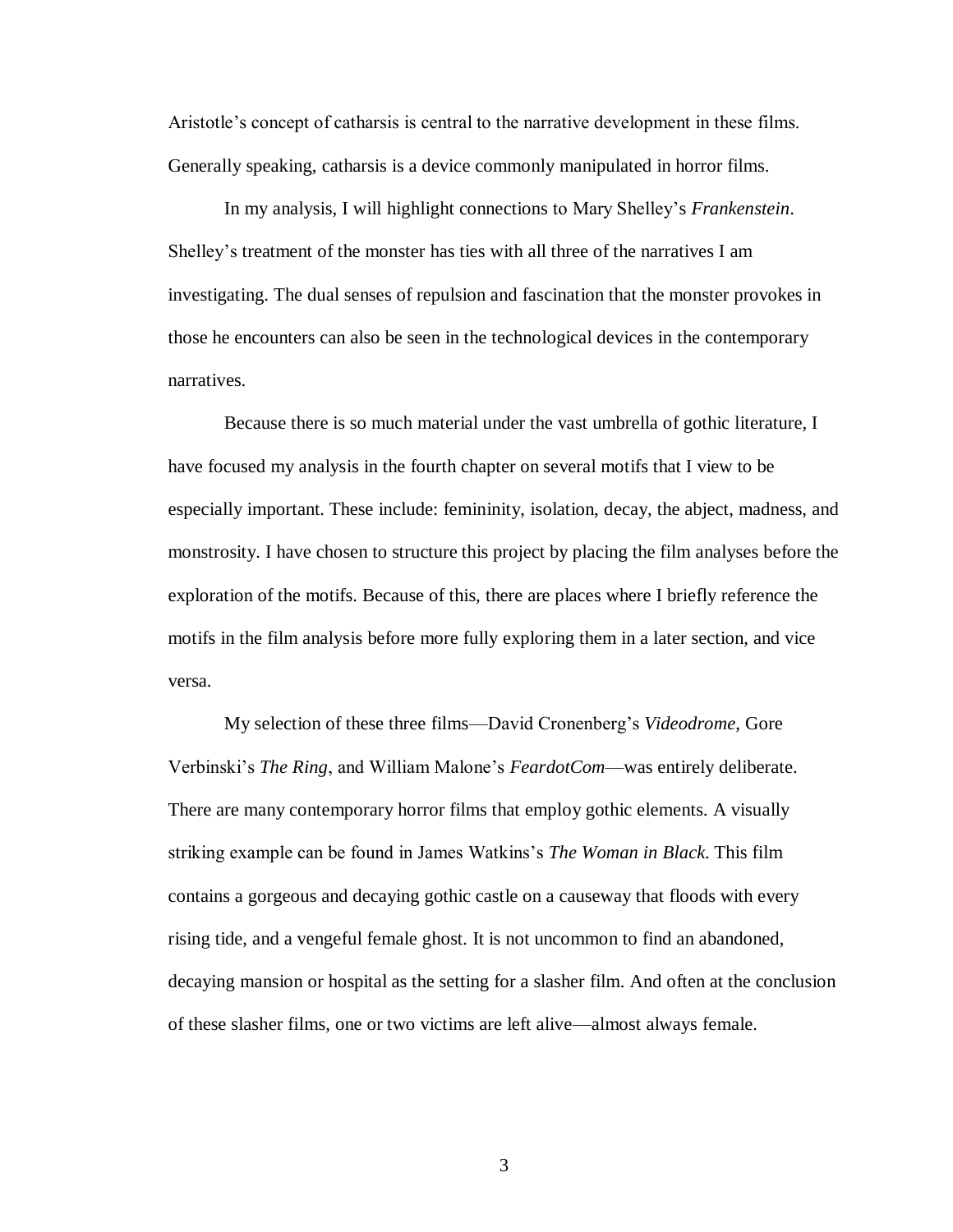There are also horror films that make use of modern communication technologies. In the process of narrowing down films, I considered Deon Taylor's *Chain Letter*, which uses email to circulate a deadly letter. There are also a few films based on the urban legend of a killer calling a babysitter from within the house. However, none of these films portrayed these technologies as being possessed. Taylor's *Chain Letter* came closest, but in the end, one of the characters was able to figure out how a serial killer was manipulating the technology to track those who deleted the letter. Thus, a human was able to use deductive reasoning to resolve that anxiety inducing mystery surrounding the technology. The only film that I chose to analyze that came close to this was Malone's *FeardotCom*, but I thought the use of technology was so compelling that it should be included.

These films that I have mentioned all contain a few of the motifs I'm looking at, and some even involve technological prostheses. But the films that I've analyzed contain all of these compelling motifs, and they utilize the previously mentioned technologies in interesting ways. There is an uncontrollable aura surrounding the technology—even in the Malone film—that presents the idea that human logic and reason are not enough to escape death at the hands of these nefarious prostheses.

While *Videodrome* may be considered the wild card of the movies I've selected to analyze for its analog nature and age—preceding the other two films by nearly twenty years—its relationship to the uncanny through technology is not. While the use of analog technology falls out of line with the other two films, it is being used in the same malefic manner as the videocassette in *The Ring* and the internet-connected computer in *FeardotCom*. In fact, there is a sort of progression between *Videodrome* and *The Ring*,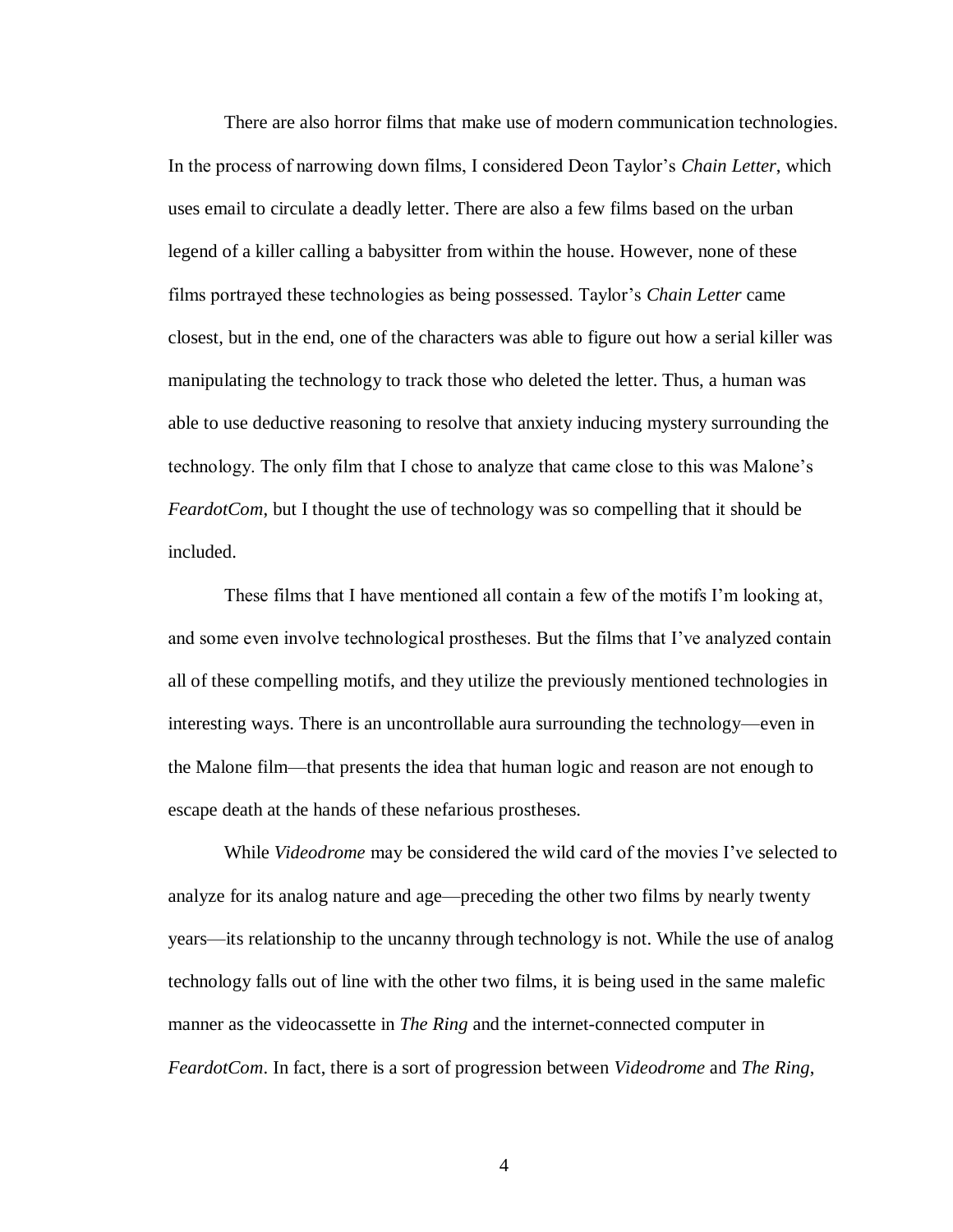and *The Ring* and *FeardotCom* that is important. In Cronenberg's picture, the technology in question is a videotape that contains violent sexual imagery imbedded with a signal that induces hallucinations and causes brain tumors. The signal is the real villain here, but for the time frame of the movie, it is carried in the cassette rather than over televised broadcasts. There is no time frame for death in this film, since it depends on one's actions after being exposed to the signal. In Verbinski's *The Ring*, the technology in question is again a tape. This time, however, an evil-doing spirit possesses it. This tape causes less residual bodily harm to the victim, replacing tumors with nosebleeds, but leads to a sudden death where the heart stops from fright. There is exactly a seven-day window from the first time the film is viewed until death. In Malone's *FeardotCom*, the window is 48 hours. The cause of death varies by victim, but always involves their worst fear. The 48-hour window of their life between being exposed to the Feardotcom.com website and death is filled with hallucinations.

The first three chapters are devoted to an exploration of the films. In each I weave plot summary with analysis, while saving the exploration of the motifs for the fourth chapter. In the film analyses, I make use of secondary sources and outside commentary on the respective films in their sections. Because Cronenberg's film precedes the other two by nearly twenty years, the pool of resources for his film is much larger, and this is reflected in the number of sources I cite in that chapter.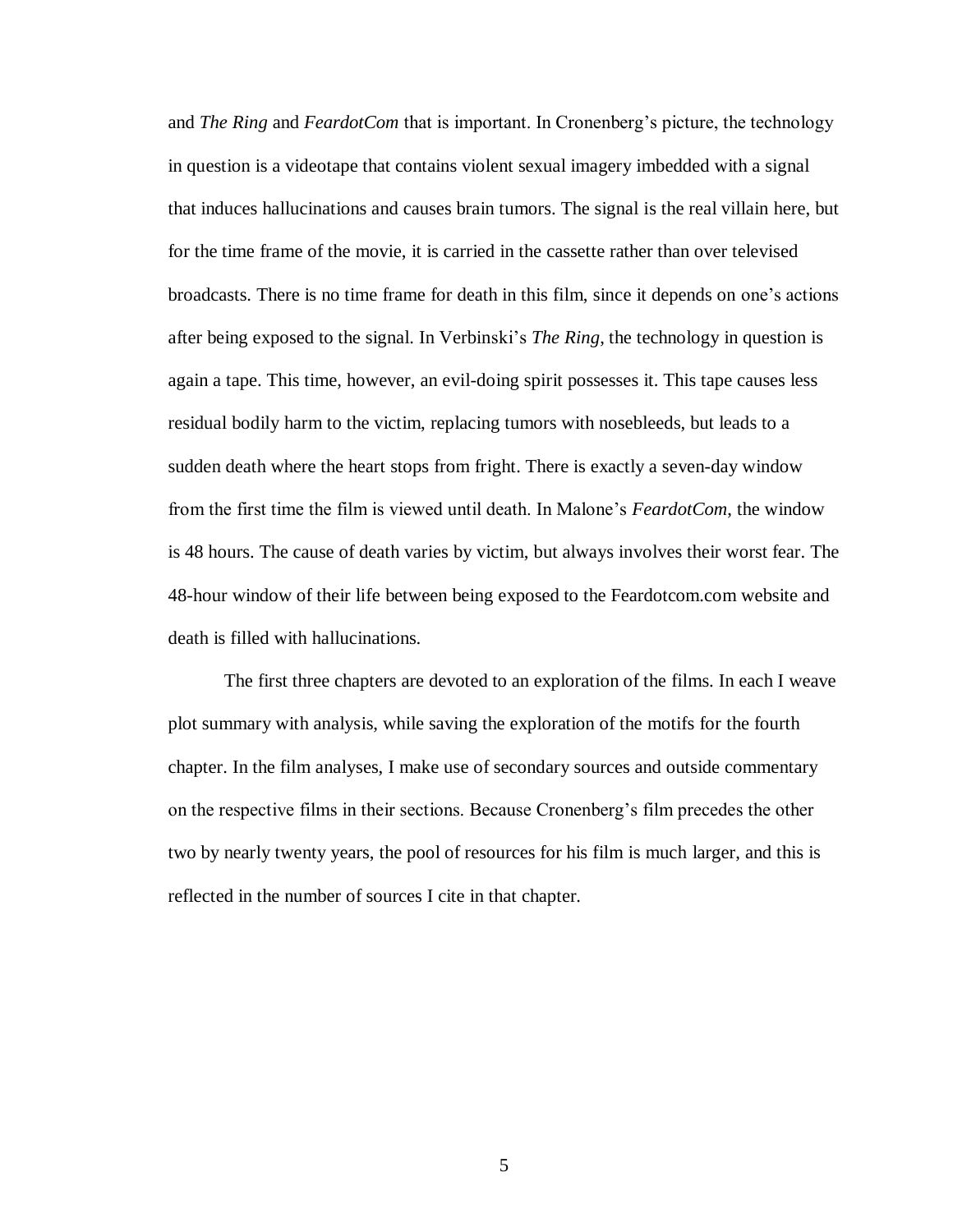#### Chapter One

#### David Cronenberg's *Videodrome*

The television emerges to play a starring role in David Cronenberg's *Videodrome* (1983). It is one of the key sites of action, acting as the medium through which the antagonist attacks the protagonist. The protagonist is Max Renn, the entirely unlovable president of a television channel station. The station, channel 83, features soft-core pornography and gratuitous violence. The antagonist is a shadier group called Videodrome. Their goal is to start a surveillance network that operates via television transmissions. They want to use channel 83 as the grid from which they project these signals.

Max first encounters the Videodrome signal on a pirated tape. He is on the hunt for something "more tough" for his viewership, and he certainly finds that in the snuff footage that Videodrome puts out. He becomes captivated by the imagery, and seeks out the creators of it. The Videodrome recording is filled with torture and murder. All of the victims are women, and all of the scenes are filmed in one room, which has red walls and a concrete floor. Everything else in the room is bare, save for the torture instruments, thus drawing the attention to the victim. The level of gore in this imagery is low, and the depiction of violence is not intensely graphic. Max first assumes the violence to be fake—this assumption is later discounted. This does not dissuade Max's infatuation.

During the plot of the film, Max dates a woman named Nikki Brand. Nikki has sadomasochistic tendencies, and quickly becomes obsessed with Videodrome. She sets out on a quest to find the creators of it, thinking she is "made for that show". She ends up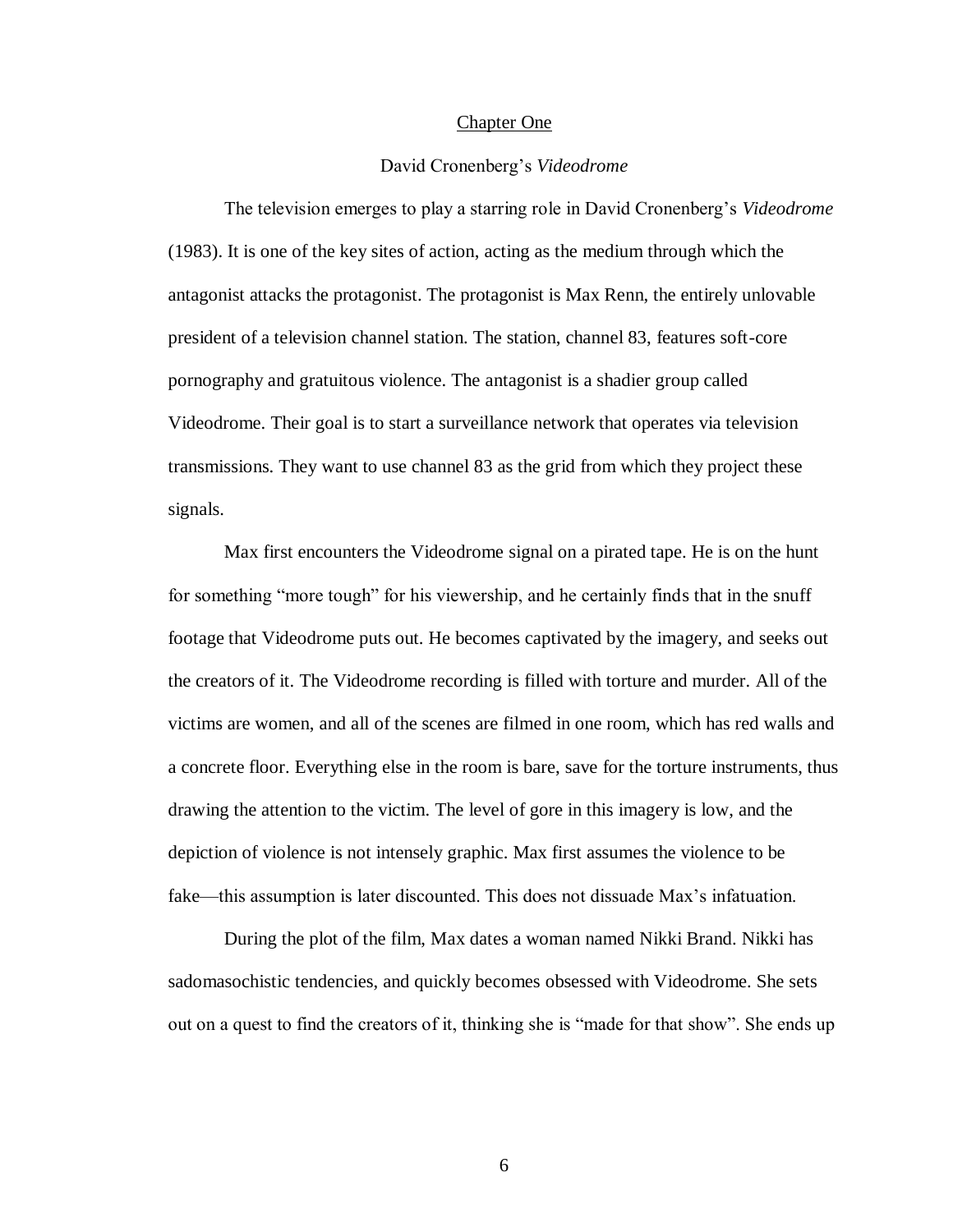being murdered by the shady conglomerate, and her image is used to manipulate Max after her death.

Max has his first hallucination while with Nikki. While they are having sex, he envisions that they are in the room where Videodrome is filmed. This is just the beginning of the alteration of Max's reality. As the film progresses, the line between reality and illusion blurs not only for him, but also for the viewer, who must decide what is illusory and what is reality.

This blur, one of the tropes of gothic literature and contemporary American horror, extends far beyond the line between reality and illusion. As a result of his exposure to Videodrome, Max develops a vagina-like opening on his stomach. The first thing that Max inserts into that opening is a pistol. This is a powerful image in itself, and one that foreshadows the violence that will follow. It turns out that by inserting a videocassette into the orifice, Max can be controlled by whatever is on it. It eventually turns him into a hit man for Videodrome.



*Max Renn's abdominal orifice*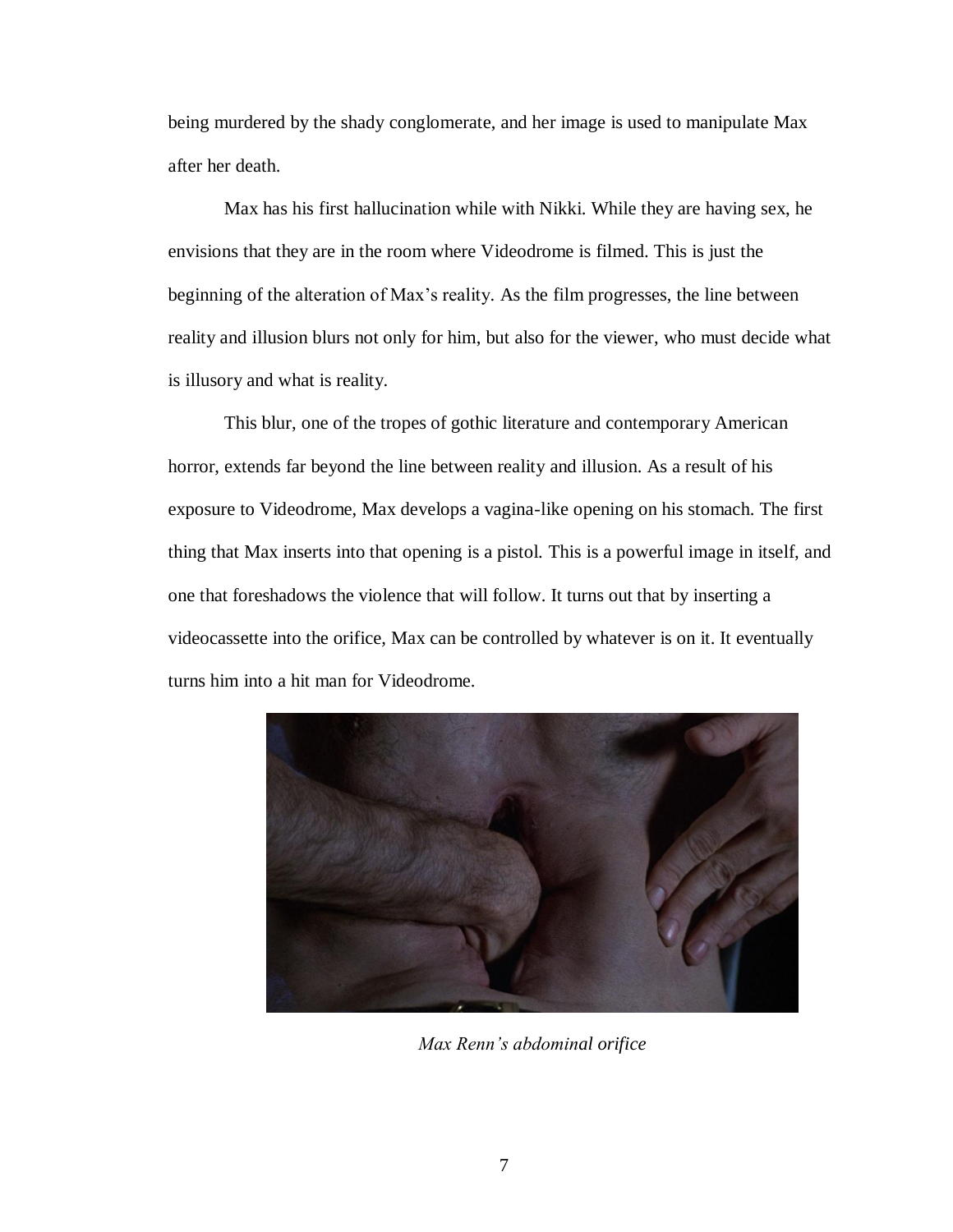Cronenberg explores a gendered tension by choosing to make this a feminine wound. This is a recurrence in many of his films. By placing this feminine structure on a man's body, Cronenberg plays with often-dichotomous gender roles. The introduction to Jeffrey Jerome Cohen's *Monster Culture* touches on the reasoning behind this with, "The difficult project of constructing and maintaining gender identities elicits an array of anxious responses throughout culture  $[...]$ " (9). Just as this difficulty is played out in Cronenberg's *Videodrome*, so too is it a frequent motif in gothic fiction. Remarking on Percy Shelley's *Zasstrozzi* (1810), George Haggerty writes, "Shelley uses [the] broken figure of masculinity as the basis of his gothic fantasy, and in doing so he suggests the ways in which loss can determine the workings of the uncanny" (41).

In his *The Uncanny*, Freud discusses the motif of the double. He writes that "the double was originally an insurance against the extinction of the self or, as Rank puts it, 'an energetic denial of the power of death' […]" (142). While Max Renn does not have an explicit double in *Videodrome*, the transformation that he undergoes in gaining the new stomach orifice and organ—as there must be some sort of organic VCR to play the video tapes—stands in for this. By creating this separate self for the protagonist, Cronenberg echoes what Freud recalls as an evocation of the double motif: "In addition there are all possibilities which, had they been realized, might have shaped our destiny, and to which our imagination still clings, all the strivings of the ego that were frustrated by adverse circumstances, all the suppressed acts of volition that fostered the illusion of free will" (143). By having this other self that is at once subject to and freed from morality, Max Renn is able to realize, to some extent, the self he would have been had he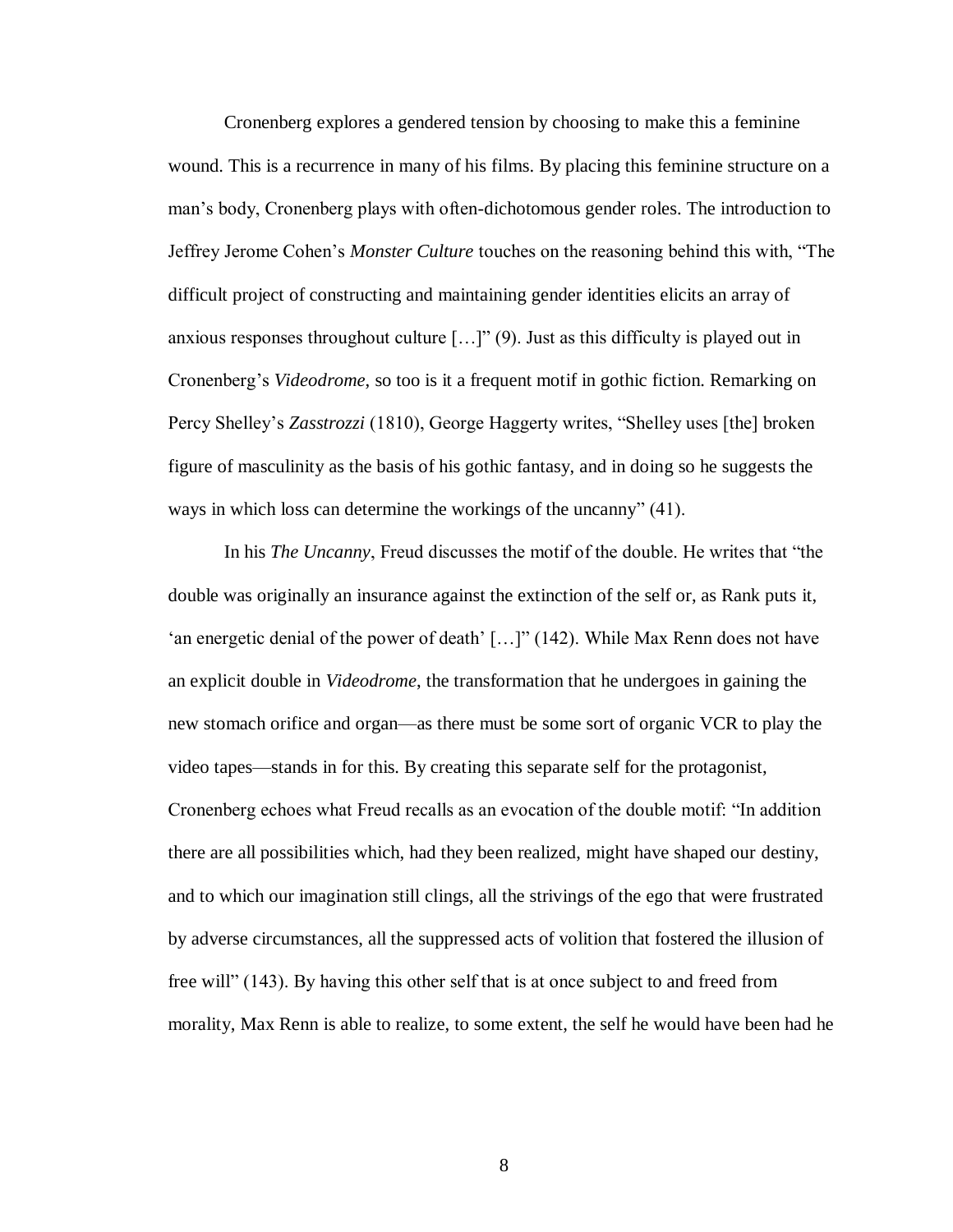a more involved role in the inception of Videodrome. This role serves to act out his repressed desire.

There is a compelling secondary character in this narrative: Dr. Brian O'Blivion. His image is only ever seen on a television screen, and thus he is never physically present with any of the other characters. He believes that television technology creates a reality that is more real than face-to-face interaction. He later elaborates with:

The television screen is the retina of the mind's eye. Therefore the TV screen is part of the physical structure of the brain. Therefore, whatever appears on the TV screen emerges as raw experience for those who watch it. Therefore, television is reality and reality is less than television.

This is the fulcrum from which the plot moves. The distinction between reality and television is very discrete, and that the average viewer can easily discriminate between the two. This is where Videodrome's signals come in. This consortium seeks to set up a surveillance network in the North American public arena. Their projections cause brain tumors to develop, and from these, hallucinations emerge. The television, a technology that represents society, is recoded as an object that induces pain and suffering.

While Max is working in his living room, he starts to have auditory hallucinations. At this point, the viewer could contend that Max is just reflecting on his growing obsession with Videodrome. However, his body language would suggest otherwise. Initially, he seems to be writing a speech. He is writing with one hand, and gesturing emphatically with the other. As the hallucinations get stronger, Max stops writing, and starts listening intently to them. Instead of questioning the source of these hallucinations, Max accepts them as reality, which is suggestive of schizophrenia. During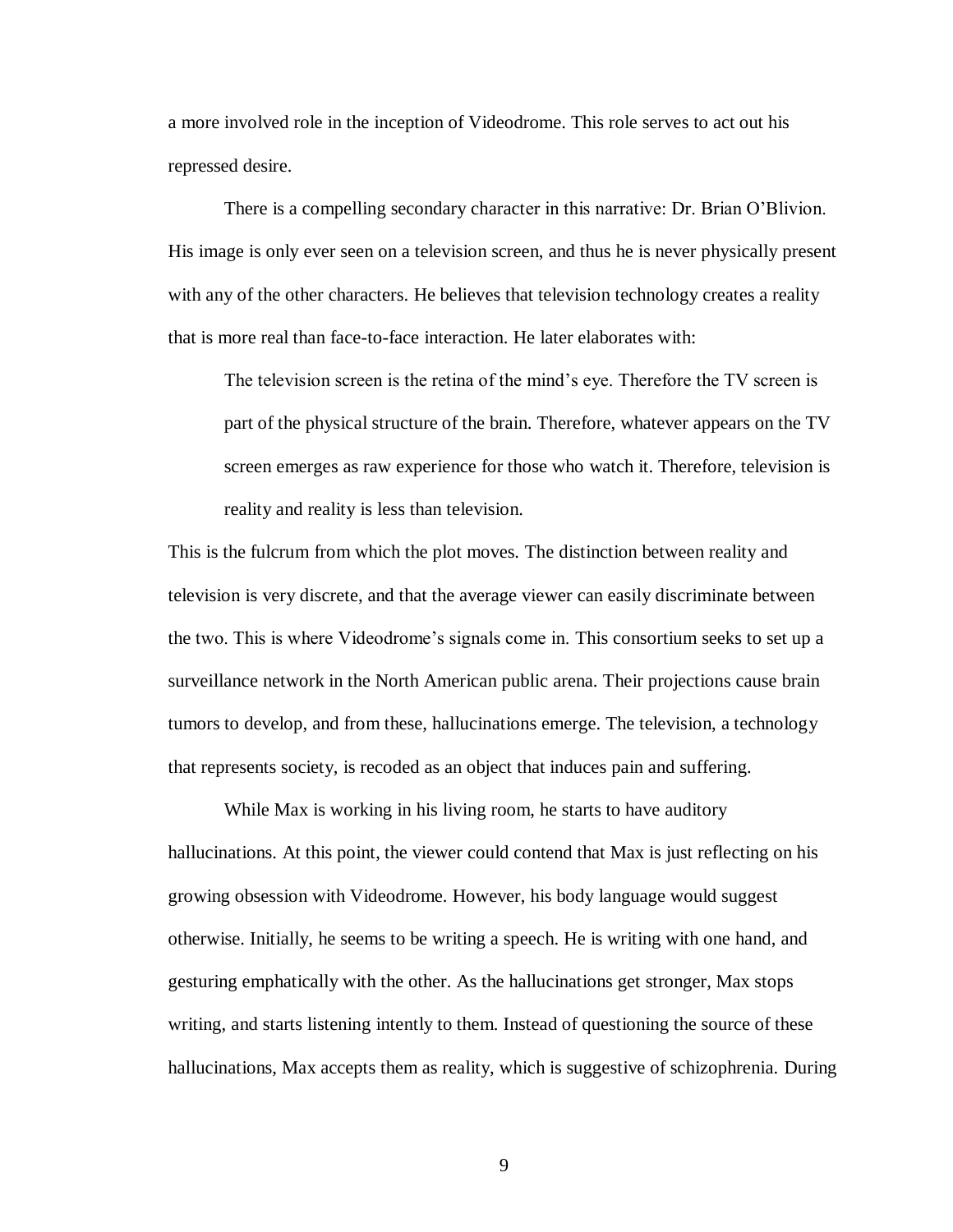this scene, his assistant delivers some tapes and mail from the office. Max slaps his assistant's face, hallucinates that she's Nikki, and hits her again. He steps away and apologizes for hitting her, but the assistant insists that he didn't. This is the first of Max's hallucinations that initially appears as reality for both him and the viewer.

After Max's assistant leaves, he picks up the videotape from Brian O'Blivion. The tape starts to pulse, scaring Max. He drops it, and nudges it with his foot. Deeming it safe, he puts it in his VCR. During the tape, O'Blivion tells Max that half of his reality is already a hallucination. This, compounded on the knowledge of Max's previous hallucination, forces the viewer to examine his or her own experience of the film thus far.



*Max and his pulsing TV set*

Nikki also appears in the video. At this point she is dead, but neither the viewer nor Max know this yet. The plastic and wood that encases the TV starts to ripple. The more Max touches it, the more it moves. The screen becomes more convex, and almost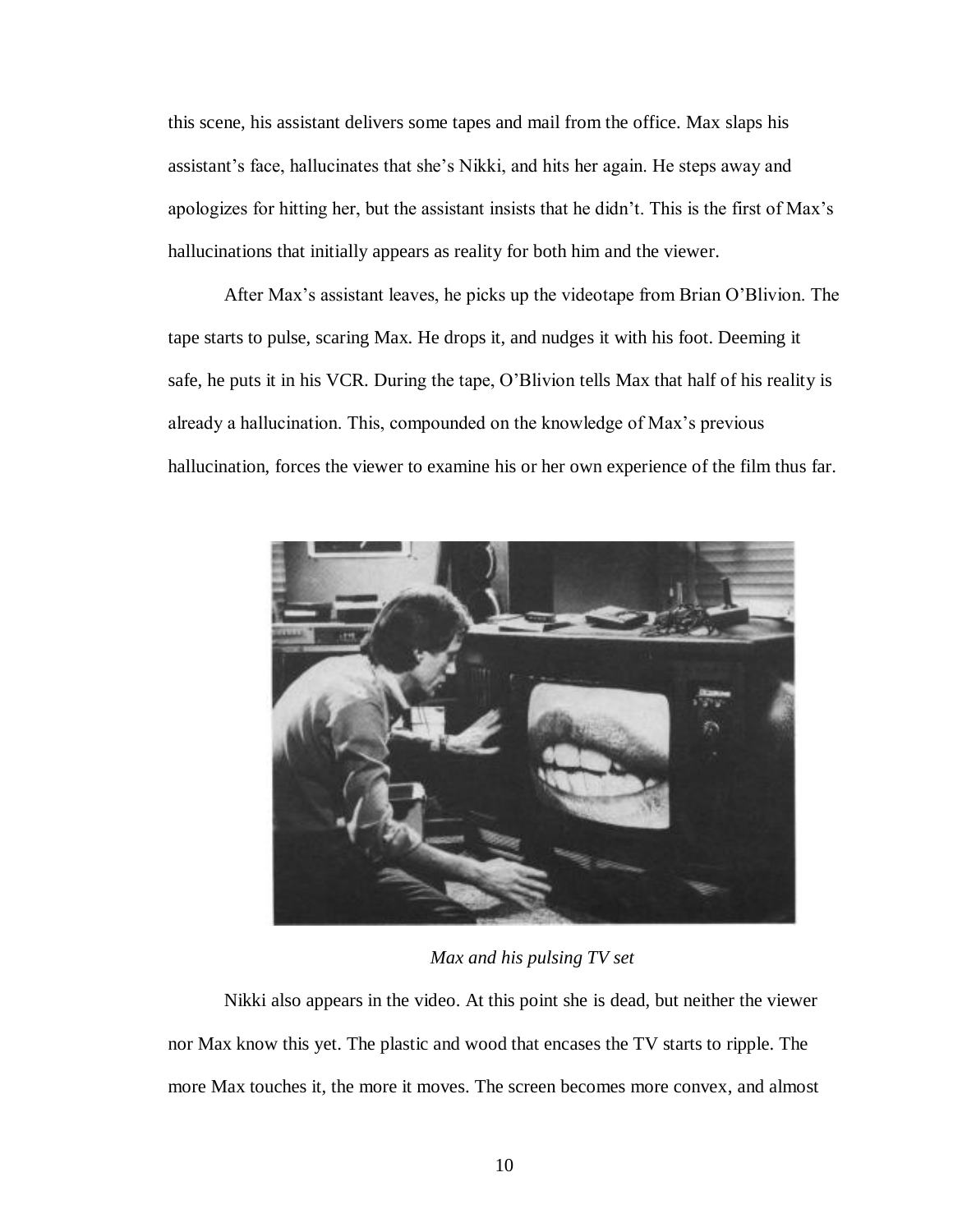seems to be burgeoning with life when Max gets closer to it. The screen is now pliable, and Max tries to put his head inside the TV.

Max later learns that Brian O'Blivion helped create Videodrome, but when he saw that his partners were going to use it for nefarious purposes, he tried to take it away from them. They killed him. Later, when Max is watching more of O'Blivion's tapes, he explains how Videodrome works. The signal is sent out through the S&M imagery. Violence opens the neural pathways that make the brain more susceptible to the signal. This causes a growth—a tumor—to develop. This tumor causes controlled hallucinations to blur the line between reality and fiction. This will create a new reality for the viewership.



*Barry Convex forcing a tape into Max*

One of O'Blivion's former partners, Barry Convex, forcibly inserts a videotape into Max's stomach, programming him to be Videodrome's assassin, and turning him into the medium for Videodrome's message. He then kills the two men that run channel 83 with him, and then he goes after Bianca, Dr. O'Blivion's daughter. She, however,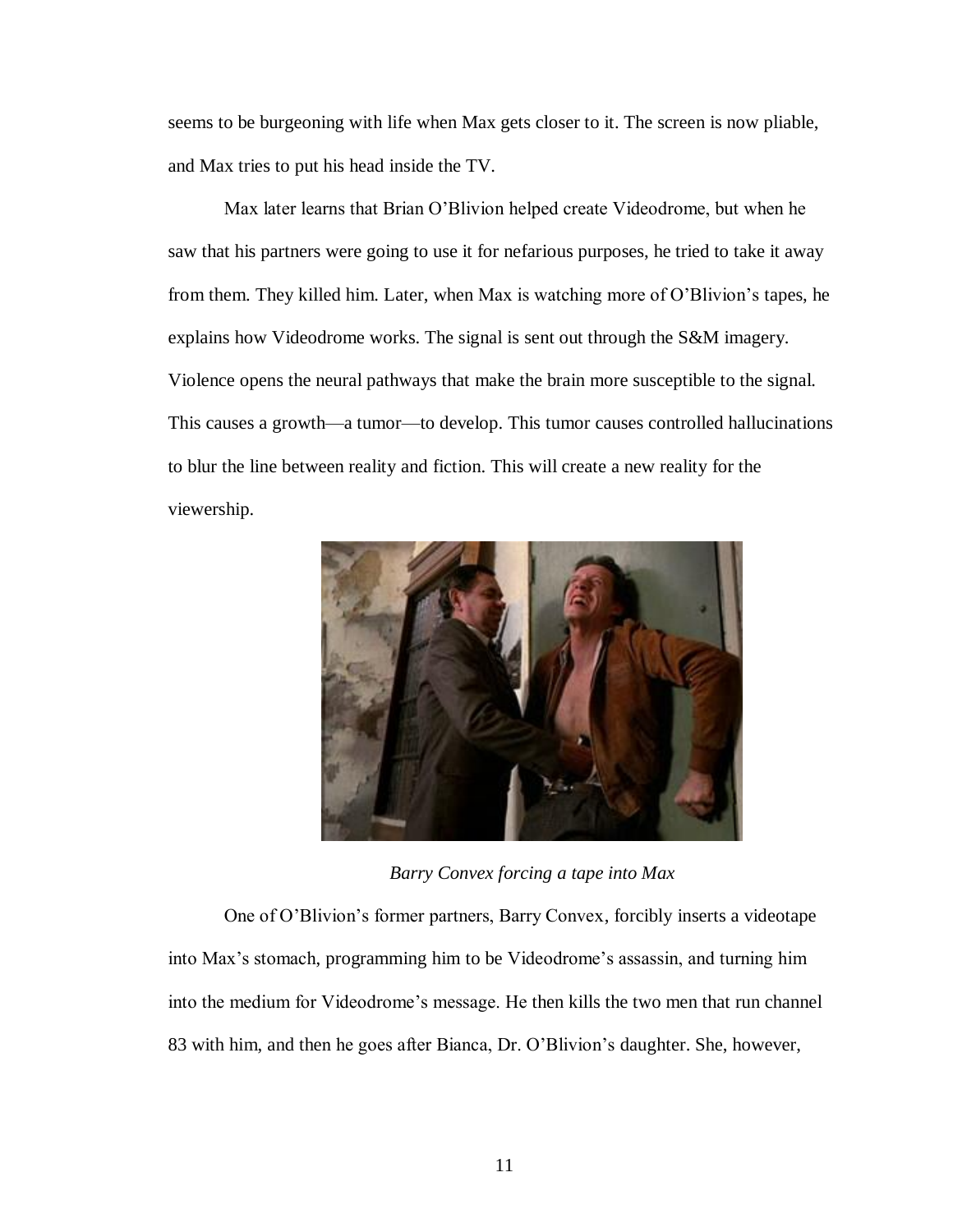manages to remove the tape from his abdomen, effectively severing the connection that turned Max into their assassin. She tells Max that he is the "video word made flesh".

He then hunts down the two men from Videodrome with whom he has a connection, killing them both. As he stands over the body of the second, he declares, "death to Videodrome, long live the new flesh!" At this point reality begins to take over a bit, and Max realizes that he must run away to avoid capture. He finds a condemned ship in a harbor, where he talks to Nikki Brand via TV. She tells him that Videodrome is crippled, but not dead, and that in order to really kill them off, he must undergo a transformation. This transformation is from what we consider to be life to death. Max, believing this to be true, mutters "long live the new flesh" before shooting himself, and ending the movie.

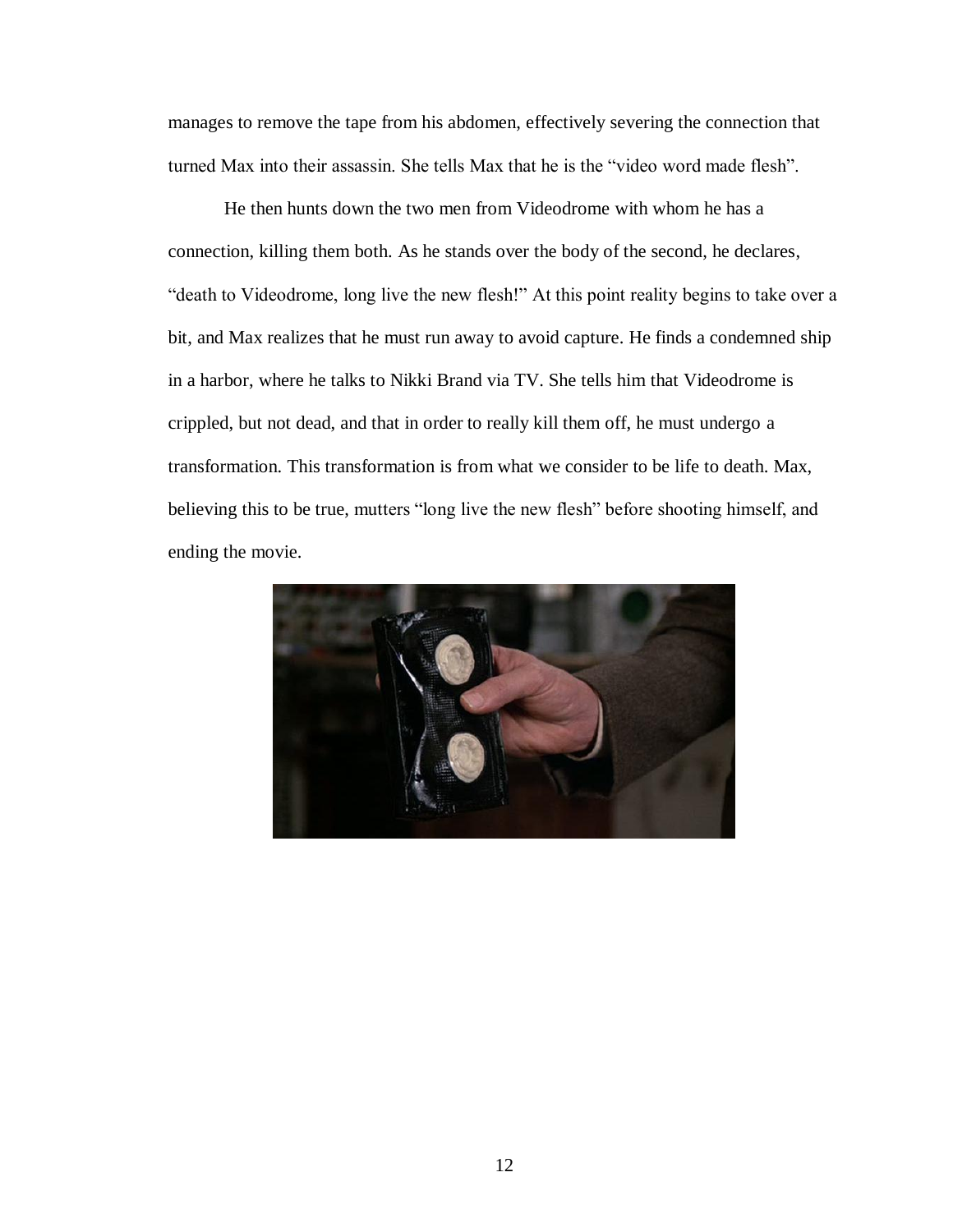

The stills above are two tapes that are inserted into Max's abdomen during the film. The first appears to be pulsating. The second is more meat-like. In combination with the image of Max as a humanoid VCR, this paints a memorably odious image of the merger of man and technology, with a Frankensteinian echo.

In a review of W.J.T. Mitchell's *What Do Pictures Want?: The Lives and Loves of Images*, Casey Haskins says "Videodrome is an example of what Mitchell calls a "metapicture." It is a picture about pictures; but more than that, it is a pictorial condensation of its culture's thinking about visual media" (Haskins 291). This is supported by Cronenberg's choice to use sexually violent imagery as the mode of transportation for the Videodrome signal. American media has produced a high quantity of violent and sexually explicit imagery, especially when one considers how taboo it is to discuss or display such things in our daily public lives. This tension produces a mostly unvoiced anxiety that plays perfectly into what the horror genre and gothic allow for. They both create a space for marginalized anxieties to have a cathartic release. In his *Queer Gothic*, George Haggerty writes, "Transgressive social-sexual relations are the most basic common denominator of gothic writing […]. [G]othic fiction is not about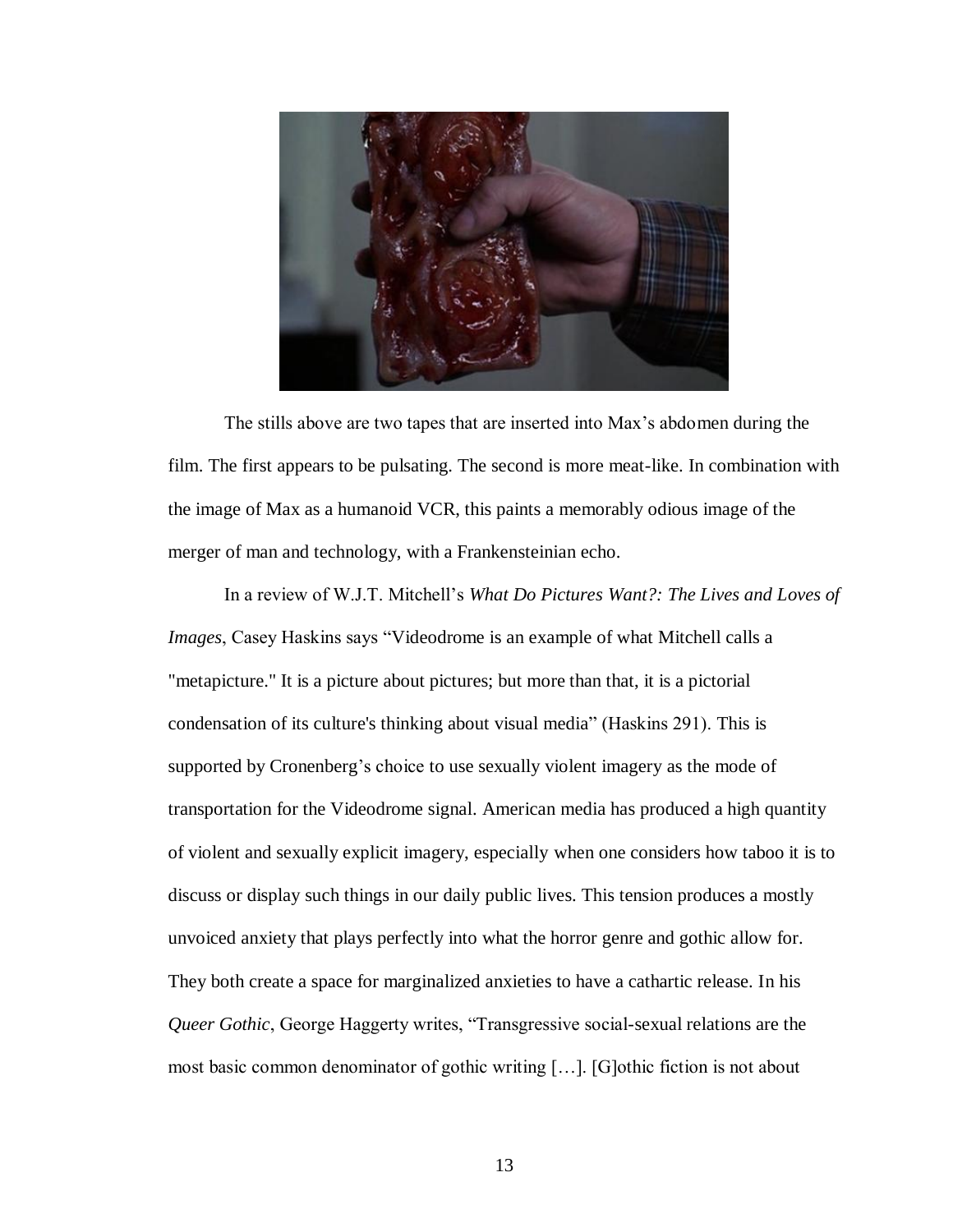homo- or heterodesire as much as it is about the fact of desire itself. And throughout these works this desire is expressed as the exercise of (or resistance to) power" (2).

In an interview, Cronenberg expressed a fascination with what he called "the mind/body schism" (Gordon 39). He views them as interrelated elements, and notes that only our perception and culturally instilled beliefs keep them separate. He plays with this idea in *Videodrome*, using the television as a plot device that highlights the mind's control of reality and its creation of the monster. He goes on to connect this schism with transformation:

[B]ecause of our necessity to impose our own structure of perception on things we look on ourselves as being relatively stable. But, in fact, when I look at a person I see this maelstrom of organic, chemical, and electron chaos; volatility and instability, shimmering; and the ability to change and transform and transmute. (40)

This desire to remain relatively stable can be extrapolated to the desire for autonomy. The fear of not being autonomous is a strong one that on an individual level lurks in the unconscious, and at the societal level is played out in the political arena daily. This fear manifests itself in many different social, political, and economic arenas, so it seems logical that it manifests itself in the gothic and contemporary horror arenas as well.

Max Renn can be identified with Victor Frankenstein's monster. As a result of his exposure to the Videodrome signal, its creators are able to manipulate his body structure in the same way that Victor manipulates his monster's. His body is altered to include a grotesque wound that he alienates from himself. His attitude towards it is much like the monster's attitude towards his own body when he realizes how hideous he is in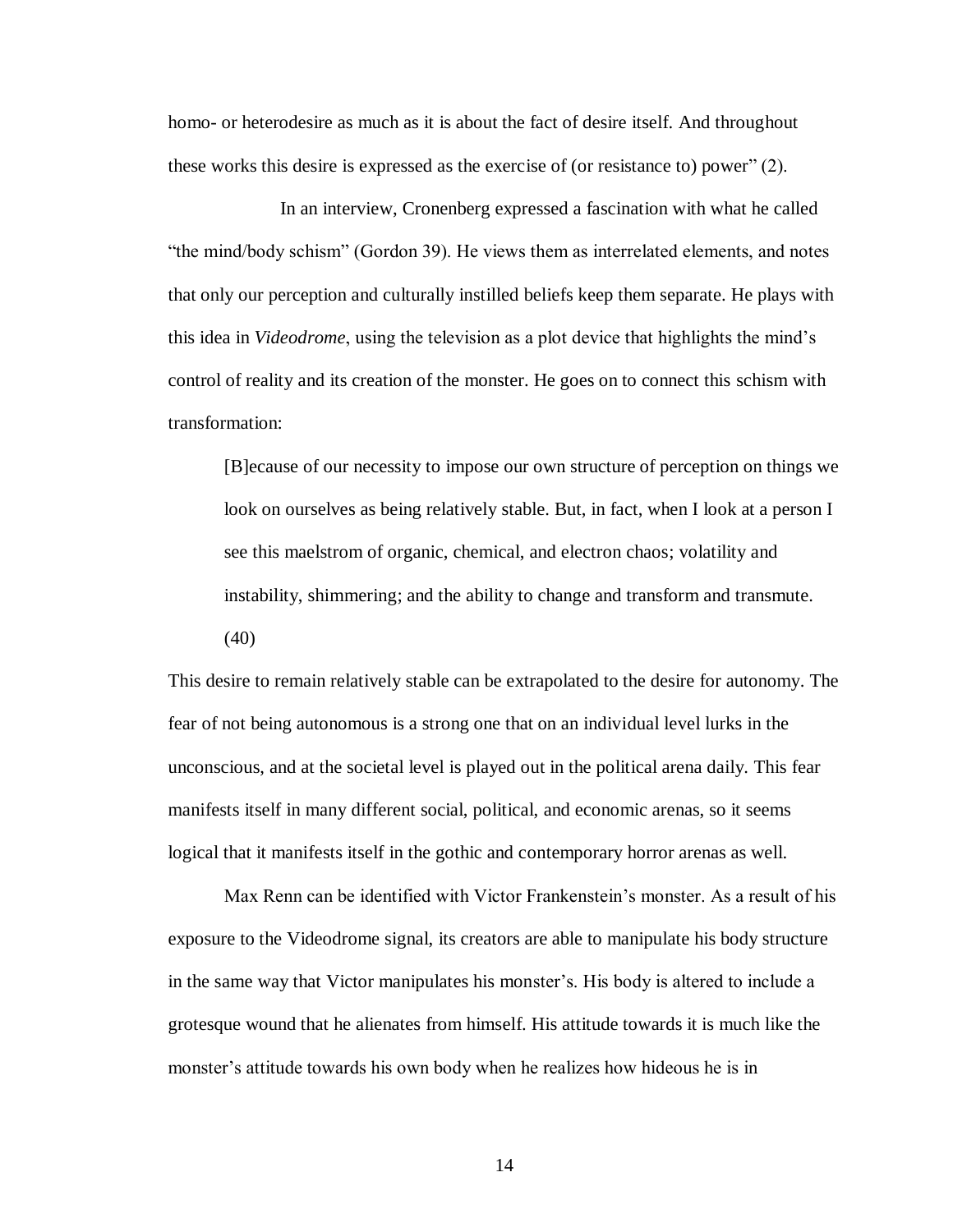comparison to the human species. Victor's monster, while containing a human mind, defies categorization as a human. He is made of largely human body parts, though Victor professes that "[t]he dissecting-room and the slaughter-house furnished many of [his] materials" which would lead the reader to conclude that the monster did contain body parts from other species (Shelley 52). While Max is entirely human, the undeniably feminine nature of his stomach wound creates the same kind of tension within the internal self/other structure that self-consciousness brings for Victor's monster. Cindy Hendershot writes "Gothic bodies disrupt stable notions of what it means to be human" (Haggerty 19). Both Cronenberg and Shelley explore this in their respective narratives.

A link can also be drawn between Victor Frankenstein and Videodrome's creators. All are crazed, obsessive scientists with an ambition for discovery. They are subversive in that they are a part of society and draw resources from it, but their visions take them outside of its bounds into a more destructive realm. It is in this realm that their vision is used to explore society's anxieties. For Mary Shelley, those include unchecked scientific advancement, responsibility for one's creations, and the dangers of the pursuit of knowledge. For David Cronenberg, those include media saturation, the dichotomy between the male and the female (and the breakdown of it), and corporate control. These anxieties manifest themselves in ways not unlike those in *The Ring* and *FeardotCom* each director has taken different fears and given them more power than they would actually have in one's life in order to provide a cathartic release of the anxious energy surrounding it. This type of catharsis is dominant in gothic fiction, as George Haggerty asserts with: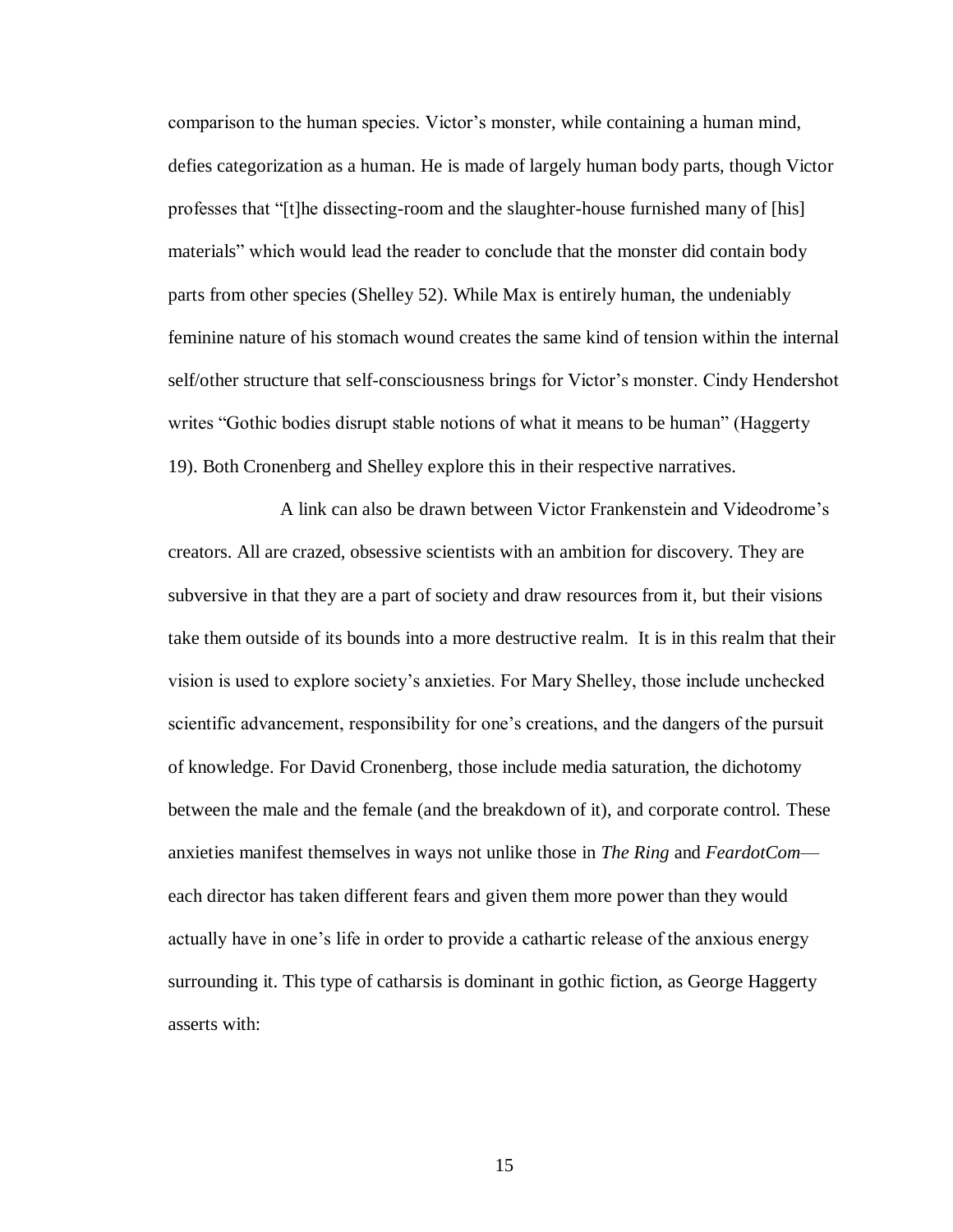Gothic fiction […] seems particularly, if not aggressively, open to interpretation from social, political, and sexual points of view. The gothic novel achieves this interpretative license precisely because it reflects [...] ways the anxiety that the force of culture generates. In its excess, gothic fiction thereby challenges the cultural system that commodifies desire and renders it lurid and pathological. (10)

While *Videodrome* lacks the shock factor and the physical thrill that contemporary American horror provides, the viewer doesn't have to dig far to find a horrific message. In an interview, David Cronenberg says:

> I really think that the first thing you do in the morning when you wake up is to reinvent yourself. Before you brush your teeth or you have your coffee, you have to remember who you are, what you are, what your context is, what your past is. It's like booting up your computer -- you have to go through all those processes. And if something goes wrong, then you're a different person and you're in a new reality. (21)

This basic premise can easily be seen in the *Videodrome* plot progression. The hallucinations that Max Renn experiences could easily happen to any unassuming viewer. The analogy Cronenberg makes to booting up a computer is an apt one. In *Videodrome*, the televised signals stand in for a virus—one that could alter this boot up process for any viewer.

Later in this same interview, Cronenberg says:

Reality is a consensual thing. There is no such thing as a newsgathering team that goes out and documents reality; they're always creating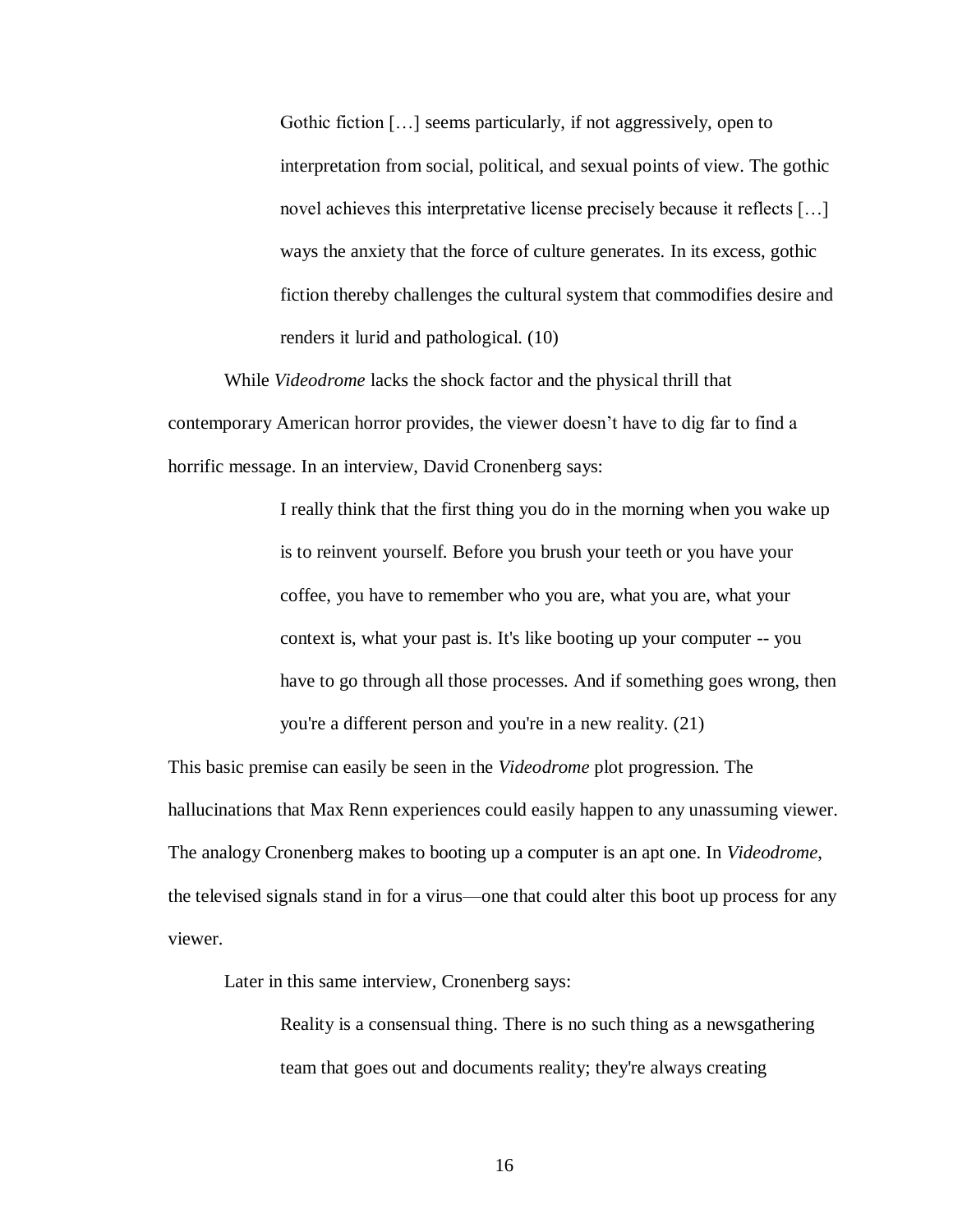something new. Decisions are made, consciously or not, about what to shoot, what not to shoot, what to edit, what not to edit. It's part of the human creative process, and whether or not we think of it as malignant or malicious doesn't matter, because it's going to be there no matter what. So it's inevitable that the media are creating reality. The question is, `Is there somebody really in control at certain times, wanting to create a specific reality?' It's more pressing than ever now, because of the immediacy and ubiquity and power of television, the Internet -- all these new technologies. (21)

This is a message Cronenberg broadcasts throughout his *Videodrome*. He's not suggesting that there is a problem with the actual technology of the television itself, but rather that we have a complicity with the absorption of messages from unknown sources, and this should not go unchecked. The television can provide hours of innocuous entertainment, but the danger lies in the viewer accepting the messages coming from it without checking them against an independent truth source. By putting the Videodrome signal in the hands of a shady corporation, Cronenberg highlights the corporate control of television broadcasts.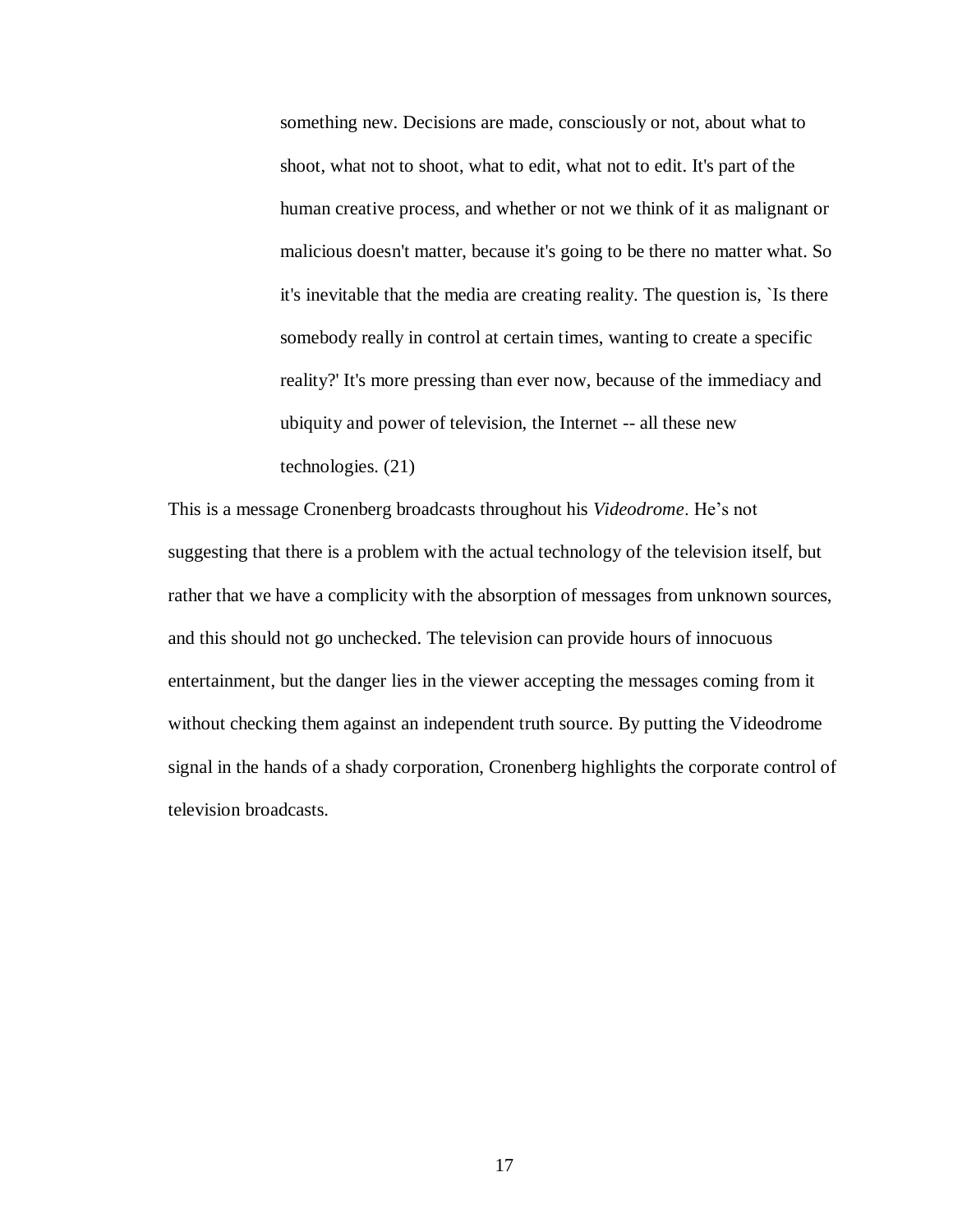#### Chapter Two

#### Gore Verbinski's *The Ring*

The malefic technology in Gore Verbinski's *The Ring* is the videotape. There is an urban legend surrounding a particular tape that says the simple playing of it will cause the viewer's death. After watching this demonic cassette, a phone rings, informing the viewer that he or she has seven days to live. The film starts out with two teens discussing this legend. One of them, Katie, confesses that she has seen the grim-reaping tape with a group of friends. She says that she was staying in a cabin in the woods with some friends. They tried to record a football game, but the reception quality was poor. What ended up being on this tape was a series of insidious images. Events reveal that the demonic spirit of a girl named Samara possesses the tape.

After Katie dies, we meet our protagonist of the movie: Her aunt, Rachel. Rachel's young son, Aidan, was close with his cousin and is taking her death particularly hard. At Katie's mother's behest, Rachel sets out to investigate the circumstances around her death. Because of her job as a reporter, she has easy access to the resources she needs to make this investigation happen without making the technicalities of it the center of the plot.

Her investigation leads her to the cabin that Katie and her friends rented, where she finds the tape and watches it. The tape begins with a ring of light around a well cover, which is followed by swirling red water. After this, a plain white wall with a singular chair in front of it shows up on the screen. This is followed by a zoomed in shot of comb teeth running through long, black hair, which cuts to a woman combing her hair in a mirror. The mirror then jumps across the wall to reflect a young girl with long, black hair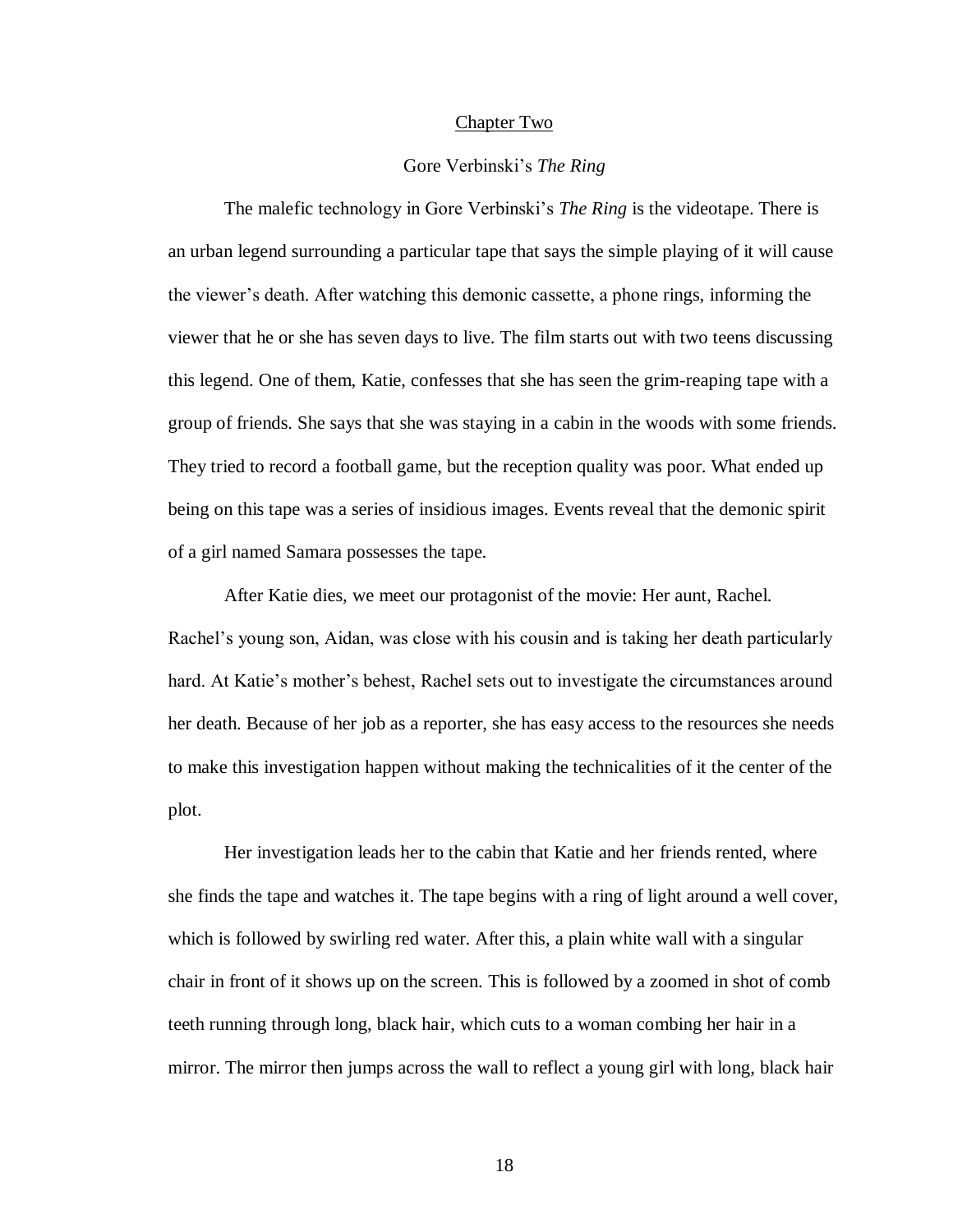in front of her face. Next, there is a shot of a man standing in the  $2<sup>nd</sup>$  story window of a house, followed by a coastal scene where a fly walks across the top of the monitor. This cuts to a zoomed in shot of a string of some sort being pulled out of a mouth. Next we see a well opening slowly being covered with its top, which then cuts to an image of a burning tree. This is replaced by a finger being impaled on a nail, which is followed by a close up shot of writhing maggots, which then turns into writhing bodies. After this, the film cuts to an enormous millipede crawling out from under a table with a glass of water on it. A short shot of a three-legged animal hopping into a barn is followed by a close up shot of a horse's eye. This leads to a wooden box with severed fingers wiggling around in it, which is followed by the well again, where the cover is roughly half covering the opening. The image of the woman in the mirror is repeated again, as is the house, except this time the man is no longer in the window. We return to the chair, which is now spinning upside down. The woman from the mirror follows this. She is jumping off a cliff, which is sequenced with the ladder falling over. The screen cuts to the well again, where the cover is fully on top. It zooms out to an image of the well in the middle of a clearing in the woods<sup>2</sup>.

 $\overline{a}$ 

<sup>2</sup> This imagery differs starkly from the Japanese version in both content and length. However, the Japanese imagery is similarly fragmented and abstract, with a mood that is equally macabre.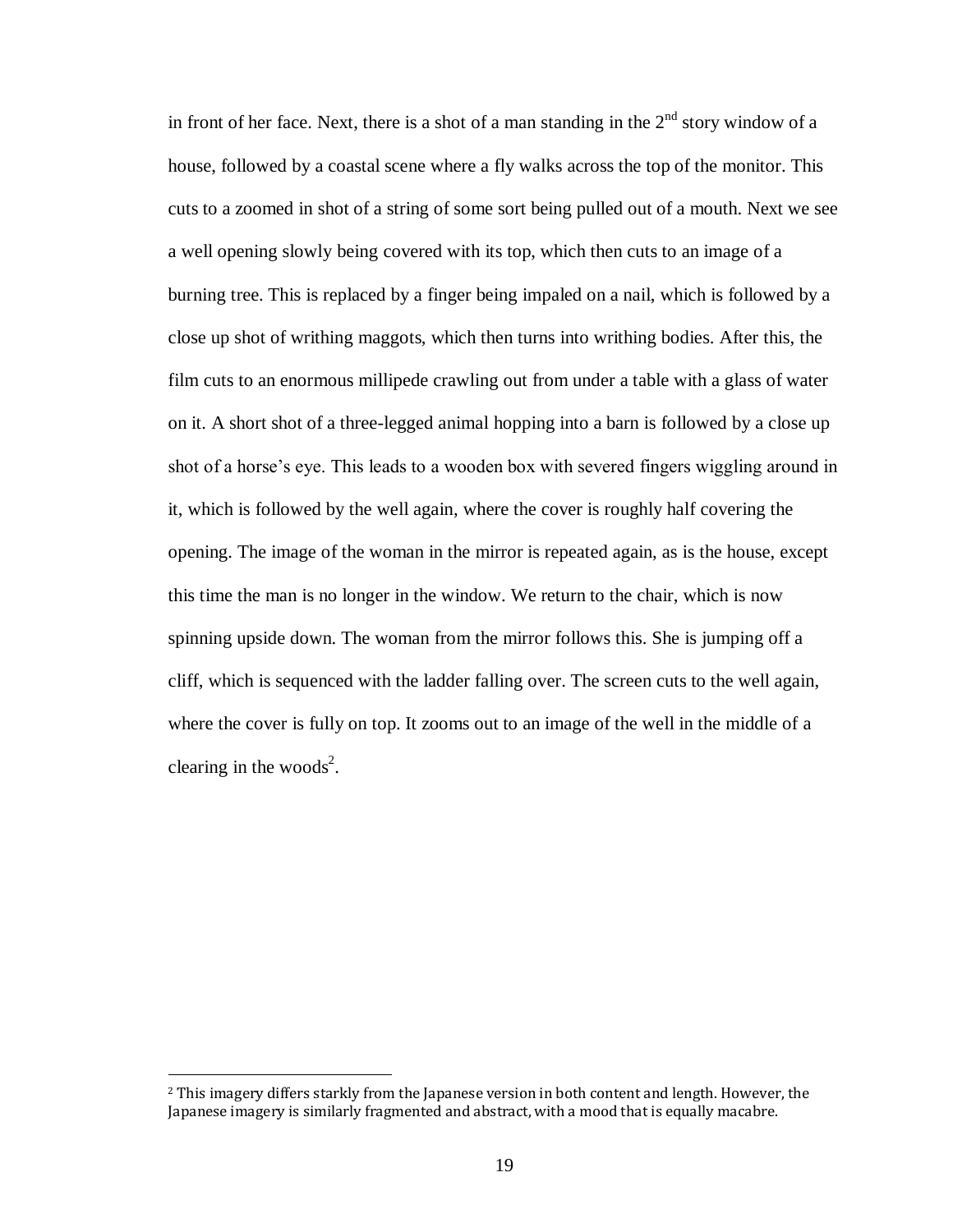

*Samara crawling out of the well*

After Rachel is done watching the film, the phone in the cabin rings and informs her that she has seven days to live. Clearly shaken, she returns home. The gothic convention of the dark, gloomy atmosphere and buildings is readily apparent in *The Ring*. The first image we see is of Katie's house at night, which is a large structure with a dark stone façade covered in vines. The weather is often rainy, with a dark, overcast sky. This custom is seen again in William Malone's *Feardotcom.* The cabin where Katie, her friends, and eventually Rachel all watch the tape is in the early stages of deterioration, and covered in moss. It is in a clearing of a moderately wooded, mountainous landscape. The hill behind the cabin is bare save for one red maple tree. There is a similar bare hill with a lone tree on the drive between my apartment and my mother's house, and I've always found it to be uncanny. The sun is setting as Rachel watches the tape, and because of the location of the tree, the sun casts a red hue on the inside of the cabin through the window. The rest of the movie is filmed in neutrals or muted color tones, and this scene is one of few with real color involved.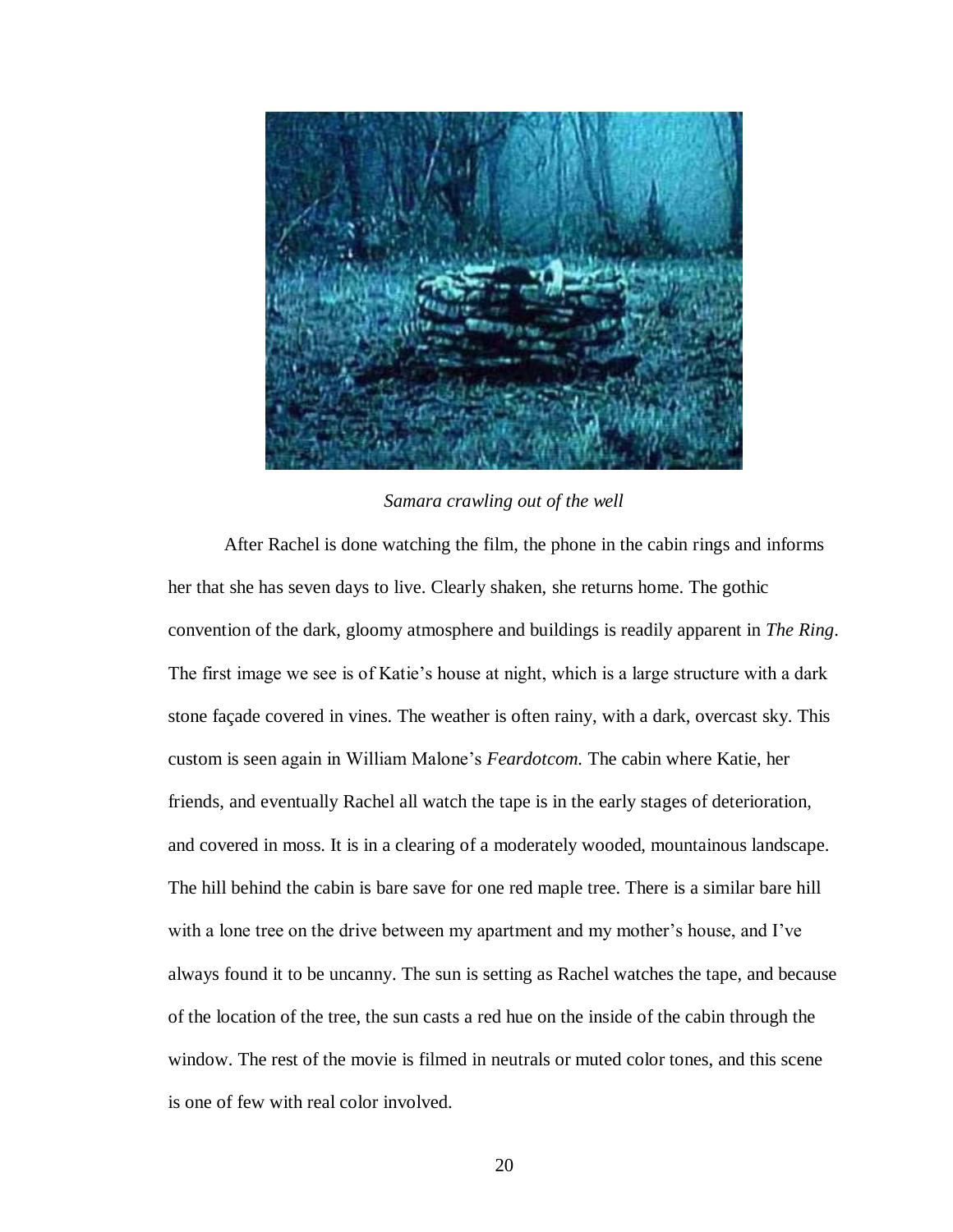From this point on in the movie, the passage of time is signified by a caption on the screen that says "[day of the week], Day x". Rachel calls someone named Noah, who is a video technology buff, to examine the tape. Their relationship is unclear at first, but it is later revealed that he is Aidan's uninvolved father. While he watches the tape, Rachel goes out onto her balcony. She looks at the building across from her, and notices that many of her neighbors have their televisions on. This sequence speaks to the pervasiveness of television in our daily lives, and illustrates why Samara would have chosen this particular technology to spread her diabolical imagery.

This scene didn't capture my attention during the initial viewing, but upon later inspection I found it to be of importance to the film's message. The extent to which television has penetrated our everyday routines cannot be ignored. Because the videotape stands in as a virus, it is easily spreadable. Because television is the technology chosen for this narrative, no one is safe from the virus. The original narrative for this film was adapted from Koji Suzuki's novel, *Ring*, which was written in 1991. At this time the internet was not wide-spread, and neither were cell phones. The videotape was the logical choice to proliferate this nefarious virus.

Rachel later brings the tape into her office to make a copy for Noah. She notices that when it is playing, the timing equipment is scrambled. This is the first "hard" evidence that the tape is supernatural in nature. Noah explains that the timing mechanism on the tape speaks to whatever did the recording, and to not have one is like "being born without a finger print". In his *The Uncanny*, Sigmund Freud writes, "an uncanny effect often arises when the boundary between fantasy and reality is blurred, when we are faced with the reality of something that we have until now considered imaginary, when a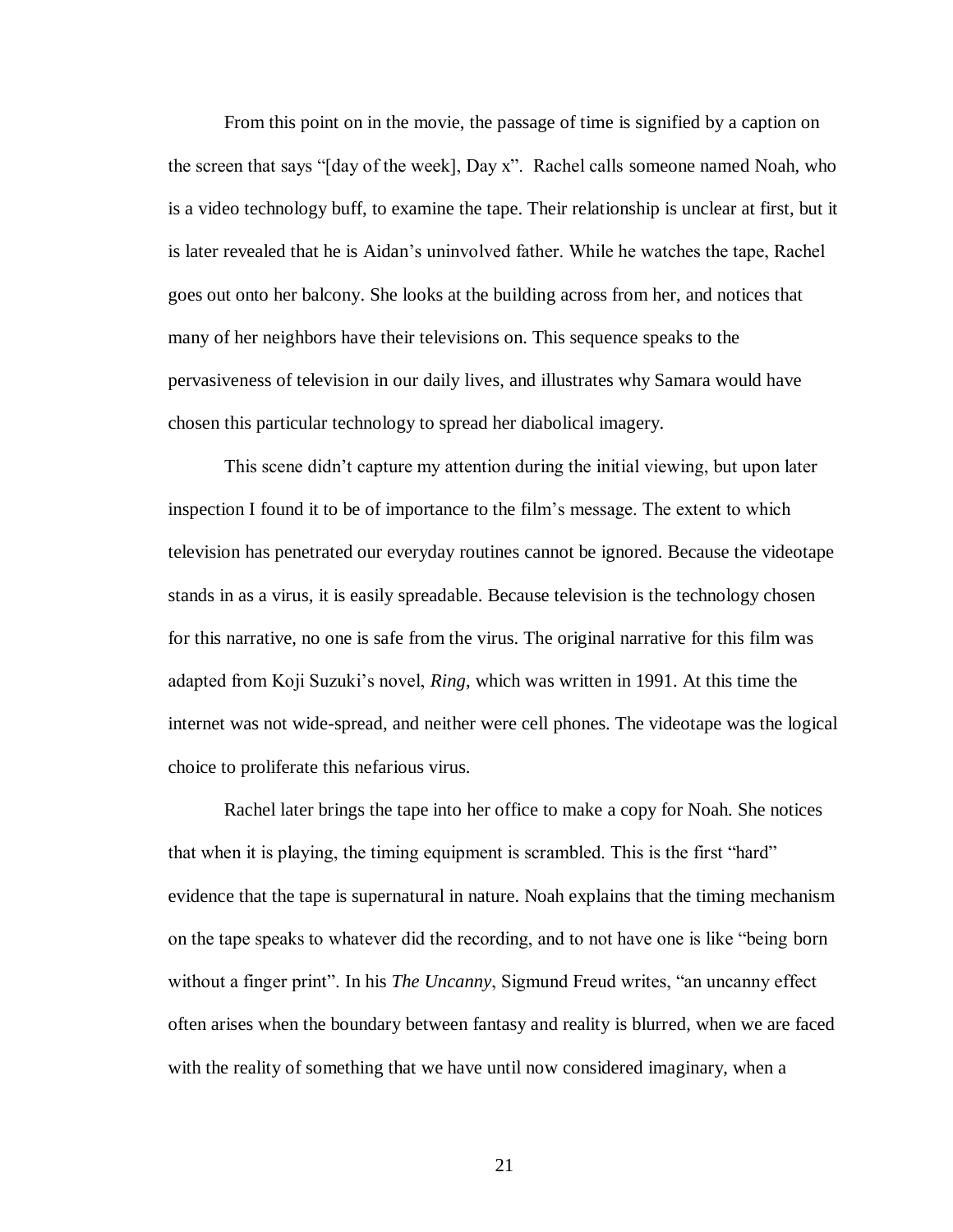symbol takes on the full function and significance of what it symbolizes, and so forth" (150). While the viewing of the tape is unsettling, this moment with the scrambled timing equipment is the first encounter with the uncanny in this film.

Rachel starts to see the images from the tape in her reality. When she leaves Noah's apartment, she notices a ladder leaning against a wall. Rachel takes the tape back to her office and finds a hidden image of a lighthouse. There is a fly that has appeared on the screen every time Rachel has watched the tape. This time, she is able to pick it off. From the lighthouse image, she does some further research, finding out that the woman from the tape's name is Anna Morgan. Mrs. Morgan killed herself by jumping from a cliff into the ocean.



*Anna Morgan (image from the tape)*

During a dream sequence, Rachel finds Samara in a room. Samara grabs Rachel's arm, leaving her with a burn mark when she wakes up. This visualization of the line blur between the conscious and unconscious contributes to the discourse of boundary violation and corporal invasion that is a theme in all of these movies. Aidan has a similar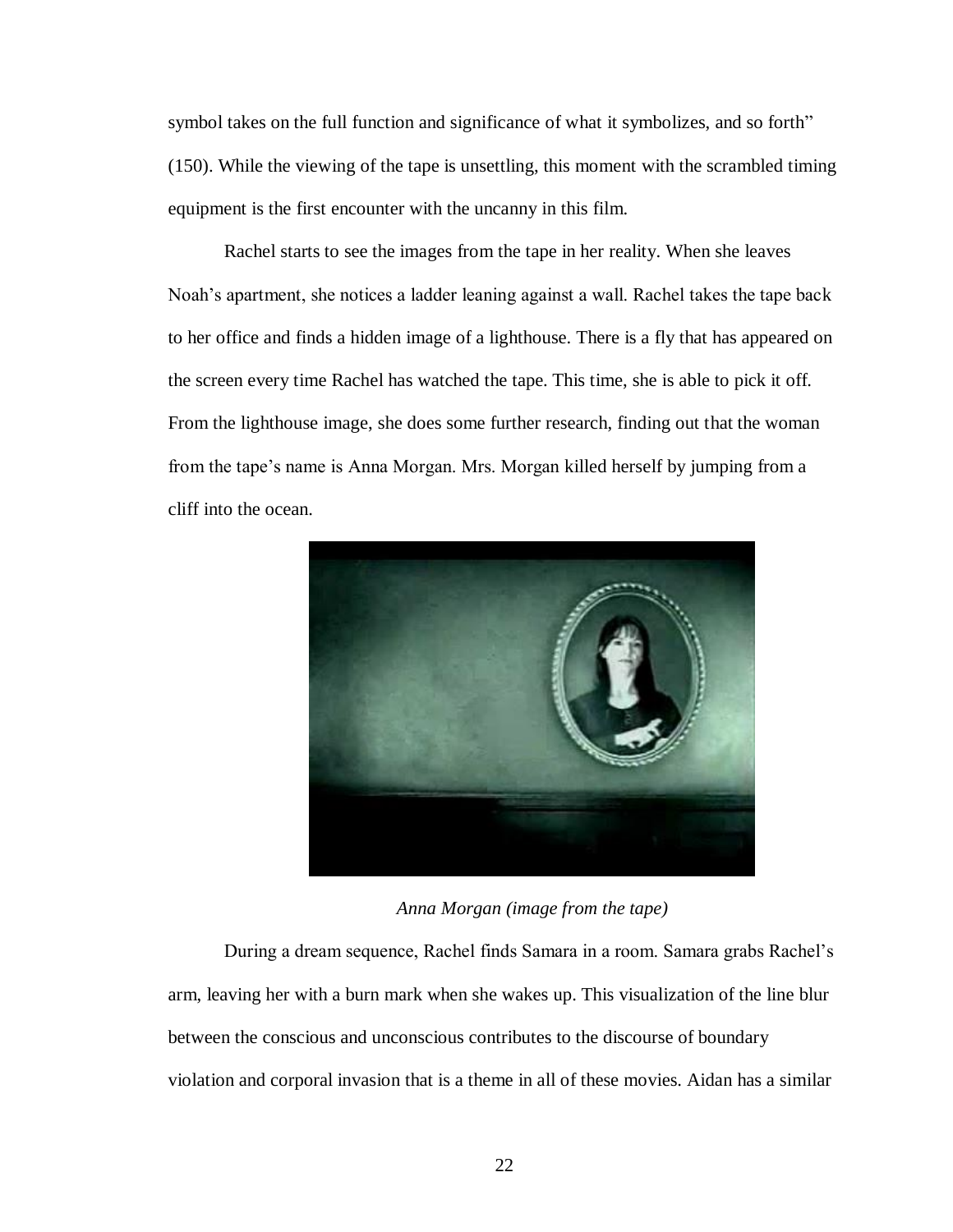mark on his arm after viewing the tape. These marks only go away when Rachel discovers the key to lifting the morbid clause of the curse.

At this point, she must work quickly, because her week is drawing to a close. Her investigation leads her to an island where she finds the Morgan house. Mr. Morgan is cold towards her, and refuses to give her any information. When Rachel is about to leave, he says to her, "What is it with reporters? They take one person's tragedy and force the world to experience it. They spread it like sickness."

Rachel doesn't give up, and between the scenes where she is talking to a local doctor and Noah is digging up Anna Morgan's psychiatric records, they are finding more pieces of the story. Anna Morgan and her husband adopted a daughter with mysterious origins. The island doctor tells Rachel that the Morgans disappeared one winter, and came back with Samara. Soon after, strange things started happening. Anna Morgan started having terrible visions, the horses on their farm started to kill themselves, and the local fish population greatly diminished, leaving the locals without a livelihood. At some point, Samara disappeared, then Anna Morgan killed herself. Things went back to their normal routine on the island after these events. She also draws a connection between Samara and a contagious disease. She says that "when you live on an island and you catch a cold, it's everybody's cold", essentially hinting that the town is glad to be rid of Samara and her creation of supernatural events.

Armed with this new information, Rachel goes back to the Morgan house. Mr. Morgan is distraught and angry, and he kills himself by electrocuting himself in the bathtub with a TV set. Before he dies, he tells Rachel that Samara will "never stop and [Rachel's presence on the island] is evidence of that." The symbolism of Mr. Morgan's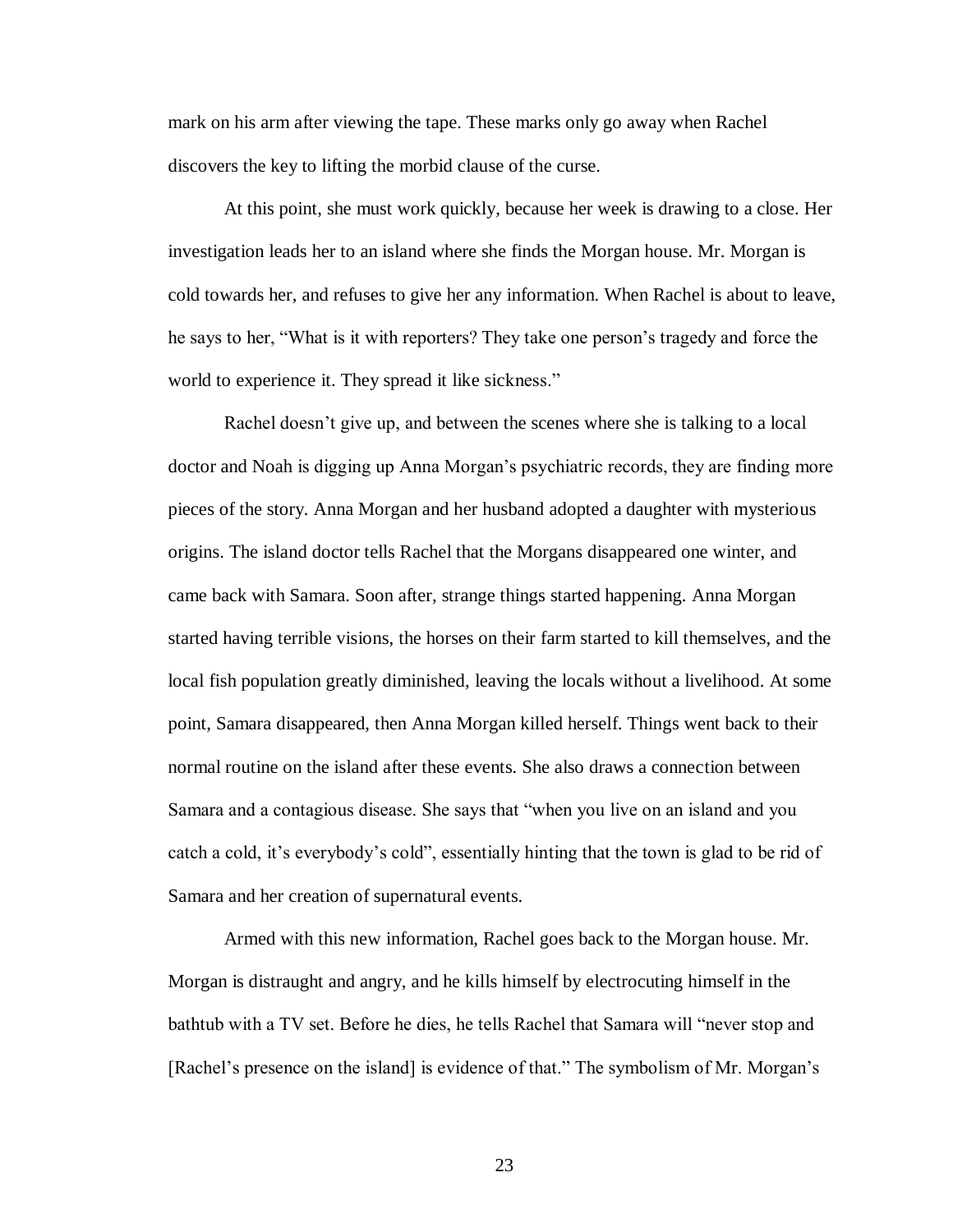death is powerful. It seems as though he gathered every television and VCR in his house, and put them in this one room that is overflowing with water. The water, which always precedes Samara's presence and thus is her referent, destroys the patriarchal figure.

Shortly thereafter Noah arrives, and together they find Samara's bedroom, which had been moved out to the barn in the hopes that the distance between her and her mother would lessen the latter's nightmares. They find a TV set in the room, which could be the origin of the tape's nefarious gestation.

We later find out that Anna Morgan puts a plastic bag over Samara's head to strangle her, then drops her body down the well. In the Japanese original, it is the father who kills the girl. However, in the Japanese version, it is implied that the girl's father is not biological hers, and that she was begotten by a sea monster. This change between the versions probably took place because of the culture gap. The legend behind the sea god would not have translated well into an American code. Also, a middle-aged woman of questionable fertility who is trying to conceive is much more in line with American societal anxieties. Switching the child killer from father to mother strikes a chord with the familiar cruel mother ballads. The image of mothering hands that swaddle and also strangle unsettles our conception of gender roles. When a mother kills her children in America, it makes headlines. Simply mentioning the name Andrea Yates conjures unsavory details that directly contradict our mothering norms. By unsettling these roles and norms, *The Ring* awakens feelings of horror and anxiety, much as gothic literature does.

Noah and Rachel go back to the cabin where she and the teens first watched the film. They figure out that the well is underneath the floorboards of the cabin, so they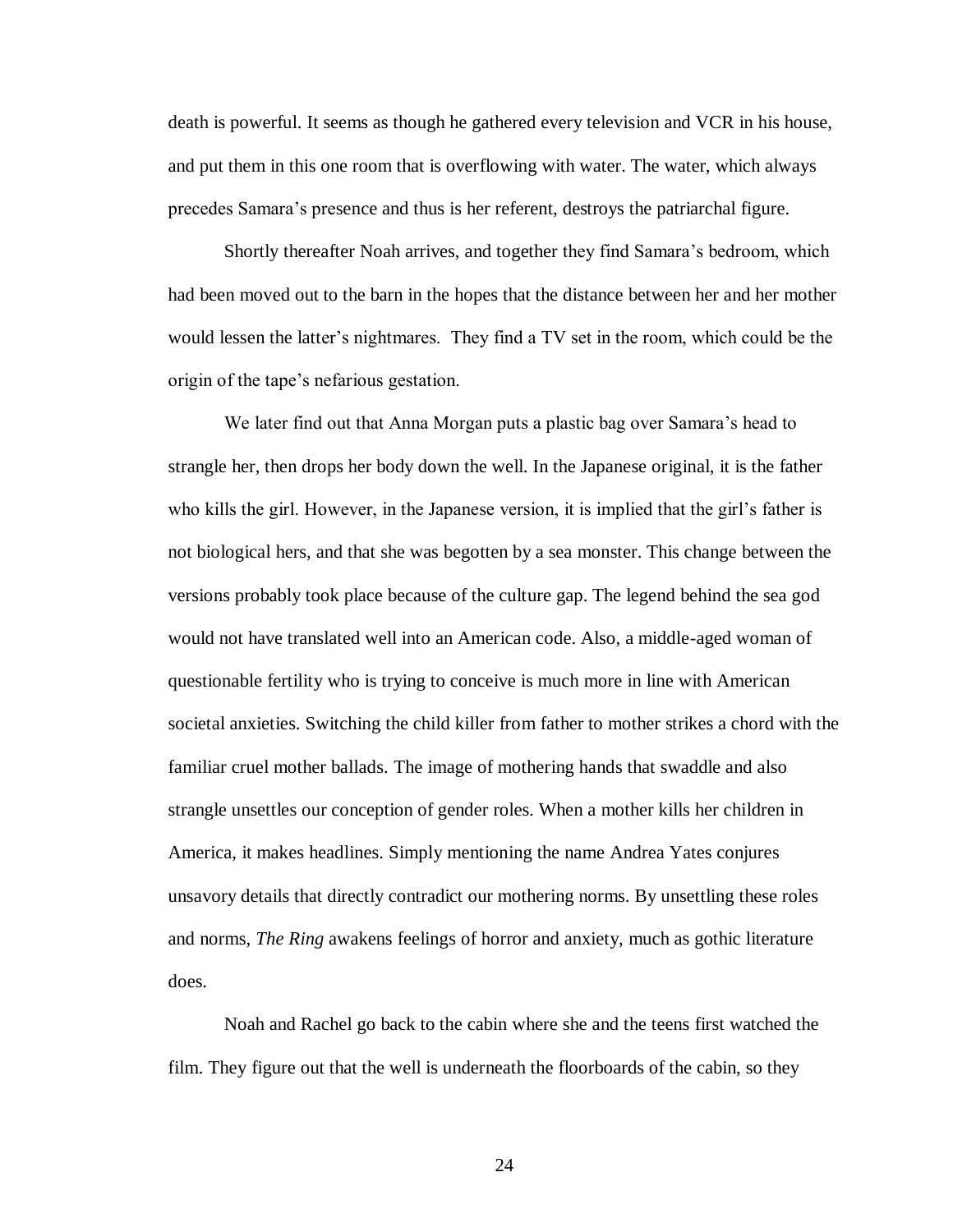break through the floor and remove the well cover. In a supernatural sequence, the TV, presumably possessed by Samara, creates a swarm of bees, then slides down a floor board, pushing Rachel into the well. When she is in the bottom of the well, Rachel finds Samara's corpse, and cradles it like a child. Meanwhile, the sun has set. This signifies that Rachel has broken the curse, since she viewed the film seven days earlier just before sunset.

Noah and Rachel return to their respective apartments, but Rachel realizes something is amiss when Aidan's nose starts to bleed again. She quickly goes to Noah's apartment, but she is too late: Samara has already killed him. This sequence, in which Samara crawls out of Aidan's television set, is a memorable visualization of the uncanny. When she returns to her apartment, Rachel sets the original tape on fire, and is confused as to why she lived and Noah didn't. She realizes that in order to lift the death sentence, one must create a copy of the tape and show it to someone else. She quickly gets Aidan to copy the tape, but it is unclear to whom they show it. This is how the movie ends.



*Samara crawling out of Noah's TV*

In "Hollywood's Remake Practices under the Copyright Regime: French Films and Japanese Horror Films", Myoungsook Park writes "Although horror as a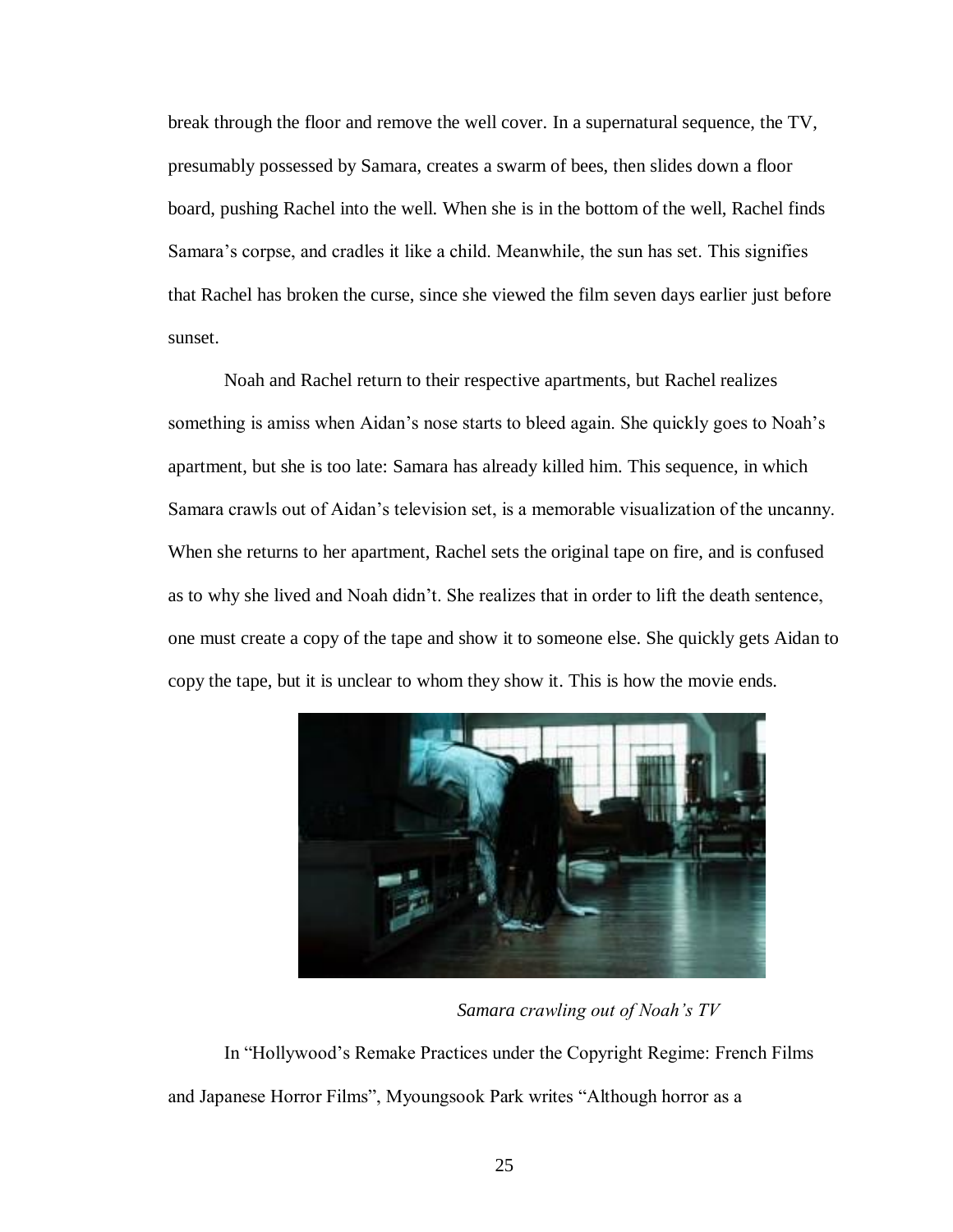psychological and physical sensation might be universal, every culture has different semantics of horror, tied to different taboos and myths" (Lukas and Marmysz, 119). *The Ring*'s Japanese predecessor, *Ringu*, recalls elements of Japanese folklore, but the technological ties give it a universality with other post-industrial nations, like the United States. Park discusses elements of the film that are lost on international viewers. These elements are deeply rooted in Japanese folklore, and because of this, parts of the American adaptation are lost on viewers because they don't have the context that Japanese viewers would.

In his *Monster Theory*, Jeffrey Jerome Cohen offers the reader seven theses to help them recognize the culture behind the monster. In his first thesis, Cohen offers:

> "The monster's body quite literally incorporates fear, desire, anxiety, and fantasy […]. A construct and a projection, the monster exists only to be read: the *monstrum* is etymologically 'that which reveals,' 'that which warns,' a glyph that seeks a heirophant. Like a letter on the page, the monster signifies something other than itself: it is always a displacement, always inhabits the gap between the time of upheaval that created it and the moment into which it is received, to be born again. (4)

This speaks to the nature of the technology as a monstrosity and, specifically to *The Ring*, its role in the production and restraint of catharsis. The only way to break the deadly curse that the video places on the viewer is to make a copy of the tape and show it to someone else. Rachel does this unintentionally to Noah, and only finds out about it after he dies. In order to save her son, she does the same for him. At the end of the film, it is unclear to whom they will show the video. One of the deleted scenes shows Rachel in a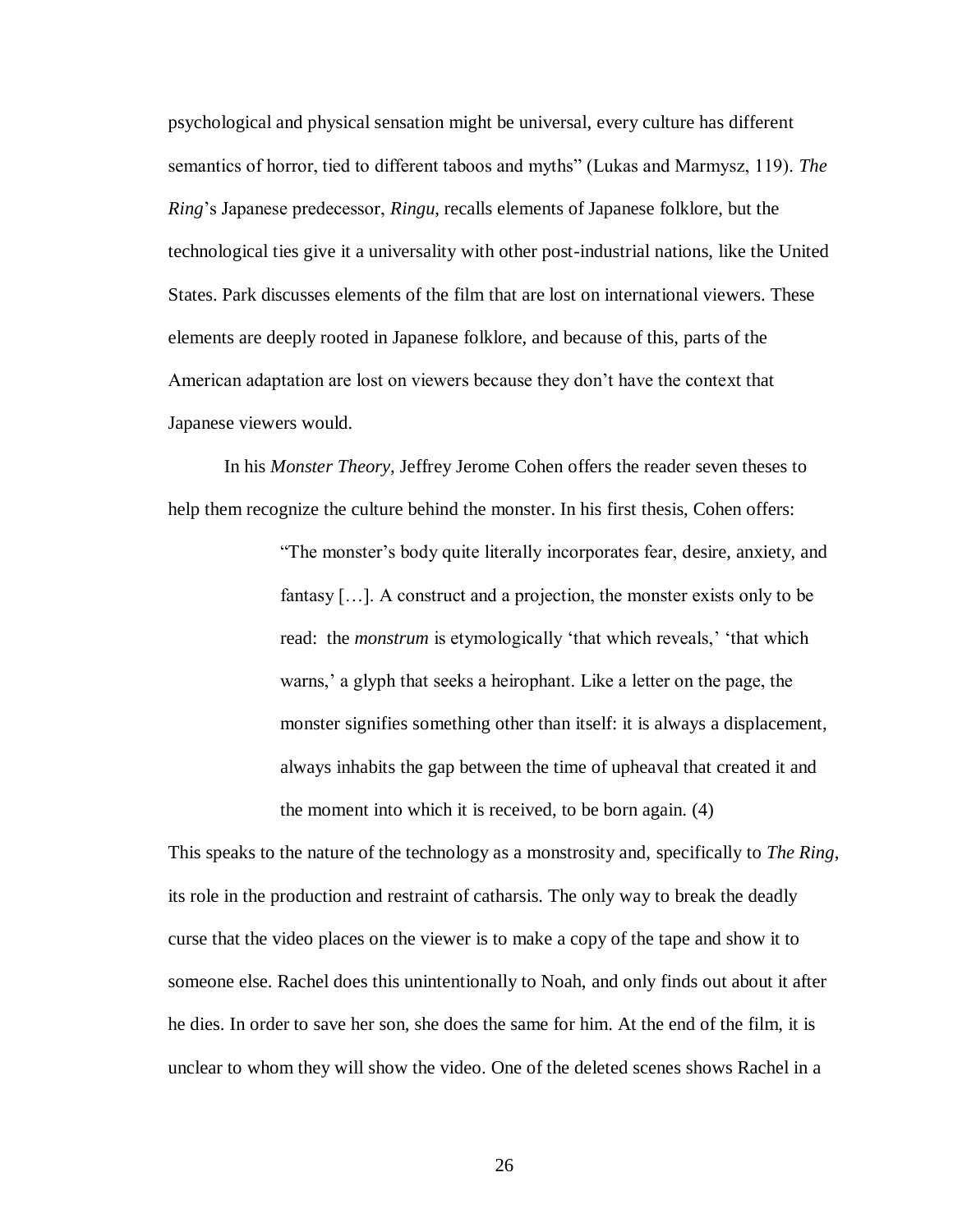video rental store, where the newly copied tape is now on the shelf. With either ending, the cathartic release that the viewer expects from a contemporary American horror narrative is withheld. But it isn't just withheld—it's first given, and then taken away. The release of Samara's spirit as the resolution to the curse would have been a natural ending for any American horror narrative. Instead, the futility of human action is highlighted, which is perhaps one of the scariest aspects of the film. The plot is constructed around Rachel and Noah gathering evidence and making decisions that they feel will lead to a resolution, only to find that the moves they make are irrelevant when compared to Samara's supernatural prowess. This speaks to a lack of confidence in the ability of human intelligence to control things that affect one's own fate.

While *The Ring* and *Videodrome* both deal with merging human biology with videotape technology, they use it to place anxiety in different arenas. Cronenberg uses the technology to focus on blurring the boundary between the self and other, while Verbinski uses it to perpetuate Samara's supernatural lust for retribution.

In his discussion of Regina Marie Roche's *The Children of the Abbey* (1797), George Haggerty mentions that "the scene of horrified confrontation is a classic gothic encounter" (75). This best conjures up the image of Samara crawling out of Noah's television to kill him. This is a significant and effective scene, which draws upon Aristotle's concept of peripeteia. Up until this point, both Rachel and Noah assumed that the explanations they dug up, along with their release of Samara's body, had saved them from certain death. It is in this moment that the viewer realizes that their actions and elucidations were futile. Because the viewer was set up with a false climax—the discovery of Samara's body—this moment of peripeteia is all the more powerful. The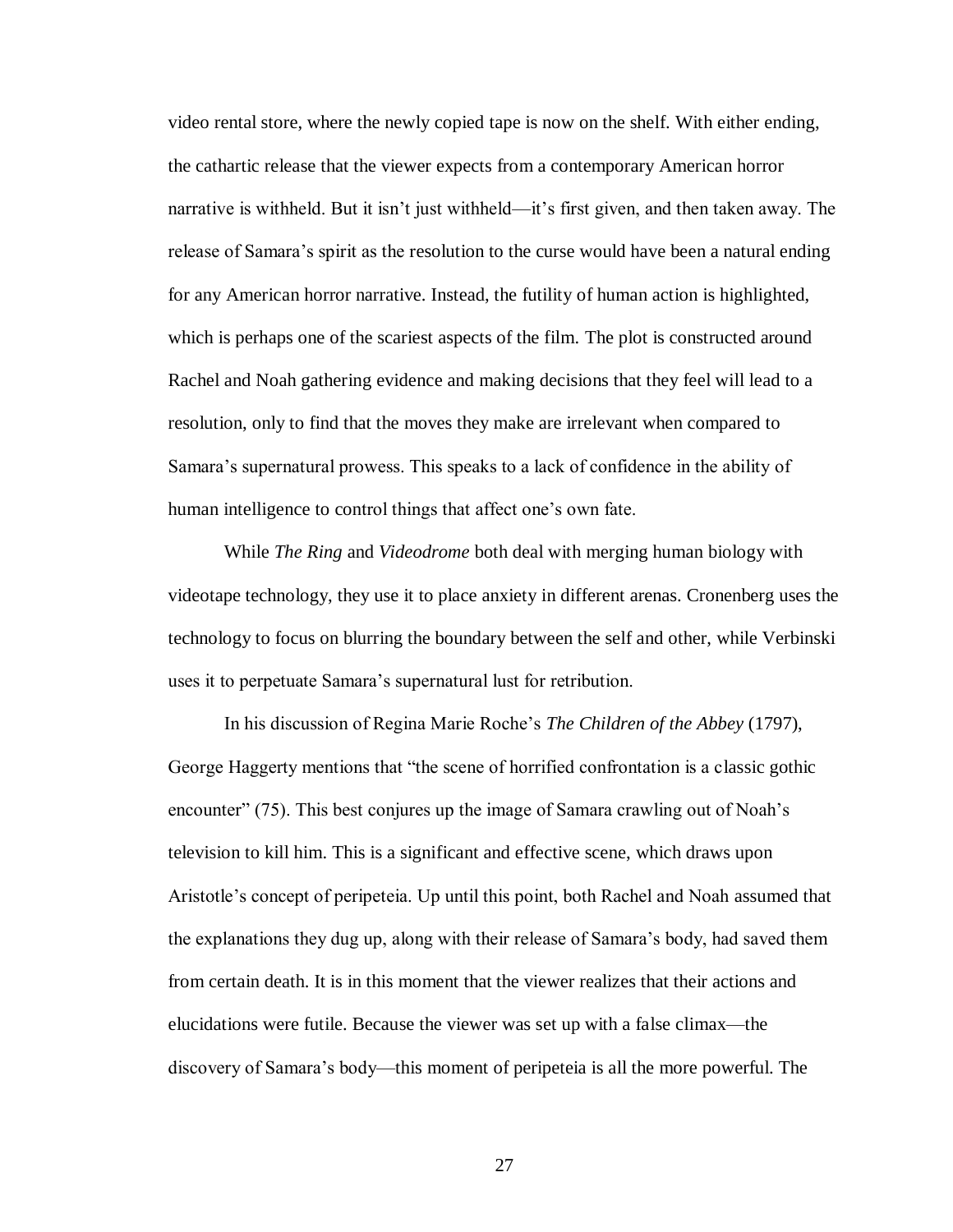false climax is also disguised as a false moment of anagnorisis, because Rachel and Noah think they've made the critical discovery that will release them from the deadly curse. Aristotle's concept of anagnorisis is important here not only for the moment of discovery or knowing that Rachel eventually finds, but because this moment is a revelation on her relationship with the antagonistic ghost. It also leads her to do exactly what Samara's spirit wants—to replicate her harmful imagery.

While the choice of a videotape as malevolent technology in Koji Suzuki's novel makes sense in relation to its publication date (1991), Gore Verbinski's 2002 adaptation could easily have utilized the up-and-coming DVD technology in its place. However, there is a theme in the film of the repressed being made malevolent. So, at a time where videotape technology was being repressed in favor of the advent of the videodisc, it is perhaps more appropriate that Verbinski and his writers chose to work with the former. Chuck Tryon discusses this in his "Video from the Void: Video Spectatorship, Domestic Film Cultures, and Contemporary Horror Film", and goes on to cite the statistic that " DVDs represented only 11 percent of home entertainment revenues in 1999, but by 2003, when The Ring hit theaters, DVDs accounted for 76 percent of that total" (50).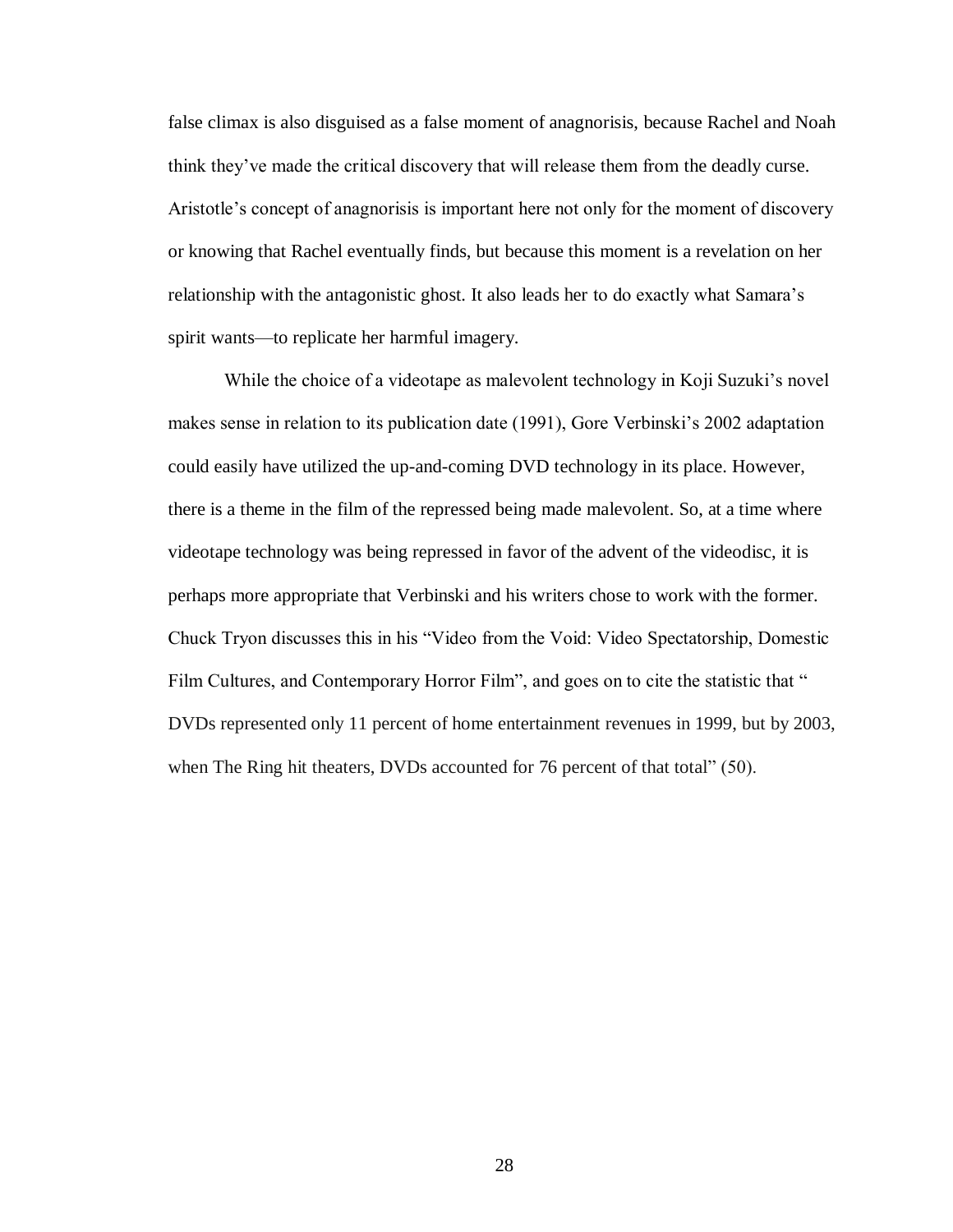#### Chapter Three

#### William Malone's *FeardotCom*

The opening scene of William Malone's *FeardotCom* takes place during a thunderstorm in a subway station. A man hallucinates seeing a young girl playing on the tracks in front of an oncoming train. Unlike the hallucinations in David Cronenberg's *Videodrome*, it is pretty clear that these are just in the character's head, and do not enter into what the viewer would consider reality. This man tries to save the girl, but ends up being killed by the oncoming train. While this scene is depicted graphically, it still registers low in comparison to the violence depicted in the *Saw* series.

The man that died was bleeding from his eyes and nose. These injuries were unrelated to the trauma of being hit by the train, so Detective Mike Reilly calls the Department of Health to investigate. The agent they send, Terry Huston, is our other protagonist. They eventually figure out that the injuries that this man, and three others, have been caused by their visit to the website www.feardotcom.com. The premise is that 48 hours after the viewers log onto the site, they will meet their death through their worst fears.



*Mike Reilly with the Doctor's website.*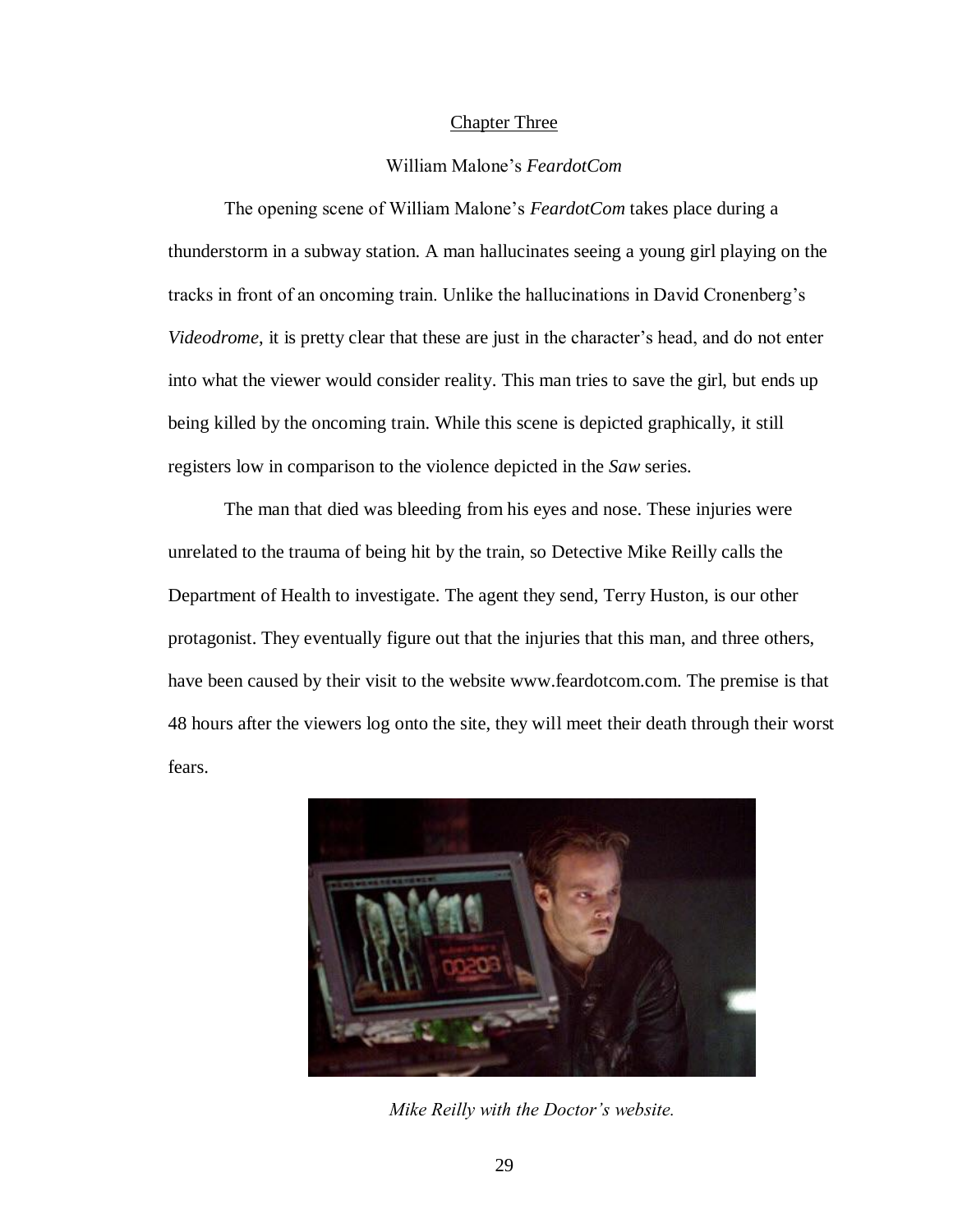A particularly memorable one has Denise Stone, a forensic programmer recruited by Mike Reilly, meeting her death with a fleet of cockroaches attacking her. This scene is really well done, and calls on some brilliant gothic staging. The main room in Denise's apartment is a large, open space with tall ceilings. It is poorly lit, as most of the lamps are knocked over, and it is night. Outside it is storming, and the long, white curtains are billowing in the open floor-to-ceiling windows, cast in a haze of moonlight. Only occasional flashes of lightning illuminate her trashed apartment, which is covered in binary code that she has written on every surface. Since most of the light is coming from outside the apartment, it seems to cast the imagery of the rain into Denise, bringing the natural setting almost directly onto her body. She hallucinates that she is surrounding by a hoard of maniacal cockroaches. She is overwhelmed to the point where something in her psyche breaks down, and she jumps out of her window.

The mise-en-scène of her apartment speaks specifically to that of staged gothic dramas. When discussing Matthew G. Lewis's *The Castle Spectre*, George Haggerty writes "The gloomy, lap-lit spaces—and even the lofty, well-lit ones—create a special mood. [….] The theatrical effects […] are marshaled to evoke the dark and brooding landscape of psychological distress" (90-91). The staging in Denise's apartment does exactly that. In his "Arashi Ga Oka (Onimaru): The Sound of the World Turned Inside Out", Philip Brophy writes, "sheets of lightning noise and deep thunder claps [are] prime sonic signifiers of rupture and transgression in global Gothic cinema" (McRoy 157). In visiting the Feardotcom website, Denise has ruptured her reality and transgressed the societal taboo of voyeurism.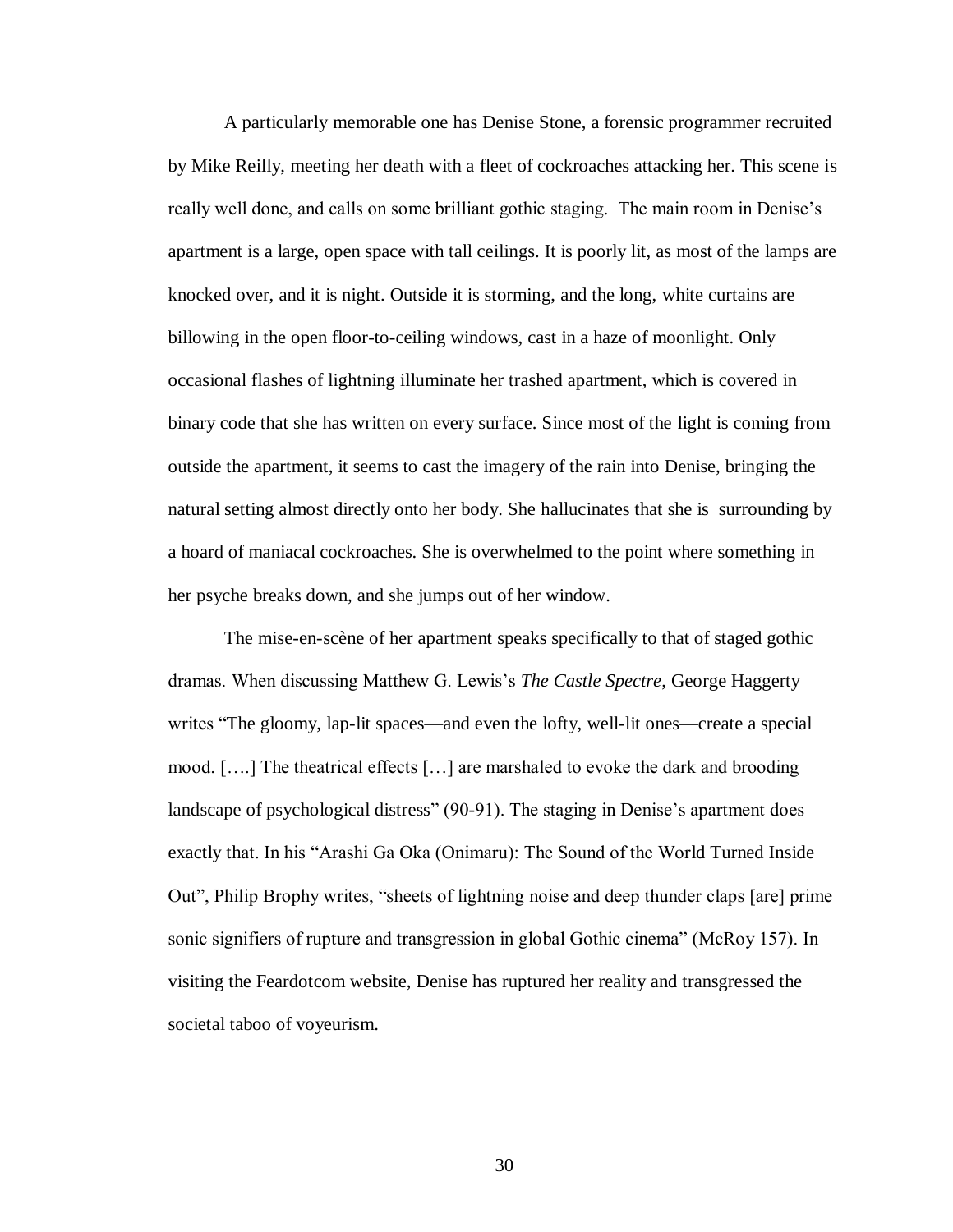The premise behind the feardotcom.com website, is that it is inhabited by the malevolent ghost of a serial killer's first victim. This serial killer, known as the Doctor, runs a website called fear.com where he broadcasts live torture segments of his victims. These torture scenes are not particularly gory or explicit when compared to the *Saw* narrative, but there is a marked increase in violence from the previous two films. The premise is that the whoever logs onto the fear.com website can "watch, but also […] learn", as the Doctor puts it. He elaborates that he and his victim have a responsibility to teach viewers that "reducing relationships to anonymous electronic impulses is a perversion." He claims that his website "offer[s] intimacy" because "the internet offers birth, sex, commerce, seduction, proselytizing, politics, posturing; [and] death is a logical component."



*The Doctor's "laboratory"*

We eventually find out that the Doctor's first victim, Jeannie Richardson, was a hemophiliac, and her worst fear was sharp objects, which the Doctor obviously used to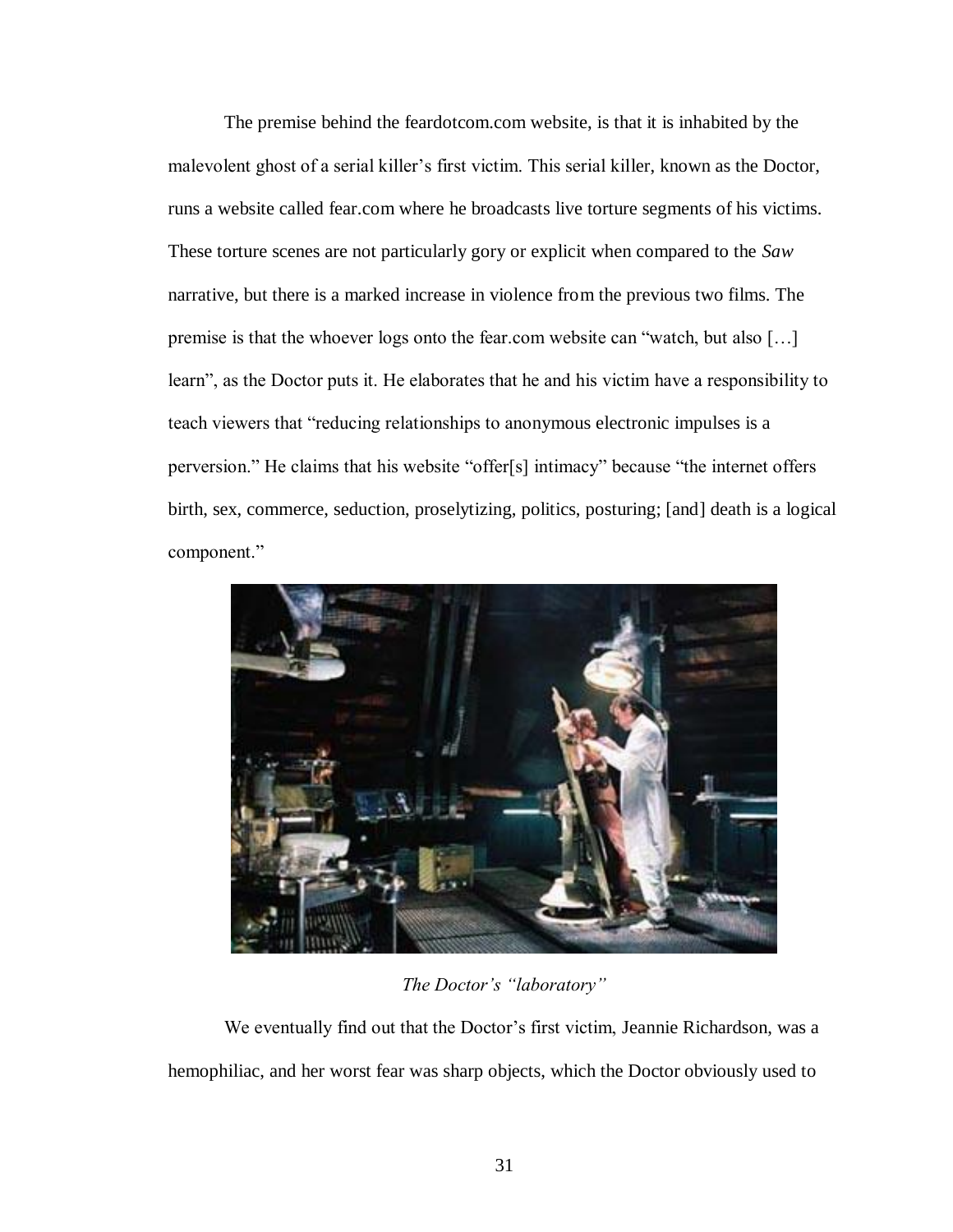torture her. This is where the theme of the deaths come from. The website her evil energy lurks on is presumably an echo of the one that broadcast her death. When her website is visited, the first thing the viewer experiences is a series of macabre images, with the voice of Jeannie in the background saying "Do you like to watch?" She entices the viewer further into the site under the voyeuristic veil of witnessing some sadistic violence. She then breaks down the fourth wall between the website and the viewer of it. There is a series of images that flashes quickly in front of the viewer. These images are eventually pieced together to tell Jeannie Richardson's story in much the same way the tape in *The Ring* tells Samara's.

After visiting the website, the viewer starts experiencing hallucinations, some of which appear to be part of reality, others which are blatantly illusory. One of the common images to all the victims was of a little girl with a white ball. This represents Jeannie Richardson as a small child, which is how she viewed herself, according to directorial commentary by William Malone.

A more physical side-effect of visiting the website is the recurrence of a bloody nose. This consequence is also in *The Ring* for people who watch the villainous tape. An additional physical consequence is the rupture of the optic nerves. This more violent reaction can be attributed to the directly voyeuristic nature of the website, which stands in stark contrast to the unassuming viewership of Samara's tape in *The Ring*.

After Denise's death, Mike logs onto the website to aid his investigation. He experiences a string of hallucinations, including being trapped in an elevator with the adult Jeannie Richardson. He ends up collapsing, and is brought to a hospital. On his way into the ambulance, he begs Terry not to log onto the website, and explains that Jeannie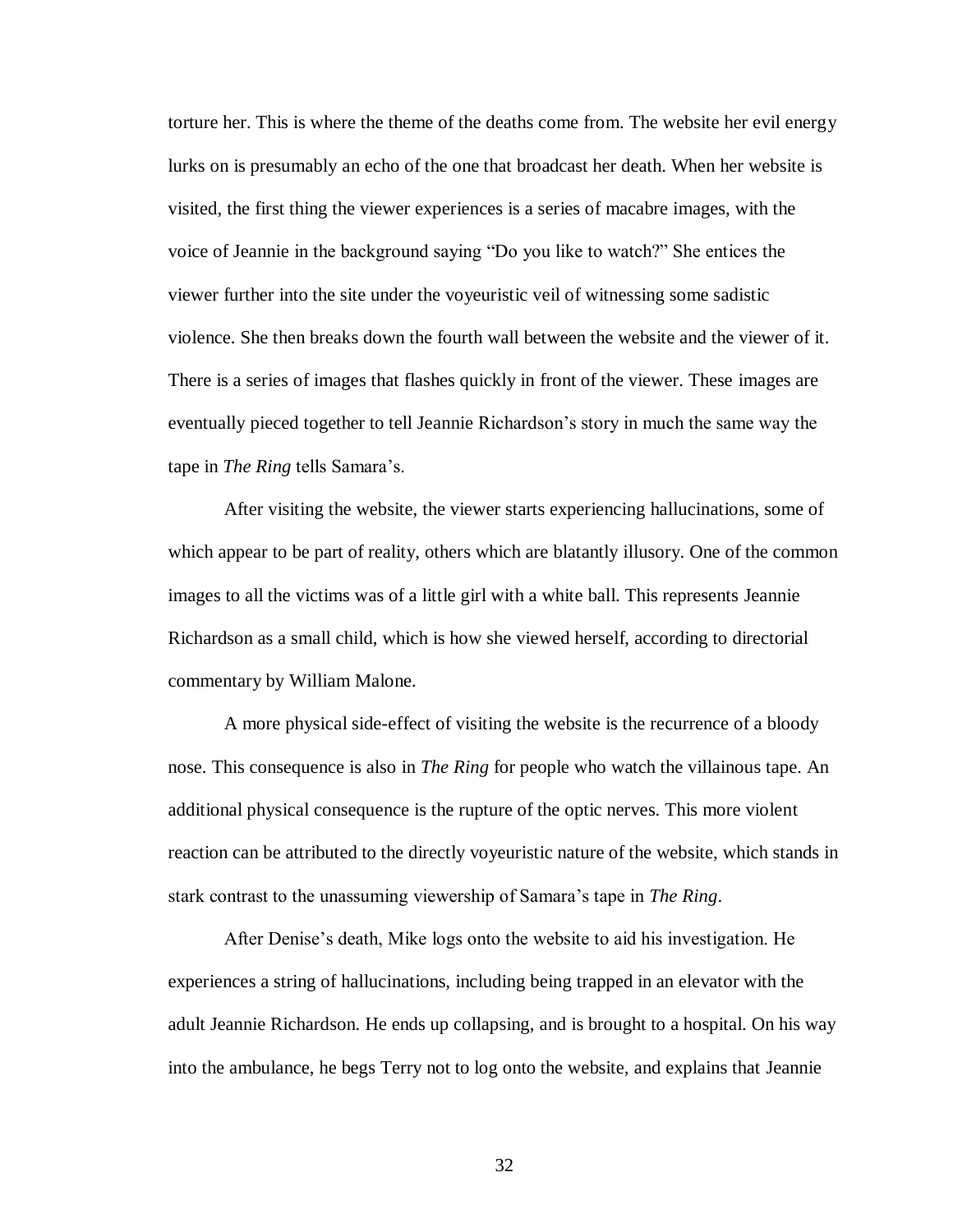gets her power because, "If the will is strong enough, you can live in the objects around you." Terry immediately disobeys him in order to seek more information to save him.

After visiting the site, Terry tracks down more information about Jeannie Richardson, and figures out that she used to play at an old steel mill as a child. She goes to this mill and finds her body at the bottom of a pit of water. This scene strongly echoes the scene in *The Ring* when Rachel dives into the well and finds Samara's body. There is a similar sense that this corporeal discovery is the catalyst for the spirit's eventual release.

Mike and Terry eventually track down the Doctor's torture site—that is, the physical site, not the technological one. They get in a standoff with him, and both Mike and the Doctor end up getting shot. Mike's wound is fatal, but he has enough time left to type the feardotcom website into the Doctor's computer, releasing Jeannie's spirit to kill the Doctor.

Perhaps the most overt reference to the gothic in any of the films is in William Malone's *FeardotCom.* The opening sequence involves a victim by the name of Polidori, which is a nod to John Polidori, who was present when Mary Shelley created *Frankenstein*.

What the film loses in its fragmented plot progression, it gains in staging. Roger Ebert says "If the final 20 minutes had been produced by a German impressionist in the 1920s, we'd be calling it a masterpiece," (Ebert C4). Indeed, the cinematography there is quite fantastic—it is probably the most beautiful death in the three films.

The way in which the malevolent spirits inhabit secondary technologies is not dissimilar in *The Ring* and *FeardotCom*. Both ghosts are able to use telephones to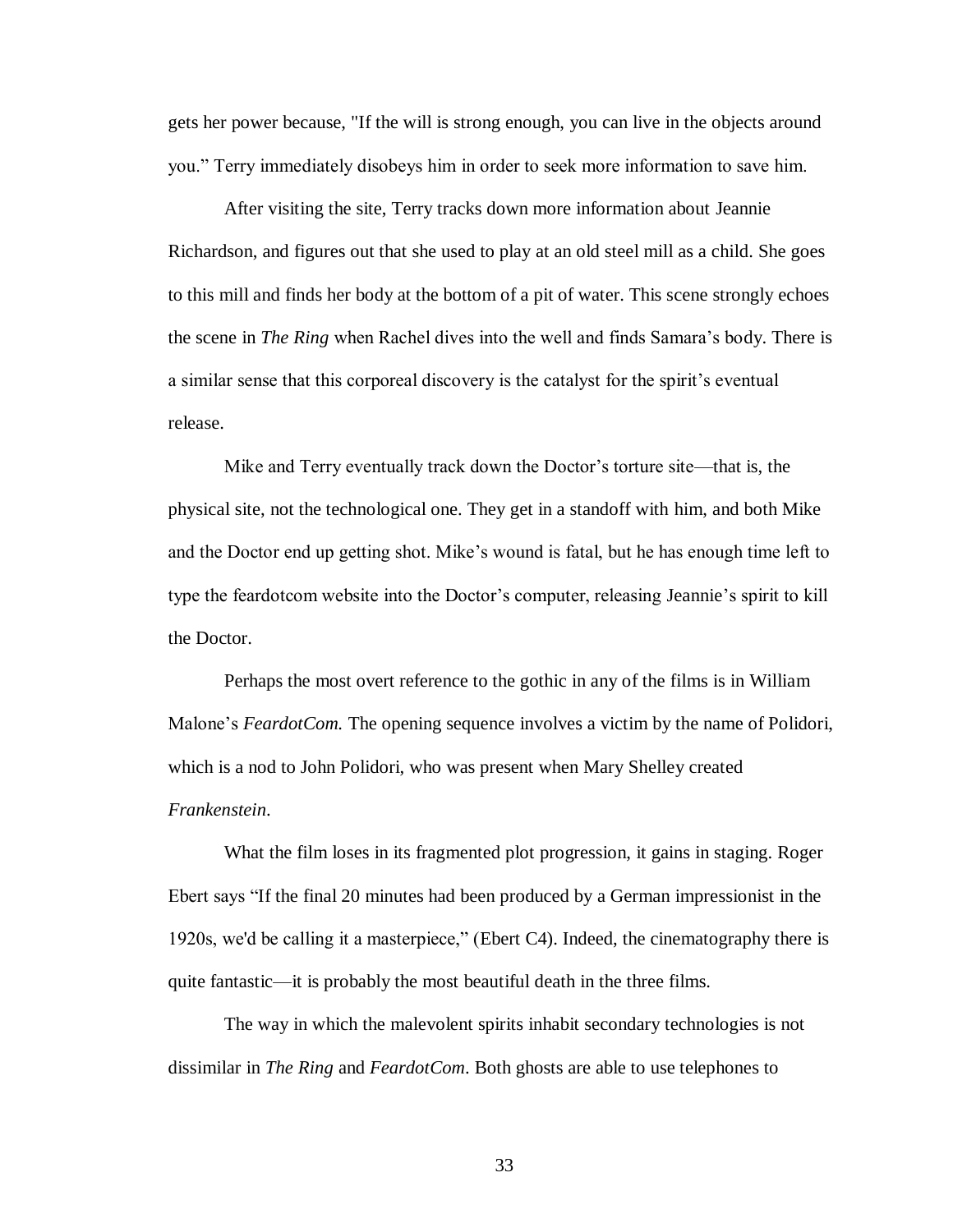communicate with the living. Samara uses it to inform her victims of their impending death. Jeannie uses it to entice Terry further into the cavity of a hospital to push her hallucinations further.

Before her death, Denise says that the appeal of the Doctor's fear website is that "it's a way to find out about death before it's your turn." This delves more deeply into the anxieties that Malone's film explores. This one that involves the fear of death is perhaps the most classic anxiety that gets played out in horror narratives. But by using the internet-connected computer as the means of exploration, Malone brings a contemporary lens to an ancient apprehension.

In a directorial commentary, William Malone discusses his employment of the nefarious internet as a plot device. He says that the connection between a lot of computers creates a system not unlike artificial intelligence, and the exploration of that place as being inhabited by a ghost could be "terrifying", especially since the internet lives in our daily domestic habits.

There is a difference between the vengeance that Samara seeks and the retribution that Jeannie seeks which alters the cathartic measure. In *The Ring*, Samara cares not who her victims are, she just seeks the proliferation of her deadly virus via videotape. In *FeardotCom*, however, Jeannie says that "the guilty must be punished." Her vengeance does claim innocent victims, but she stops when she exacts her revenge on the Doctor.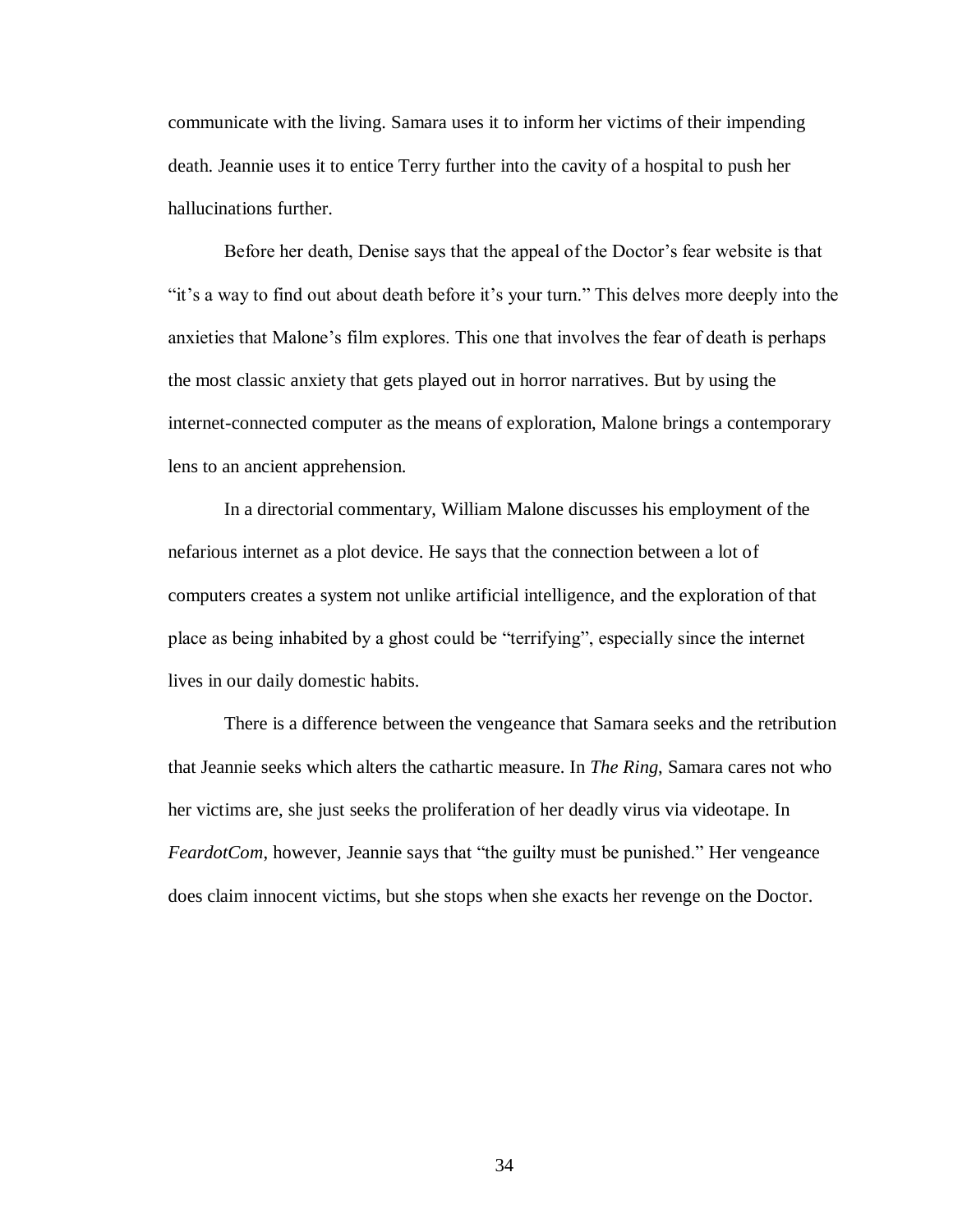#### Chapter Four

## The Gothic

It is widely acknowledged that the gothic literary genre began in 1764 when Horace Walpole published his *The Castle of Otranto*. The genre takes its moniker from the subtitle to Walpole's story: "A Gothic Tale". The parameters of the gothic are still much disputed, but the classic gothic movement is considered to have started with Walpole's book and ended around 1820 (Hopkins xi). It is from this movement that I selected these six motifs for further exploration: femininity, isolation, decay, the abject, madness, and monstrosity.

In her *The Gothic Tradition in Fiction*, Elizabeth MacAndrew introduces gothic fiction as that of nightmares:

> Among its conventions are found dream landscapes and figures of the subconscious imagination. Its fictional world gives form to amorphous fear and impulses common to all mankind, using an amalgam of materials, some torn from the author's own subconscious mind and some the stuff of myth, folklore, fairy tale, and romance. It conjures up beings—mad monks, vampires, and demons—and settings—forbidding cliffs and glowering buildings, stormy seas and the dizzying abyss [….] Gothic fiction gives shape to concepts of the place of evil in the human mind. (3)

This images that MacAdams evokes are hallmarks of the gothic in text and on screen. But beyond the purely visual effects, there are many subtler motifs that recur in the gothic and in these films. In this chapter, I have highlighted six that I think are exceptionally compelling. The gnarled roots of these  $18<sup>th</sup>$  and  $19<sup>th</sup>$  century gothic motifs have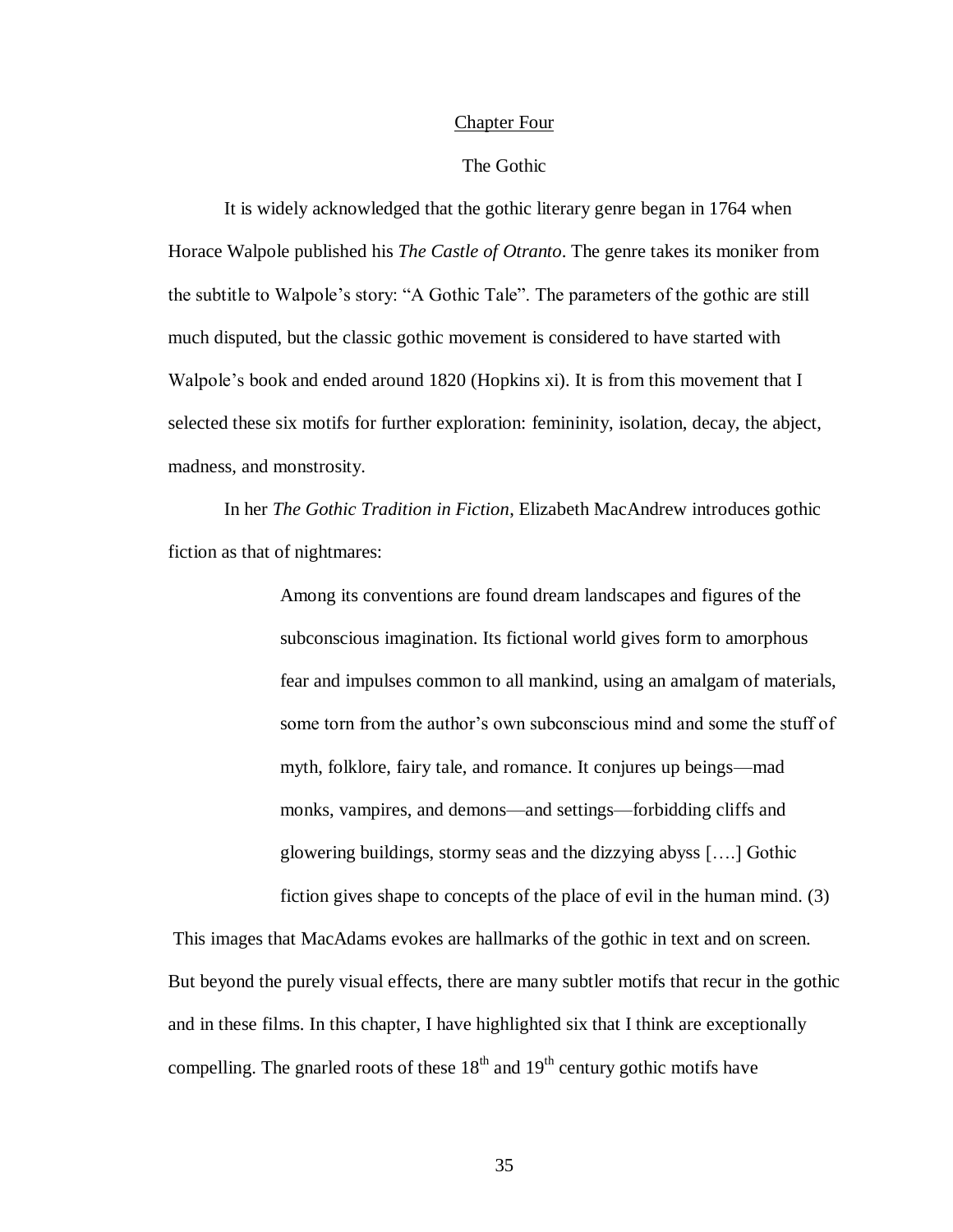permeated a soil rich with unresolved anxieties. While some of the plants emerging from these roots over time have changed form—in keeping with those anxieties—the neccesity for them to germinate has not changed. The motifs that I have chosen have contemporary resonance with topics that our society still grapples with.

## Femininity

In "Hollywood's Remake Practices under the Copyright Regime: French Films and Japanese Horror Films", Myoungsook Park writes that, "[the] Western Gothic tradition has a history of depicting women in peril" (Lukas and Marmysz 121). This rings true in all three films. Besides depicting women in danger at the hands of the patriarchy, they also send the message that the patriarchy is the solution to their suffering.

In David Cronenberg's *Videodrome*, the feminine is more in peril than any one female, as is indicated by the nature of Max Renn's stomach wound. This opening is manipulated many times, and forcibly by others. Additionally, Nikki Brand and Bianca O'Blivion are also under the threat of Videodrome's bloodthirsty creators, though only Nikki Brand falls victim to them.

In Gore Verbinski's *The Ring*, both the protagonist and antagonist are female, along with the antagonists's victimized mother. Rachel is in danger of losing her own life and her son's for much of the film. Samara, while the most powerful force in the narrative, is still repressed. Samara's mother, Anna Morgan, is perhaps the most threatened character in this narrative, even though her life has already passed. The thing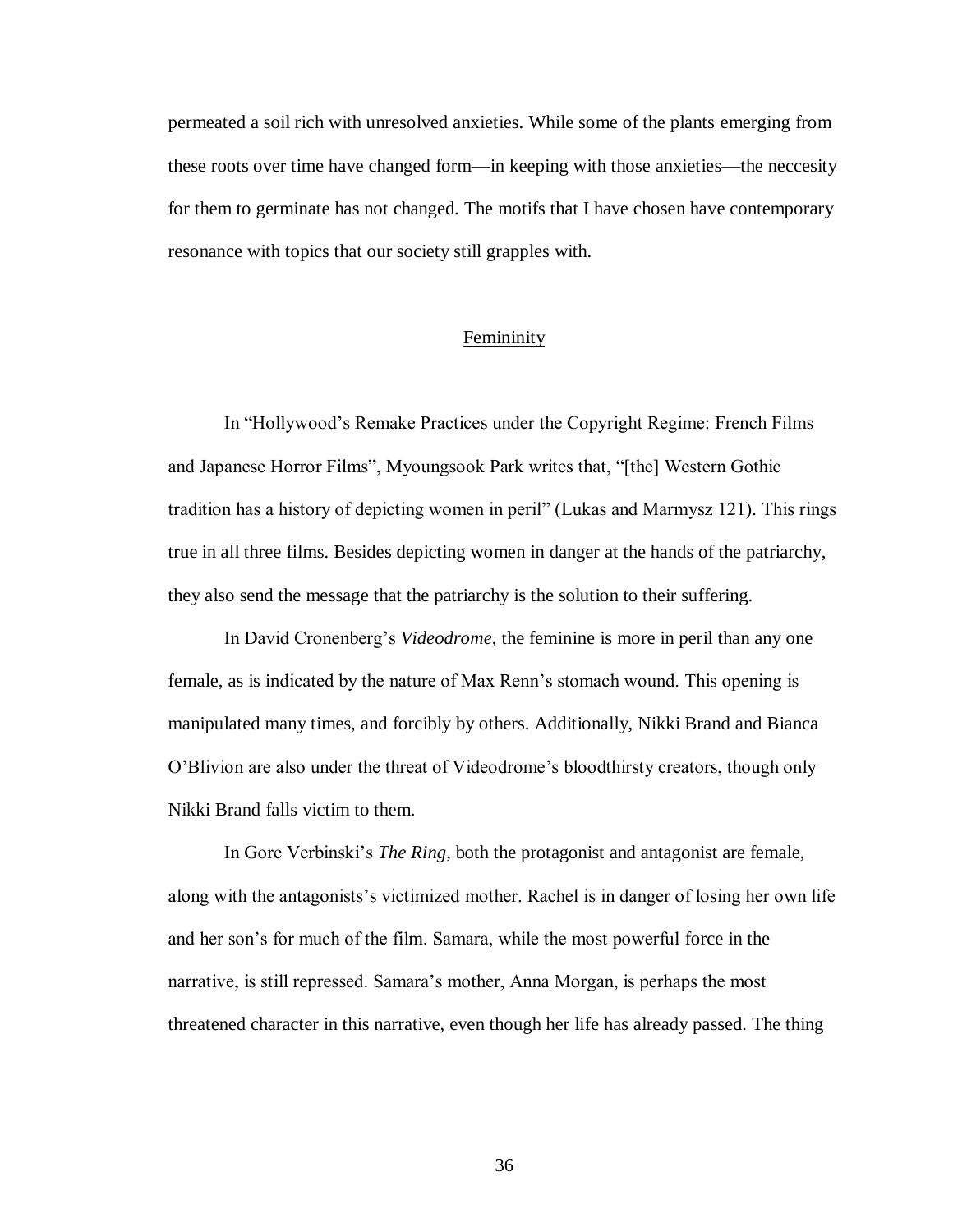that she wanted most in life, a child, ended up ruining her life and destroying everything she loved.

In William Malone's *FeardotCom*, the serial killer always chooses female victims, and the vengeful spirit is also female. There is also a subtler subordination of female to male in the relationship between Terry and Mike. She plays the brilliant, but sheltered—and thus naïve—scientist. He, the street smart cop. There are many times through the investigation where he must protect her. All of the women in this film are subordinate to the patriarchy. There is also an echo of the *belle dame sans merci* in the ghost of Jeannie Richardson, who at more than one point in the movie manifests as a beautiful and alluring woman.

Apart from the depiction of women in peril, there is also a theme of women inhabiting the heinous technologies. In *Videodrome*, the violent images that carry the signal are all against women. In *The Ring*, Samara inhabits the imagery on the videotape, and in *FeardotCom*, Jeannie inhabits the website.

In *The Ring*, Samara is cast down a well, where she dies. The well is symbolic of a forgotten place, where the female figure is cast aside and consigned to oblivion. Hogle writes, "The confinement of woman by patriarchy in a great deal of the Gothic […] is based fundamentally on an attempt to repress, as well as a quest to uncover, a potentially 'unruly female principle'" (10). While in the American adaptation of *The Ring* the mother is the one who kills the young girl, in the Japanese version, it is the father. This falls in line with the patriarchal suppression of the "unruly female principle", especially since the girl is suspected of being fathered by a sea monster.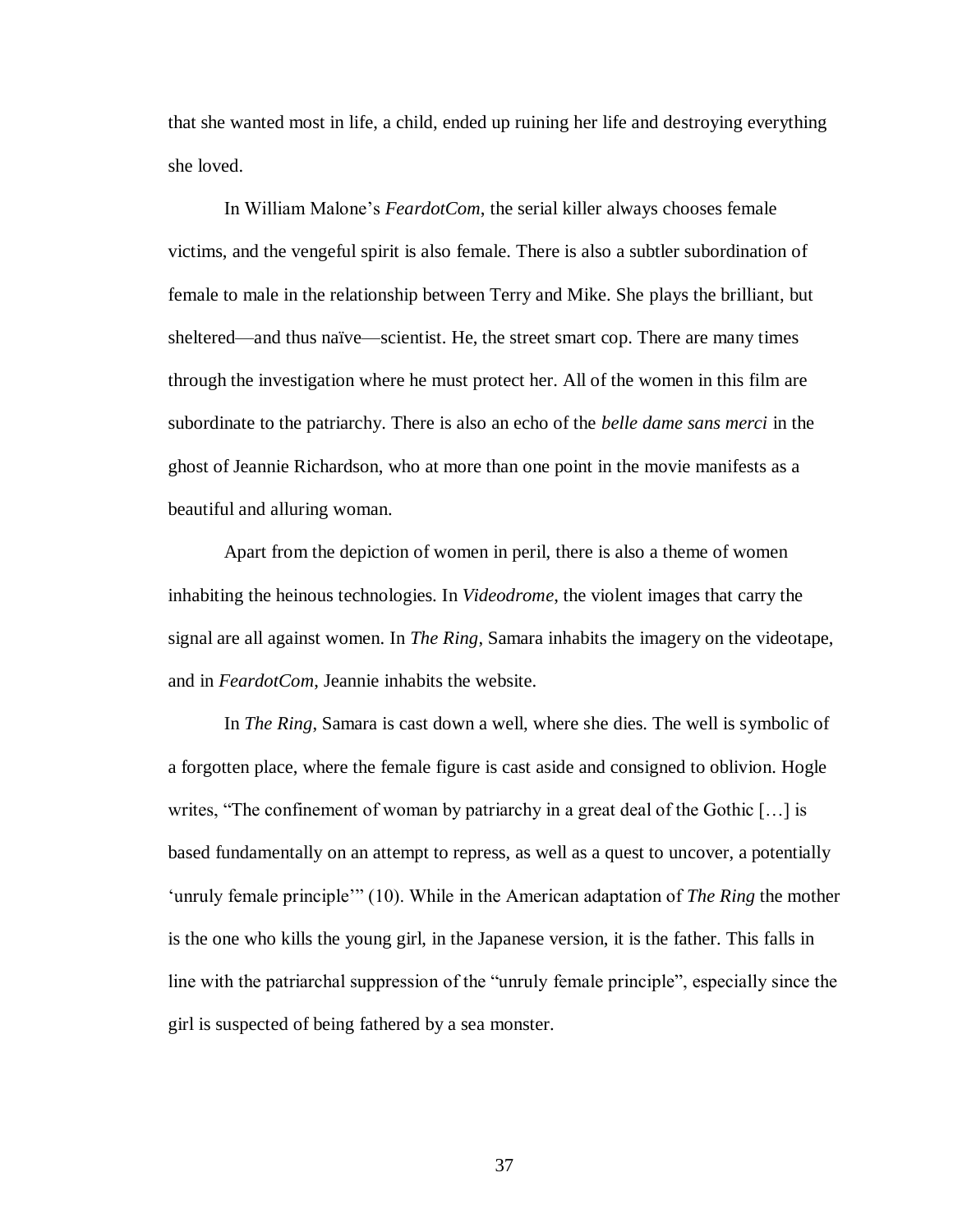The character of Rachel in *The Ring* falls in line with many gothic heroines. In *The Handbook of the Gothic*, Avril Horner writes "In many early Gothic novels the heroine, sometimes accompanied by the virtuous young man who loves her, is pursued across countryside […] by a variation on [the] villain figure" (180). She is accompanied for much of her journey by Noah. There are romantic undertones to their relationship through the second half of the movie. In a cinematic arena so heavily saturated with graphic sex scenes, the backgrounded vein of romance here is refreshing.

#### Isolation

There is a motif of isolation that finds itself in many gothic narratives, as well as in the narratives of the three films I am analyzing. Isolation is perhaps at its starkest and most pervasive in Mary Shelley's *Frankenstein*, but weaves its way into the setting of many gothic narratives. The complexity of isolation goes beyond just Frankenstein's monster and society. One of the opening scenes of the story is on a ship near the North Pole, and a majority of the scenes thereafter take place in similarly isolated terrain. The reader is also isolated from the narrative by several lenses: Those of Victor Frankenstein, Robert Walton, and Margaret Saville. Each of the major narrating characters—Robert Walton, Victor Frankenstein, and Frankenstein's monster—expresses a feeling of isolation and loneliness.

In *Videodrome*, Max Renn experiences a pyschological isolation, first from reality, then later from himself. In *The Ring*, there are many layers of isolation. Samara is isolated physically from her parents when they force her to live in the barn. The well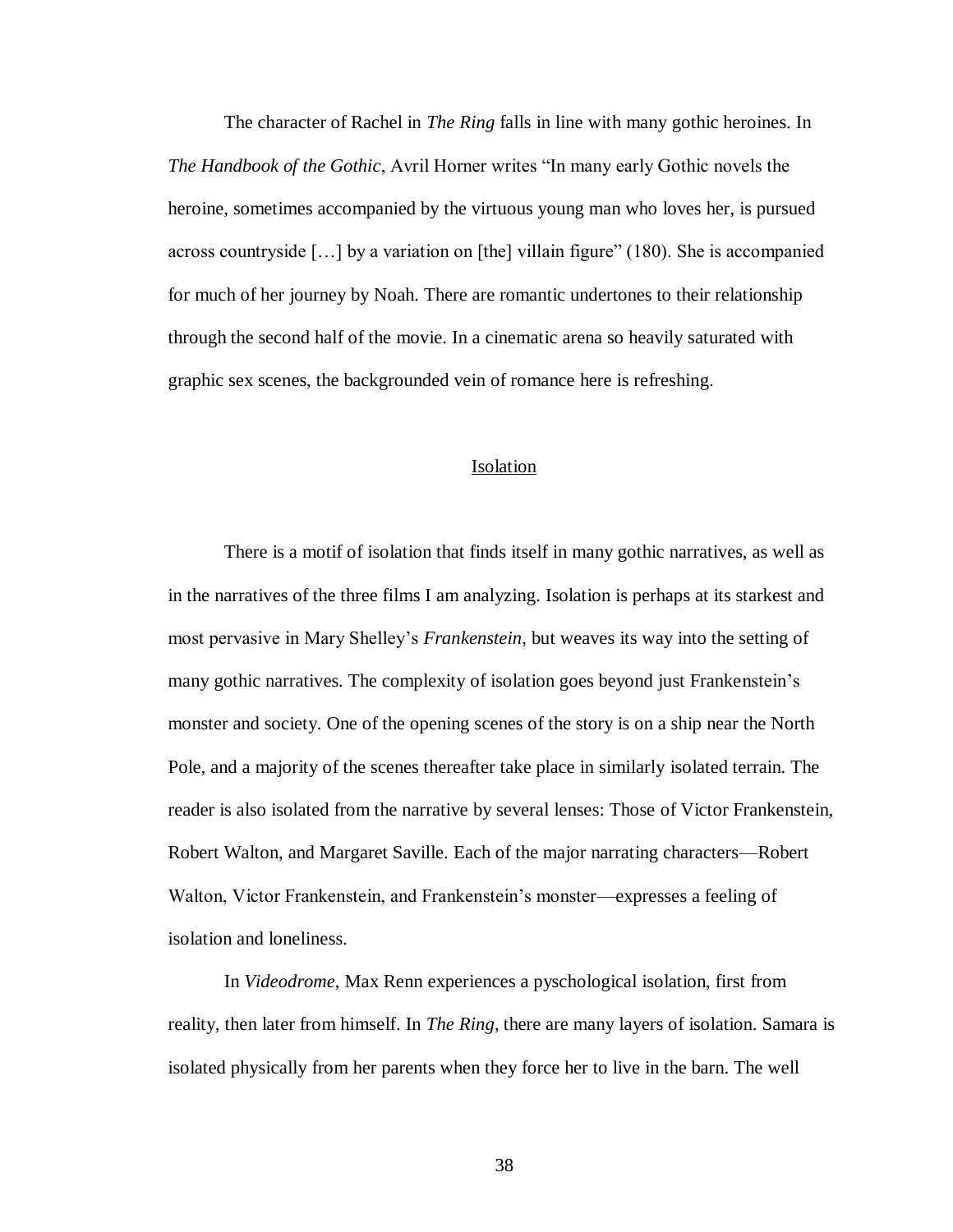where her body is and where the cabin is built is isolated in the mountains. Samara's birthplace and story are isolated from the narrative. Her home with the Morgans is isolated on an island—a dark and stormy one, I might add. In *FeardotCom*, the Doctor's torture chamber is isolated in an abandoned nuclear power plant. Each character who visits the website is isolated from reality for 48 hours, and paralyzed by their greatest fear.

The inhabited technologies at once prove a source of and reprieve from isolation. In the preface to her *The Gothic Tradition in Fiction*, Elizabeth McAndrew notes that a recurrent motif in the convention of gothic writing is "closed worlds" (IX). In all three of these films, the worlds presented on screen are isolated. In *Videodrome*, Max Renn's reality is closed off from the world around him, simply and profoundly by the nature of his new orifice. After this anatomical alteration, Max's hallucinations get more severe, and the only way he is able to form a connection to others is through the technological manipulation of this orifice.

In *The Ring*, the Morgans have isolated Samara in the barn to distance her from her mother after they discover she is the source of her terrible nightmares. Samara has just a television to keep her company, and this is where the seed of her maleficence buds. In perhaps one of the most vivid scenes in the movie, the television in Noah's apartment serves as a medium through which she can connect to—and kill—him.

In *FeardotCom*, the namesake website serves as an isolated current through which the vengeful ghost of Jeannie Richardson can travel. It is also the accessing of this website while in the Doctor's torture chamber that ultimately releases her presence. The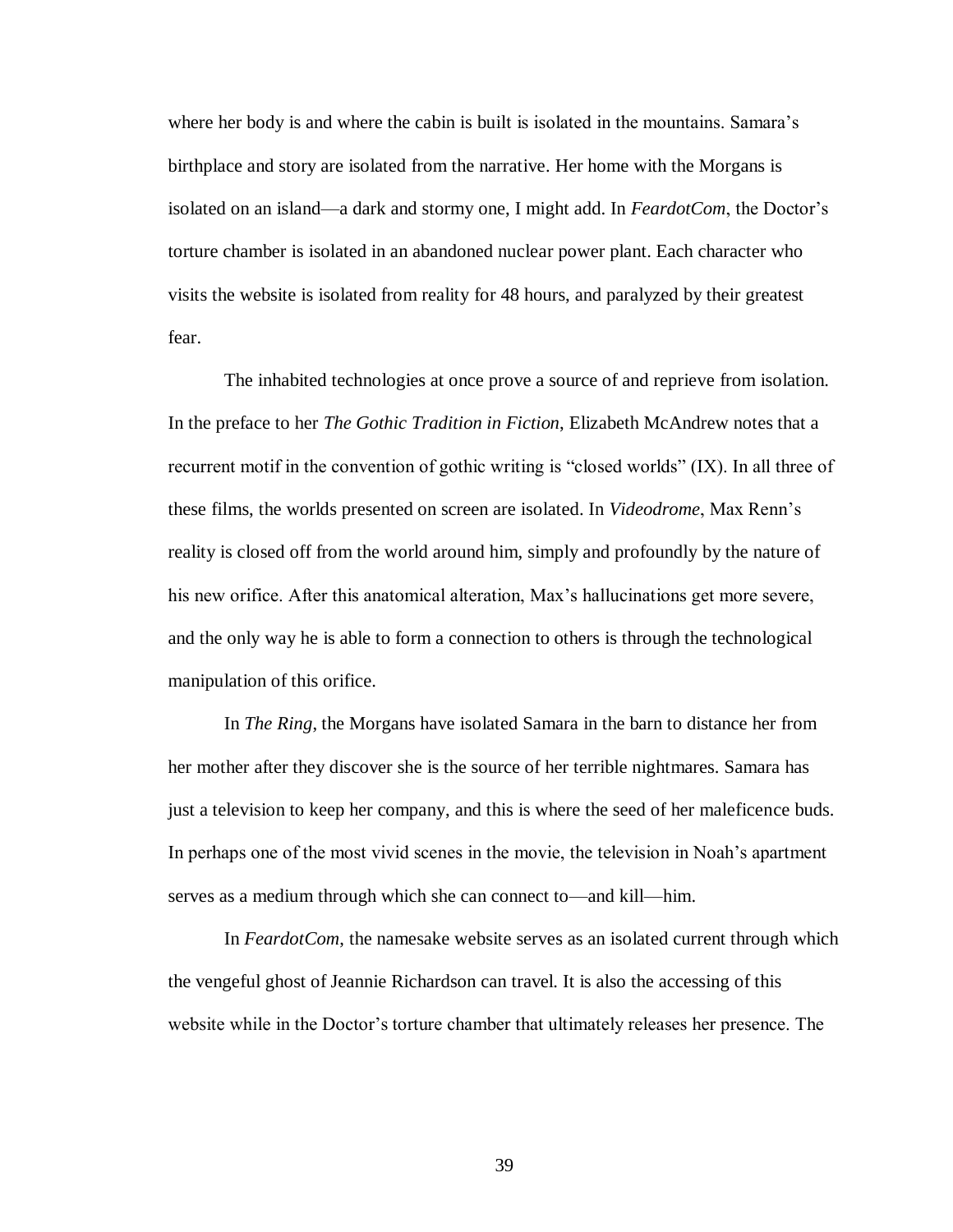Doctor also claims that his fear website offers viewers intimacy through its stark rendering of death.

#### Decay

There is also a strong motif of decay throughout the gothic and in these films. There is the obvious physical decay in Shelley's *Frankenstein* of the monster, who is decaying from his firsts moments of life. In *Videodrome*, there is the contested issue of whether sex and violence in media perpetuate social decay, and Max Renn finds his end on a condemned boat that is decaying in Toronto's harbor. The body of those exposed to the Videodrome signal also go through a decaying process as they are infiltrated with brain tumors which decay both the organ and the reality it percieves.

While the classic, decrepit gothic setting is not highly visible in *Videodrome*, it does snake it's way into one memorable scene. Max goes to assassinate Bianca O'Blivion at the building where she works, and presumably lives. It is a large, deteriorating building. It's nighttime, and there are few dim lights in the large room where Bianca and Max have their face-off. We know from a previous scene in this building that the room is filled with makeshift plywood and cardboard cubicles, each containing a TV set. A few of them are on, casting flickering glows around the room. It's a technological labyrinth.

In *The Ring*, it seems that everything Samara touches decays. The decay of her family is perhaps the most vivid, and the origin of her post-mortem nefarious exploits—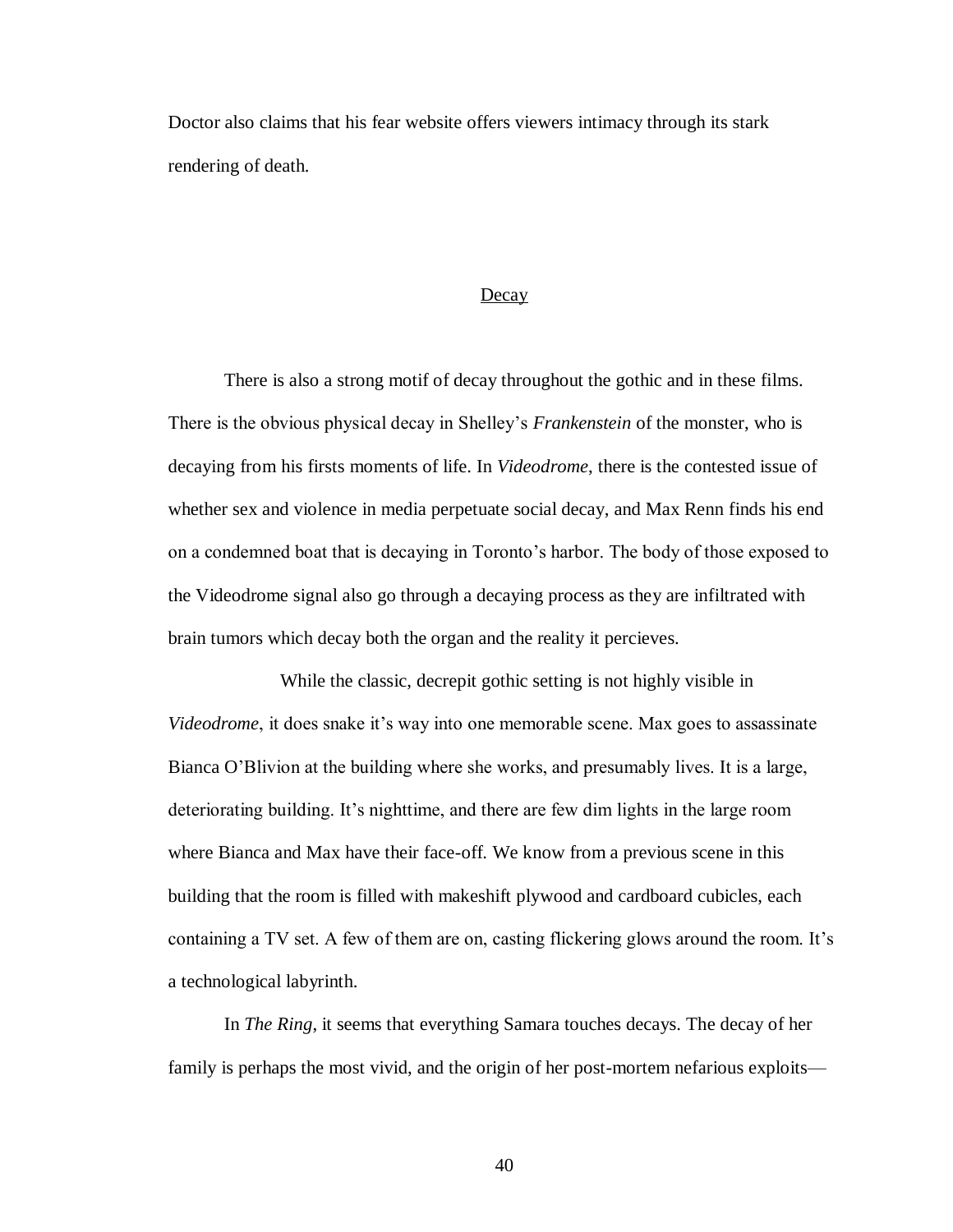the cabin—is the most decayed structure in the film. There is also an undercurrent of the decay of the nuclear family in the film. This is shown both in Samara's family and in Rachel's. In *FeardotCom*, many of the physical structures are decayed, especially the Doctor's torture chamber and the abandoned steel mill where Jeannie's body is found. The bodies of the feardotcom website's viewership also undergoes decay in the 48 hours between exposure to death, with the ultimate deterioration of the ocular nerves.

In his "Film Remake or Film Adaptation? New Media Hollywood and the Digitizing of Gothic Monsters in *Van Helsing*", Costas Constandinides writes:

> The predominant topography of the early Gothic novel was the castle, which is described by Botting as "decaying, bleak and full of hidden passageways, the castle was linked to other medieval edifices—abbeys, churches and graveyards especially—that, in their generally ruinous states, harkened back to a feudal past associated with barbarity, superstition, and fear." (245-246)

This idea of the castle as a site of decay that holds a representation of the social anxieties of fear and supersition easily translates into these three modern films. The castle can be equated with the bodies that are exposed to the malevolent technology in the film narratives. In *Videodrome*, Max Renn's body is the site of decay and where the anxieties that the technology arouses manifest. In all of the films, there is the constant threat of death that inhabits all bodies exposed to these technologies. But beyond the threat of death, there is the sense that death *is* the best solution to the problem the technology has created. In each film, there is at least one character for whom death seems to be a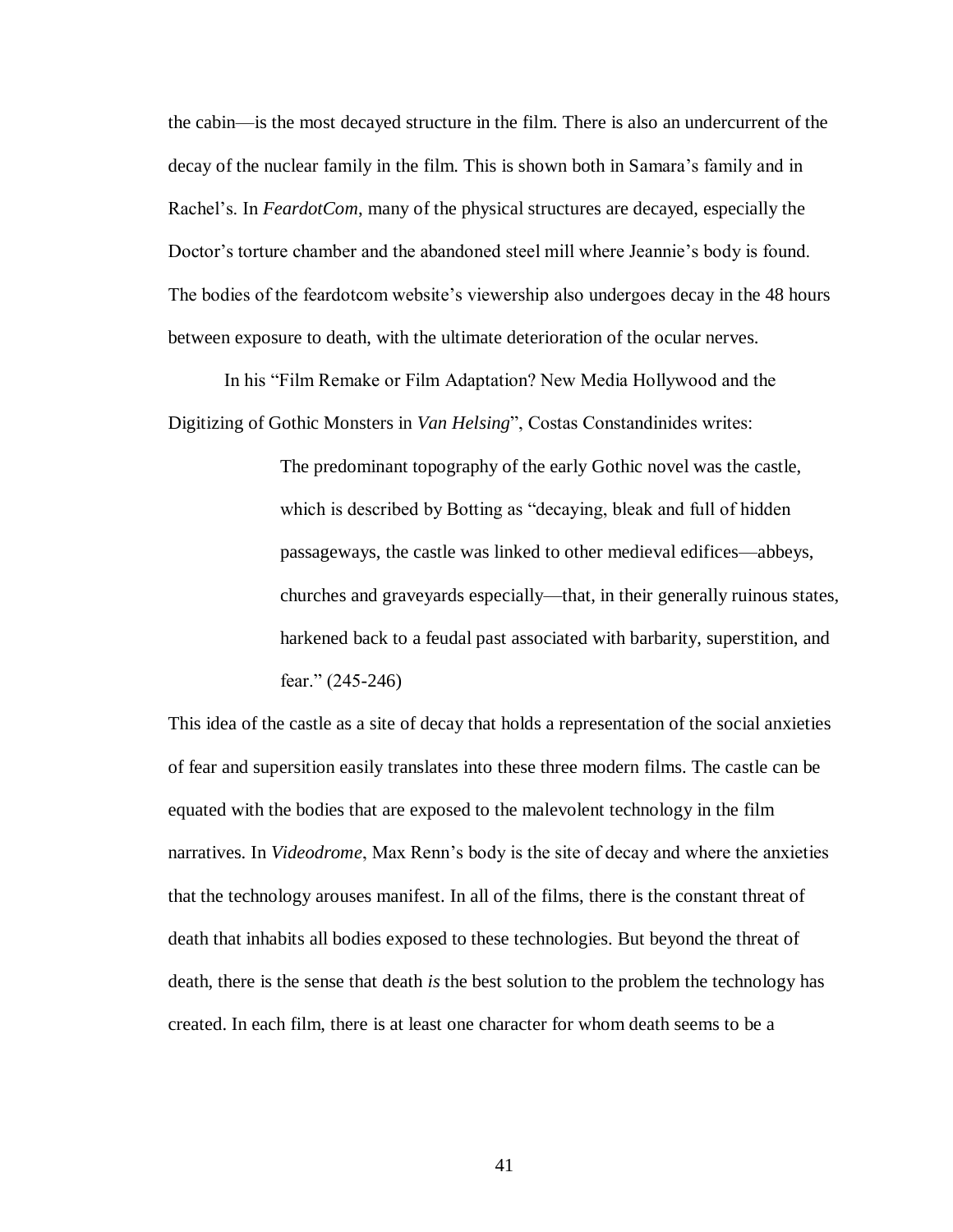welcome reprieve. Like Dracula's castle, these characters seem to have a layer of dust on their cavity—the product of being drained of a life force.

## The Abject

In *The Handbook of the Gothic*, Colette Conroy defines abjection as:

[A]n overpowering sensation of disgust caused by fragments and substances that cross boundaries between subjects. Mucus, saliva, blood, [and] vomit are all examples. These substances pollute the clarity of intersubjective relationships because they belong to both inside and outside and so form the connective boundary between the two. The point of separation is also the point of connection. (106)

In *The Ring* and *FeardotCom*, there are some physical signs of abjection after being exposed to the tape and website, respectively. All of the exposed parties experience nosebleeds. In *FeardotCom*, this is followed with more severe bleeding from the eyes as the 48-hour window closes. Because of this bleeding and the torture scenes depicted in the Doctor's lair, this film is the bloodiest of the three. Even so, the torture scenes are few, and not as graphic as many in other contemporary horror films.

Another sign of abjection in *FeardotCom*, the white ball, is not oriented around bodily fluids. One of the standard hallucinatory visions that all visitors to the website see is Jeannie Richardson as a young girl playing with a white ball. This ball is also seen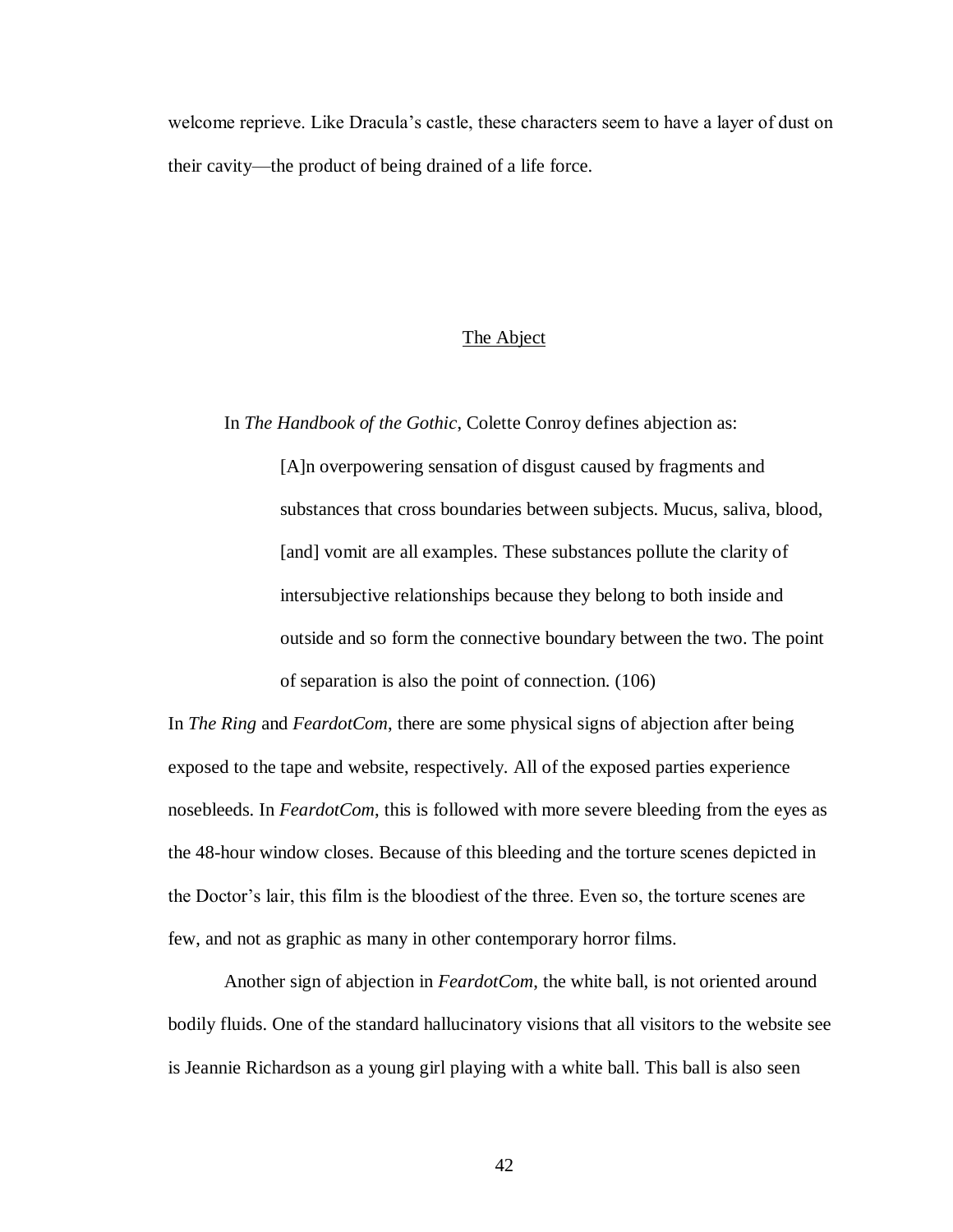rolling about on its own. This ball is a referent for the abject. It separates adult Jeannie from child Jeannie, and yet unites them for website visitors and movie viewers. Reflection on this connection casts dramatic irony over Jeannie's victims. The only people privy to this connection are Terry, who visits Jeannie's mother and spots a photograph, and the movie viewers.

Apart from the nose bleed in *The Ring*, there are few bloody scenes, and few manifestations of the abject through bodily fluids. Abjection is manifested in water. Water always precedes Samara's presence, and is present at all of the deaths in the film. Just before Katie's death, Samara's presence is foreshadowed in the pool of water that can be seen under the bottom of her door. Mr. Morgan electrocutes himself in a tub overflowing with water. There is a memorable scene where Samara crawls out of Noah's television set and tracks water across his floor before killing him. In Rachel's dream where Samara grabs Rachel's arm and burns her, there is a puddle of water in the living room in the exact spot that Aidan is sitting—having just finished watching the tape when she wakes up. Though Samara is physically portrayed as an eternal child, it is as though she is mothering these fiendish, replicating tapes, and the water is her anmiotic fluid.

The fly that appears on a frame of the tape is also a point of abjection. This is the moment where the screen shifts from being a boundary between worlds to a portal. There is a moment when Rachel freezes this frame and is able to pick the fly off the screen. As Conroy said, this is a point of separation—clearly illustrating the bounds between the two worlds—but also one of connection.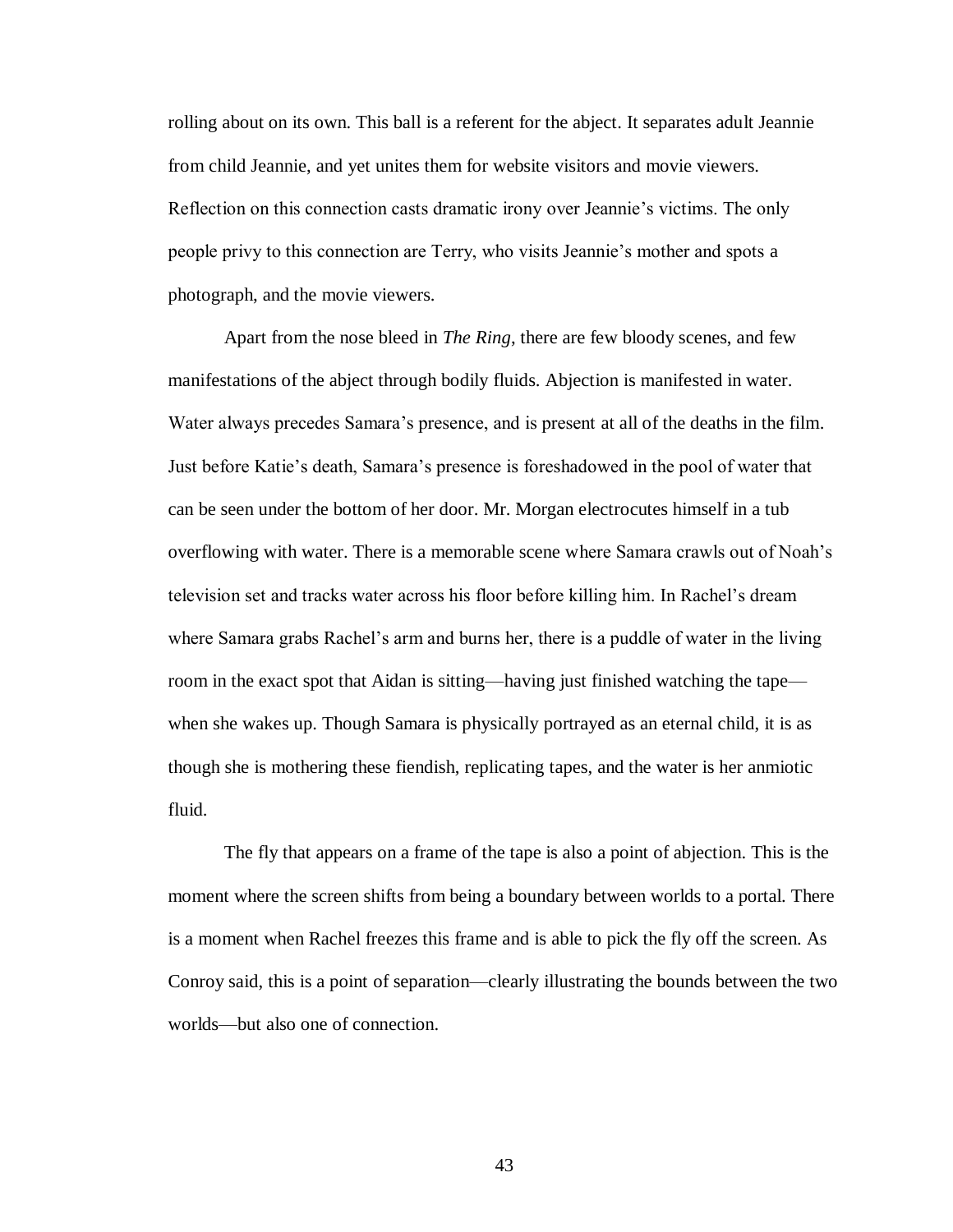This idea is also at work in *Videodrome*, though it largely manifests through hallucinatory experience rather than an actual tangible one. The abject in this film is mostly exhibited in two places: Max Renn's abdomenal orifice, and the sadomasochistic threads that are woven into the plot. Of all three films, the presence of this orifice is one of the most memorable representations of abjection. The sadomasochism, while not as visually striking, is just as conceptually intriguing. Max and Nikki experiment with S&M in their sex life. Max seems at once repulsed by and attracted to it, and behaves in a similar fashion towards the snuff Videodrome footage. In this sense, Max, and to some extent Nikki, are representations of the abject. However, after the new orifice appears on Max, he is incarnated as the abject. He moves from being the signified to the signifier.

#### Madness

In *The Handbook of the Gothic*, Helen Small reveals the fear of madness to be "a fundamental source of terror in Gothic literature," (199). She speaks to a fascination with and terror of the madhouse. Even though the field of psychiatry has grown significantly since the inception of gothic literature, the genre still resists the scientific pacification of madness. While adapting to more modern psychological disorders, modern gothic writers have "remained firmly within the Gothic tradition in rejecting any reassuring conviction that the mind is fully accessible to science, to understanding, or to sympathy," (Small 202). Originally, gothic literature drew on the hysteria surrounding maddness. Now the literature creates it.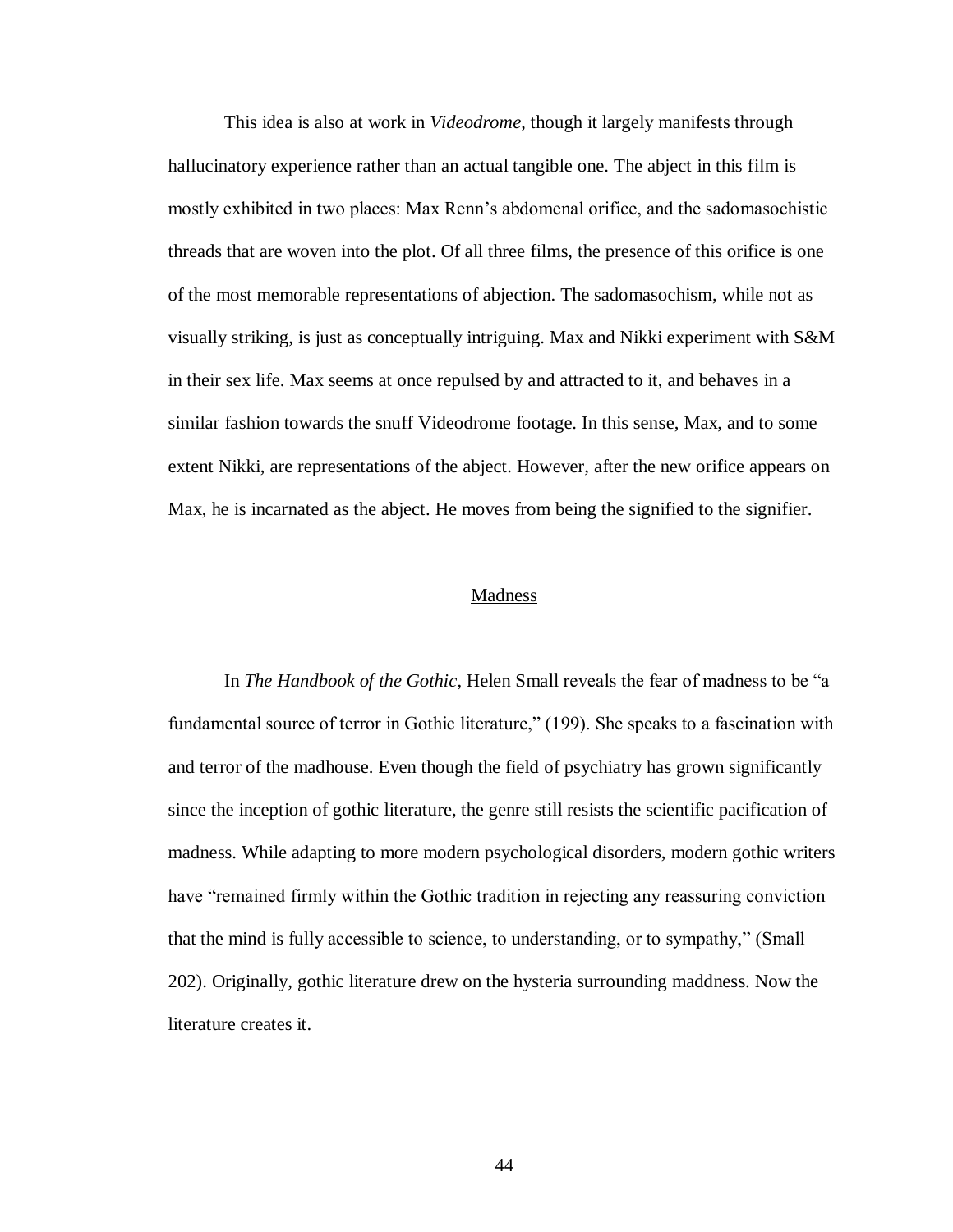In all three films, there is a madness that overtakes characters after they interact with the nefarious technology. Since I have already discussed how this manifests in various other sections, I will instead focus on the peripheral embodiments of and difference in madness in each film. In *The Ring*, Samara's telepathic prowess drives her family's horses into madness. Her unique ability to manipulate other species, and by extention the natural world, puts her power far above that of a human's, thus rendering human reasoning and logic impotent against her capabilities. In *Videodrome*, Cronenberg constructs Max Renn's reality and hallucinations in such a way that the viewer is sometimes unable to discern what scenes belong in which category. This inability rightfully drives Max out of his rational mind and into madness. In *FeardotCom*, the window between exposure to the technology and madness is shorter than in the other two films. The manipulation of the website visitor's worst fear certainly plays a role in this. In every case, each fear seems not to be based in rationality. This fosters paranoia, which, as David Punter and Glennis Byron point out in their *The Gothic*, causes "the self [to be] threatened and pursued by its own unaccomodated residues.

While all three films involve hallucinations, those in *Videodrome* are really the only ones that cause the viewer to examine the reality Max Renn is faced with and decide for him or herself what is reality and what is hallucination. This is because the hallucinations Max experiences are a direct result of his reality. For example, there is a scene where Nikki Brand kills Dr. O'Blivion on screen. While at first the viewer could assume this might be a reality, since Nikki did go in search of the Videodrome producers, it is soon revealed to be hallucination. The hallucinations in the other two films involve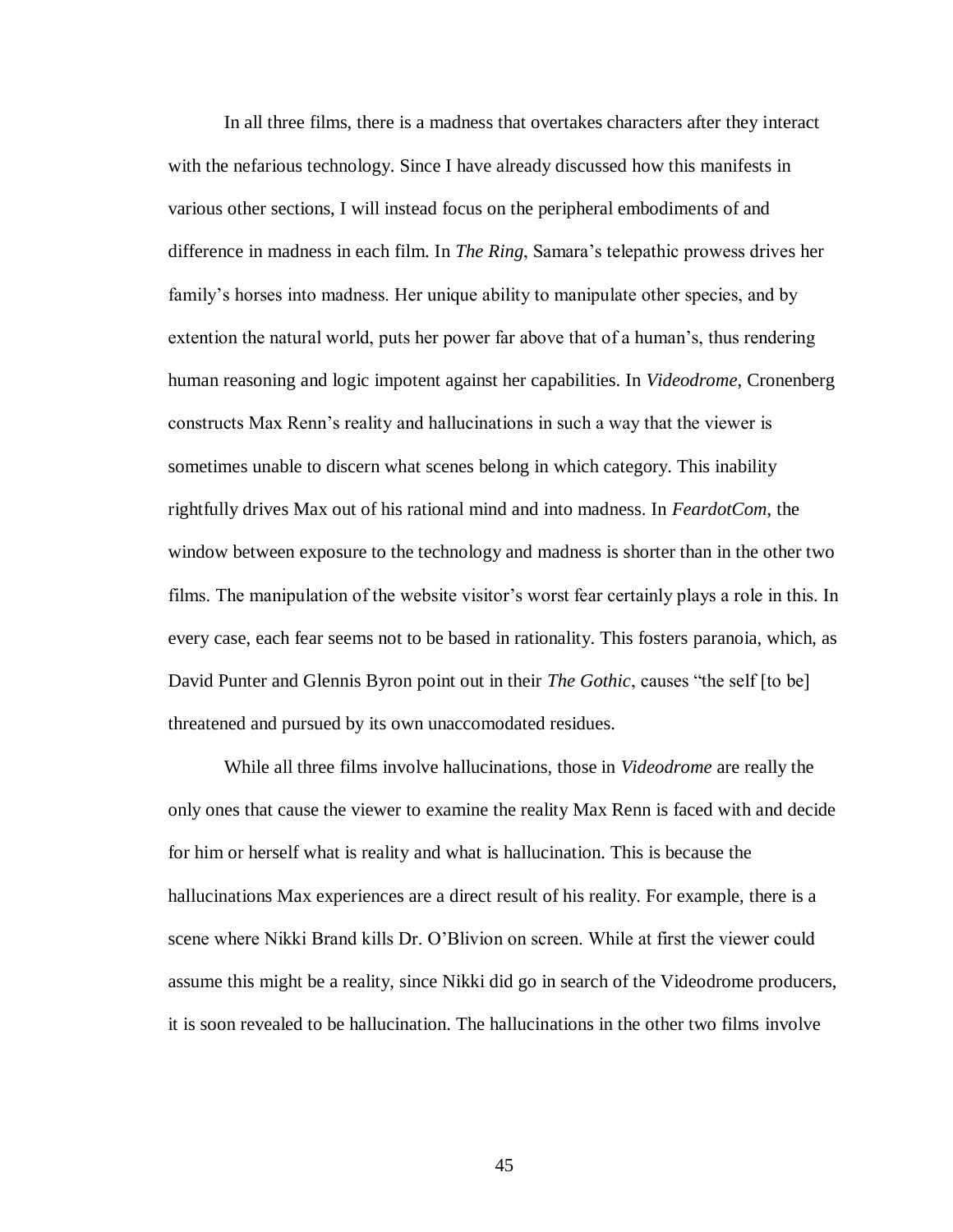subjects that the hallucinating characters weren't previously exposed to, so those sequences are more starkly hallucination for both the character and the viewer.

#### Monstrosity

In the introduction to *The Cambridge Companion to Gothic Fiction*, Jerrold E. Hogle writes:

> A Gothic tale usually takes places […] in an antiquated or seemingly antiquated space [….] Within this space, or a combination of such spaces, are hidden some secrets from the past (sometimes the recent past) that haunt the characters, psychologically, physically, or otherwise at the main time of the story. These hauntings can take many forms, but they frequently assume the features of ghosts, specters, or monsters […] that rise from within the antiquated space, or sometimes invade it from alien realms, to manifest unresolved crimes or conflicts that can no longer be successfully buried from view. (2)

This speaks to the spectral habitation of the technologies highlighted in each of the three narratives. While the two manifestations in *The Ring* and *FeardotCom* may be readily apparent, the manifestation in *Videodrome* is more subtle. In Cronenberg's film, the technology is possessed by man's creation. This production is in effect, a monster, because it creates a combination of realities from different realms that should not be able to coexist.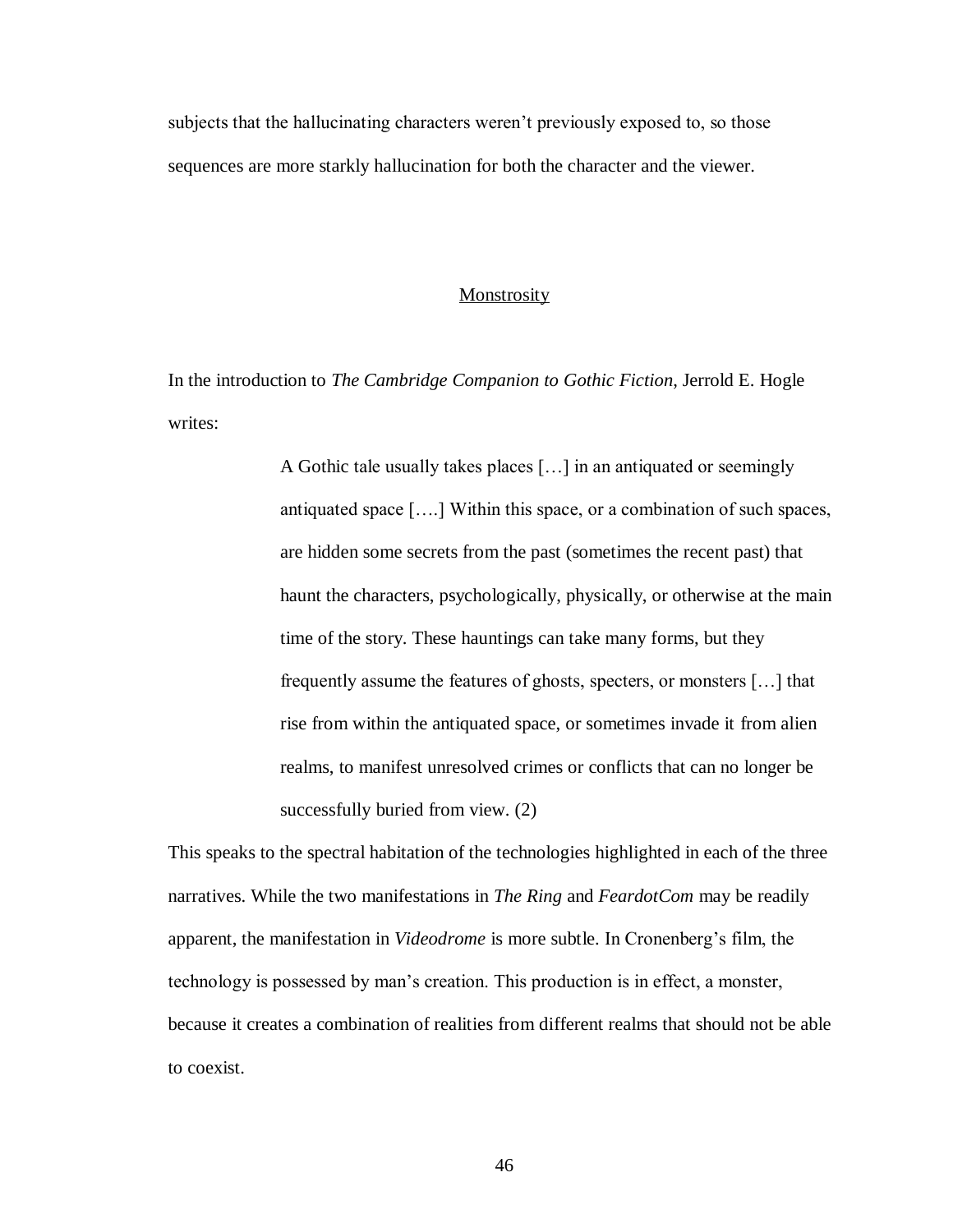Later in *The Companion*, Hogle speaks to the gothic as having helped shape Freud's middle-class Oedipal conflict theory. He writes, "in some way the Gothic is usually about some "son" both wanting to kill and striving to be the "father" and thus feeling fearful and guilty about what he most desires, […]" (5). Here *Videodrome* sets itself aside in the masculine manifestation of the monster. Max Renn is, to some degree, the "son" figure, who is at once repulsed by and attracted to the "father" figure—the Videodrome creators. This dual repulsion and attraction on his part only complicates who the monster might be in this film. While the Videodrome creators seem the obvious choice, Renn isn't entirely blameless. He obsessively seeks out Videodrome to broadcast on his station, even after he finds out that its makers have a dubious agenda. He also is physically alienated from those around him after his new orifice arrives, which has a Frankensteinian echo.

The monster of Verbinski's film, Samara, does interesting things with technology. For the beginning portion of the film, the tape itself is the monster because of the urban legend that surrounds it. The story behind the tape is not known until Rachel investigates further and sheds light on its haunted past. Samara also needs the tape to be replicated in order to continue to exist on some level and terrorize people. It is her horcrux, if you will, and destroying all the tapes and refusing to make another is the only way to kill her. Essentially, Samara's continued victimization relies upon the human survival instict, which tends to throw morality out the window in order to live.

In *FeardotCom*, the monster is at once Jeannie Richardson and the Doctor. The Doctor embodies monstrosity in the modern sense of being morally corrupt and deliberately hurtful in explicitly violent ways. Jeannie is a Frankensteinian monster in the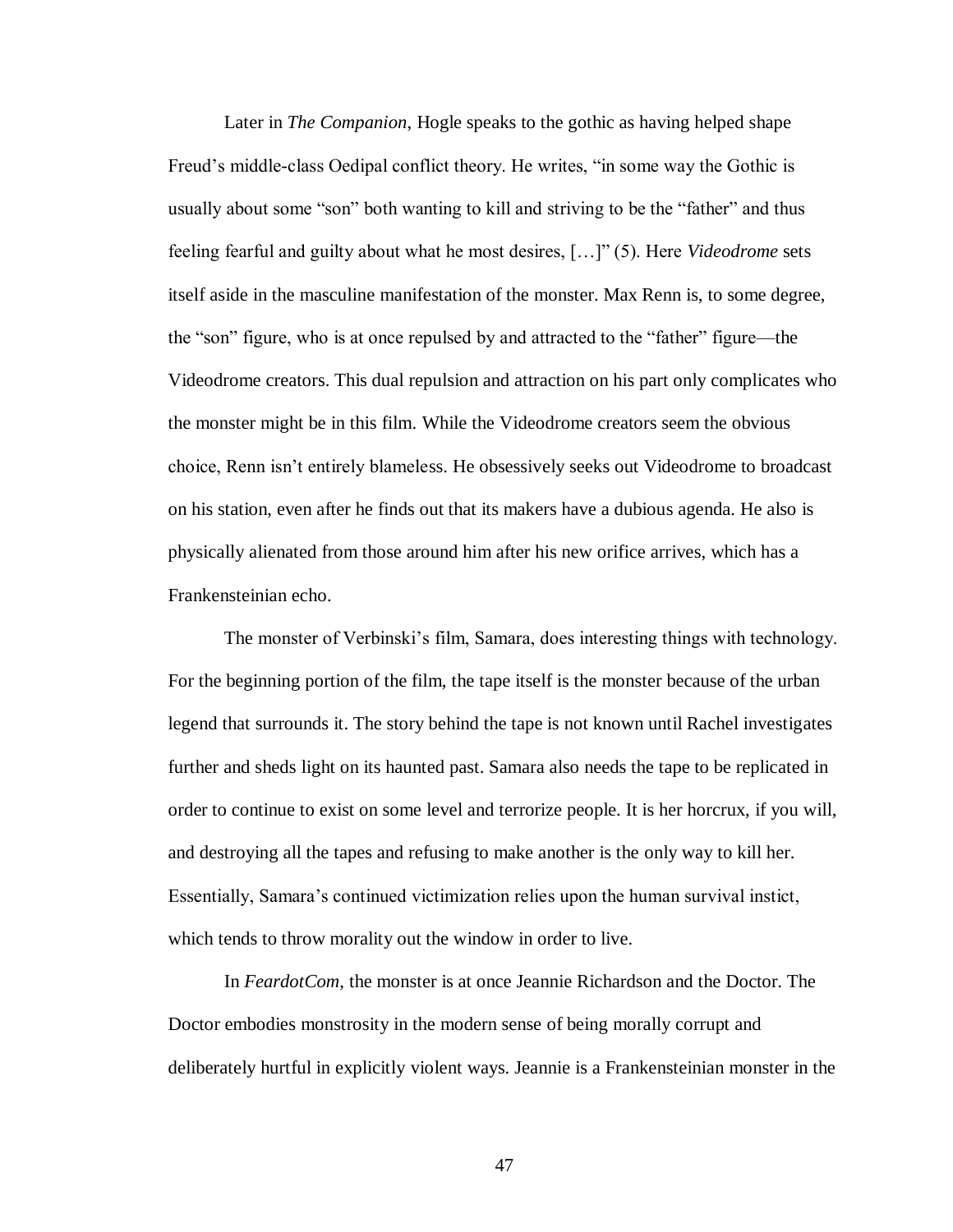sense that her existence should not be possible, but she still continues to prevail. Though the viewer may have some sympathy for her plight, she still kills innocent people without discrimination until she can exact her revenge.

#### Conclusion

At the beginning of this project, I set out to explore the relationship between gothic literary conventions, contemporary American horror films, and how the two work together to utilize technology. My initial research interest was in the history and development of communication technologies, and how they affected interpersonal relationships, and spatial and temporal connections. This led me to read Darren Wershler-Henry's *The Iron Whim: A Fragmented History of Typewriting*. The first sentence of Wersher-Henry's book reads: "Typewriting is dead, but its ghost still haunts us" (2). He then goes on to cite anecdotes of allegedly haunted typewriters, which led to the focus of my project. While researching, I found many interesting threads that didn't necessarily tie in with my project, but I think they're worth mentioning here.

I was also intrigued by the moment of madness. This most vividly occurs in *Videodrome* with Max Renn, but is also present in the other two films. What drives this? When, and under what circumstances does it occur? What kind of language do we use to talk about madness as it manifests? That last question is of particular interest to me, especially since madness is at once observable and unobservable. Along this line of the role of language, I am also curious about the kind of language we use to talk about what is considered abject, grotesque, and horrifying. These are things that are often repressed in speech, particularly in the discussion of death.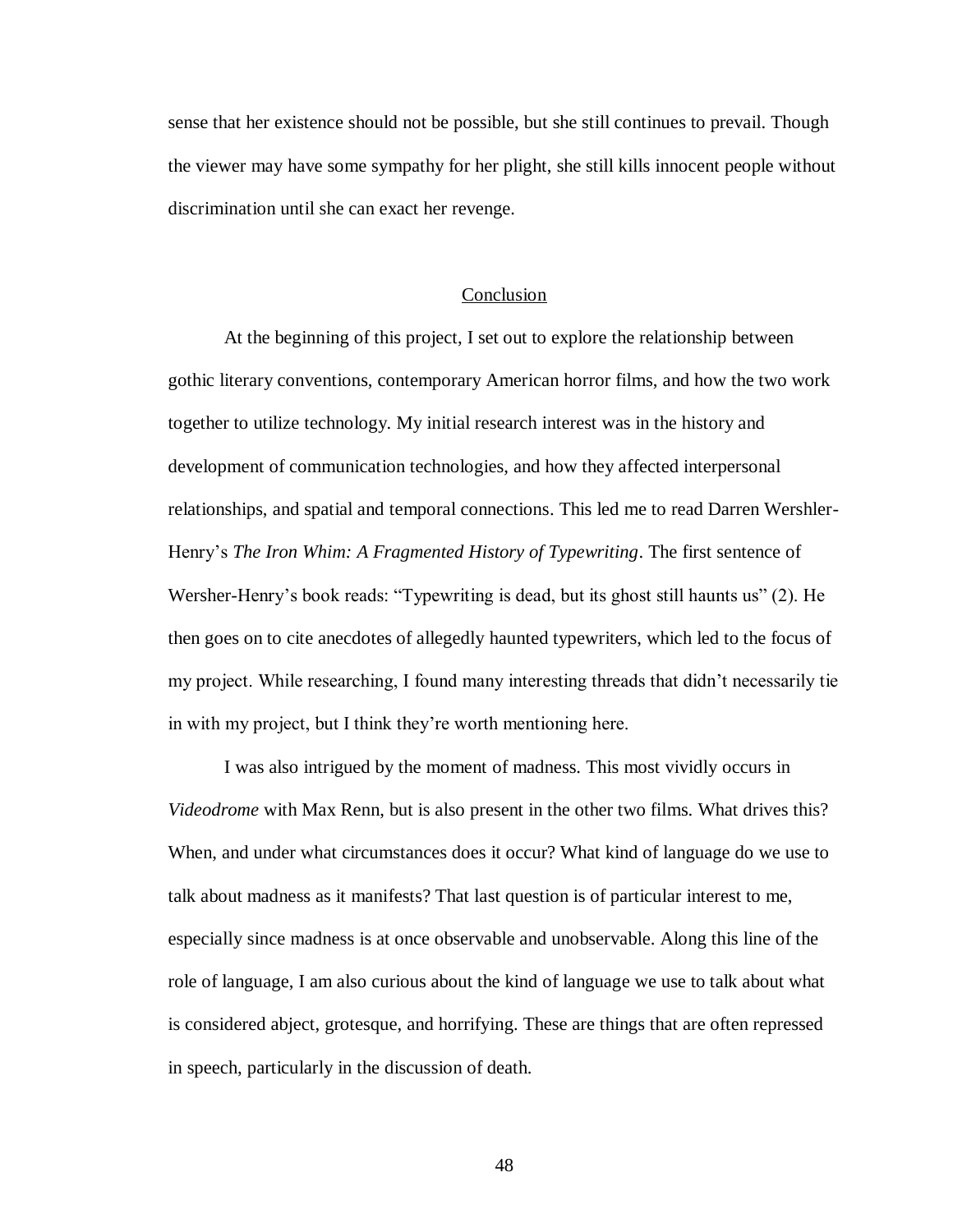When I was first formulating this project, I spent some time informally questioning my friends and peers about their feelings for horror movies. The standard response was something along the lines of "I don't like them. They freak me out. They're too scary." While this is a valid response, it didn't satisfy my curiosity. The language they were using was too vague. What specifically was scary, and in what ways?

While I didn't find the answers to these questions, I did dig into something near the end of this process that illuminated something important for me. Perhaps a part of why horror is scary to people is that it demonizes. In particular, there is a demonization of religious iconography in Victorian gothic literature and in contemporary American horror.

In *The Biology of Horror: Gothic Literature and Film*, Jack Morgan references the powerful Catholic influence in classic gothic literature (60). There is a perversion of Catholic imagery, which, Morgan notes, is largely at the hands of Protestant novelists. The decrepit monastery is a popular setting for the Victorian gothic plot, and highly sexualized nuns and priests are not rare. In his *Queer Gothic*, George Haggerty discusses religion and the gothic in Horace Walpole's *The Castle of Otranto*. He writes:

> The gothic terms of the work […] have greater meaning because of the religious terms in which they are couched. Sexuality, that is, depends on a religious context to exert its full cultural significance. Sexuality and religion are not opposite poles from which to understand the action of the novel; they are inextricably bound in the cultural imagination. (64)

This corruption of religious imagery carries itself into horror films, and is weaved in the films I chose to analyze. *FeardotCom* plays with an echo of religion in its presentation of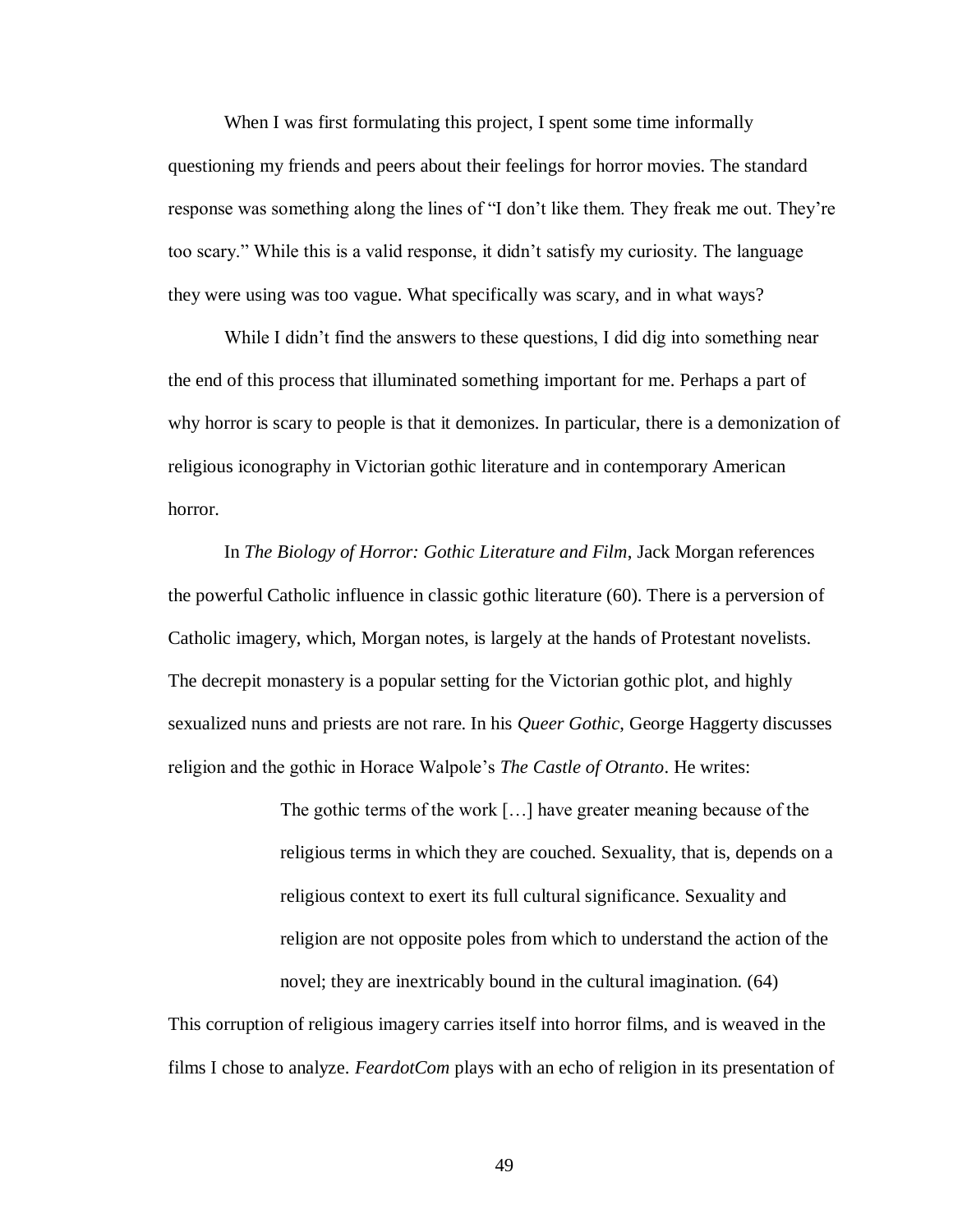sexuality. The maleficent spirit of Jeannie Richardson is portrayed in two ways: First, as a child wearing all white, and second, as an attractive and provocative adult woman. This echoes the dual image of women in the Bible, between Mary and Eve.

*Videodrome* carries a heavier sense of religious perversion, which surrounds Max Renn. Bianca O'Blivion tells Max that he is the "video word made flesh" this has a strong tie to Christianity through "[…] the word was made flesh, and dwelt among us" (New Catholic Edition, John 1.14). There is also the sense that Max is hallucinating that he is a Christ-like figure. In his mind, he is working to save civilization from the destruction Videodrome would cause. In the end, he sacrifices himself in order to undergo a transformation he thinks will save civilization. There is also the image of Max's abdominal wound. While its location does not directly correspond with the last of the Five Holy Wounds inflicted upon Jesus's body, there is an echo: "But when they came to Jesus, and saw that he was already dead, they did not break his legs; but one of the soldiers opened his side with a lance and immediately there came out blood and water" (John 19.33-34). When Max pulls things from his wound, they are covered in a watery residue as well as blood.

There are Biblical remnants in *The Ring* as well. As Sheng-mei Ma discusses in *Asian Gothic*, the seven-day window between viewing the tape and death speaks of a reverse Genesis (193). In a more gothic sense, *The Ring* also highlights a lineage shrouded in mystery and an evil origin. The different stories surrounding the origin of the malefic child in *The Ring* and *Ringu* speak to that. This plot point stands in direct contradiction to the medieval tradition of harking back to the Creator (Ma 193). In both of these plots, Samara's wicked pedigree is the fulcrum of her power.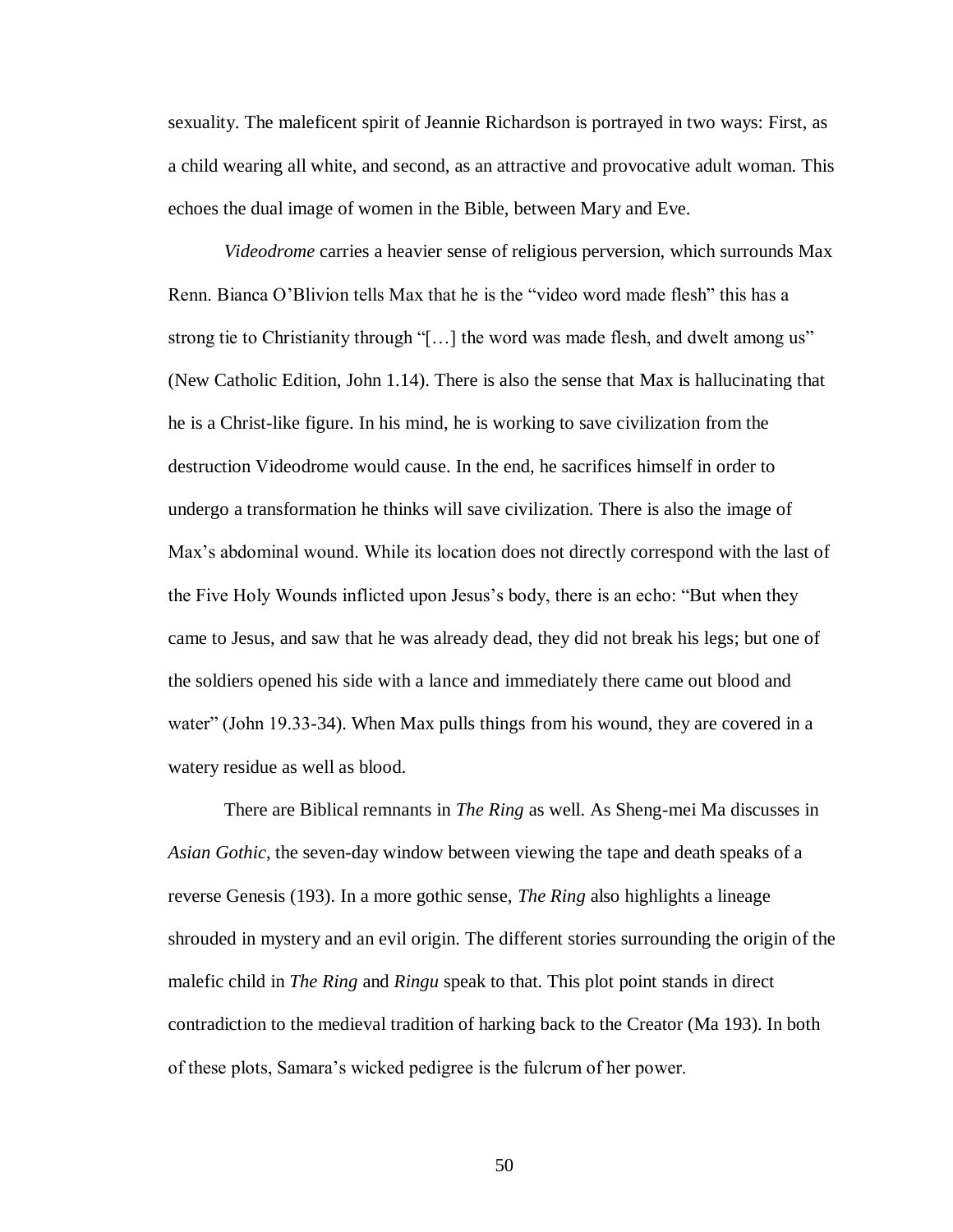The demonization and perversion of something as personal and important as religion, even one that the reader or viewer does not necessarily share, is unsettling. By drawing threads of Christianity into these—and many other—horror film plots, the films' creators could be drawing uncomfortably visceral reactions from viewers.

In a further exploration, I might go beyond the surface of the motifs I have chosen, digging for deeper trends of employment and manipulation, possibly through broadening the number of films and source texts examined. I would like to further explore the questions I listed above pertaining to the language we use and the dialogue surrounding horror films and their imagery.

In perhaps a separate project, I would like to explore the aura surrounding, in the Benjaminian sense, these communication technologies. An examination of ghost stories and urban legends surrounding these technologies might yield some insight into why we tend to be so silent about these horrific mythologies.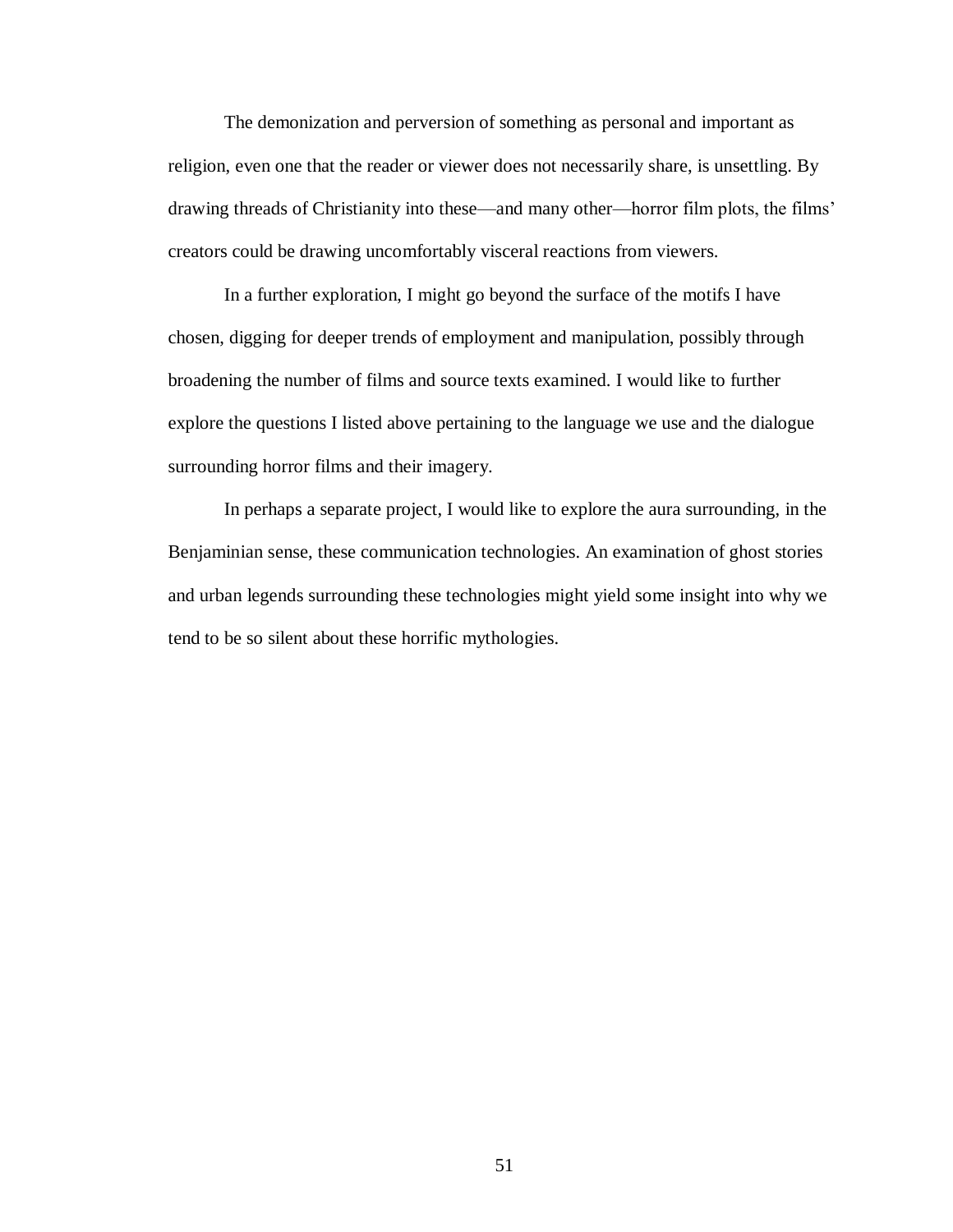#### Works Cited

Badley, Linda. *Film, Horror, and the Body Fantastic*. Greenwood Press, 1995. Print.

- Braudy, Leo, and Marshall Cohen. *Film Theory and Criticism: Introductory Readings*. 6th ed. Oxford: Oxford University Press, 2004. 764-773. Web.
- Bynum, Caroline Walker. *Fragmentation and Redemption: Essays on Gender and the Human Body in Medieval Religion*. Zone, 1992. Print.
- Carter, Margaret L. *Specter or Delusion? The Supernatural in Gothic Fiction*. UMI Research Press, 1979. Print.
- Clery, E.J. *The Rise of Supernatural Fiction, 1762-1800*. Cambridge University Press, 1999. Print.
- Clover, Carol. "Her Body, Himself: Gender in the Slasher Film." *Representations*. 20. (1987): 187-228. Web. 27 Feb. 2012.
- Clover, Carol J. *Men, Women, And Chain Saws, Gender in the Modern Horror Film*. Princeton University Press, 1993. Print.
- Cohen, Jeffrey Jerome. *Monster Theory: Reading Culture*. University Of Minnesota Press, 1996. Print.
- Ebert, Roger. "Feardotcom Contains Best, Worst Elements." *Windsor Star* [Ontario] 30 Aug 2002. Web. 27 Feb 2012.

*Feardotcom*. Dir. William Malone. Warner Home Video, 2003. DVD.

- Freud, Sigmund. *The Uncanny*. Penguin Books, 2003. Print.
- Haggerty, George E. *Queer Gothic*. University of Illinois Press, 2006. Print.
- Hantke, Steffen. *American Horror Film, the Genre at the Turn of the Millennium*.

University Press of Mississippi, 2010. Print.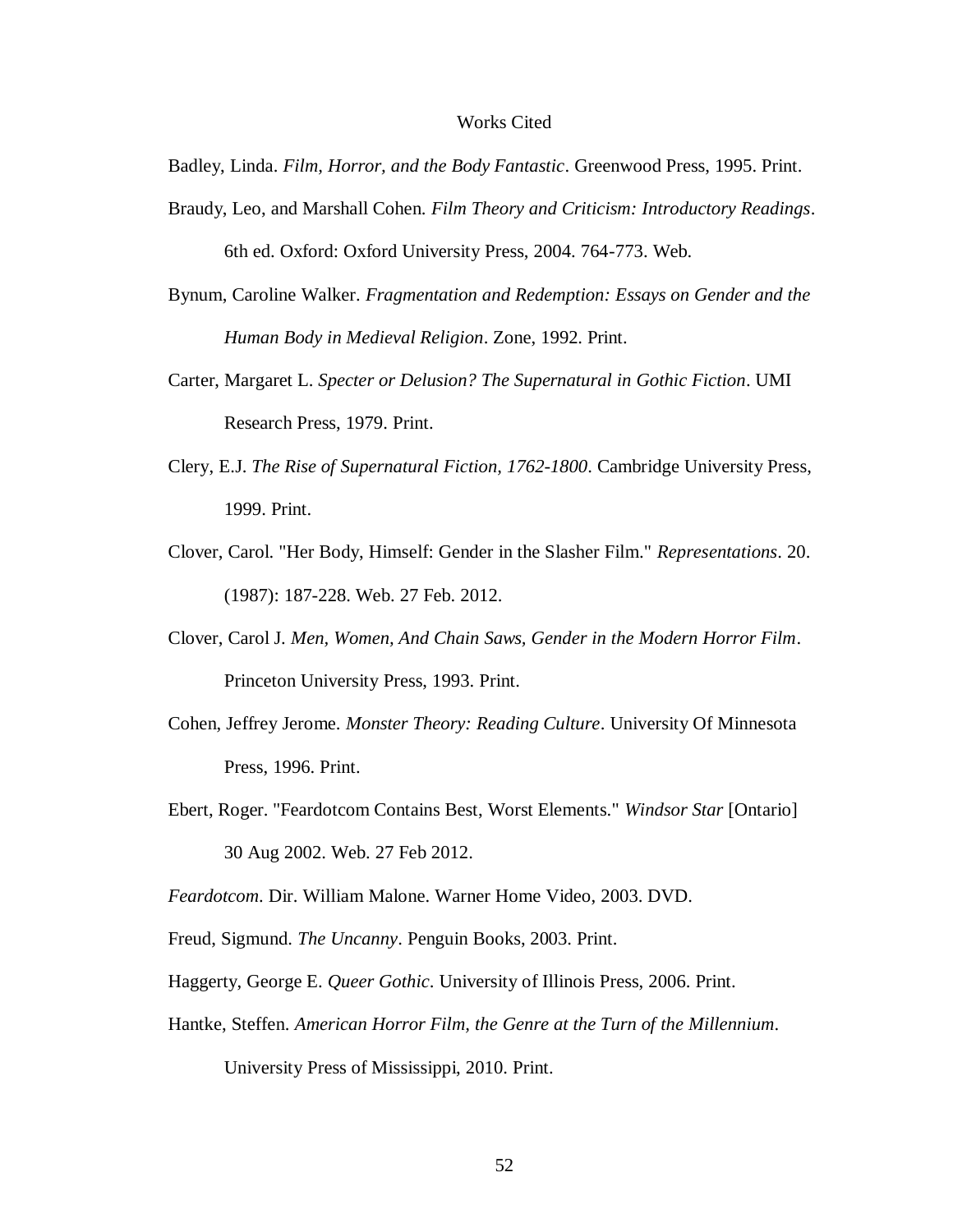Haskins, Casey. "What Do Pictures Want?:The Lives and Loves of Images by W.J.T. Mitchell." *Journal of Aesthetics and Art Criticism*. 64.2 (2006): 291-293. Web. 27 Feb. 2012.

Hock Soon Ng, Andrew. *Asian Gothic*. McFarland, 2008. Print.

Hogle, Jerrold E. *The Cambridge Companion to Gothic Fiction*. Cambridge University Press, 2002. Print.

Hopkins, Lisa. *Screening the Gothic*. University of Texas Press, 2005. Print.

- Kittler, Friedrich. *Gramophone, Film, Typewriter*. Stanford University Press, 1999. Print.
- Lowenstein, Adam. *Shocking Representation: Historical Trauma, National Cinema, and the Modern Horror Film*. Columbia University Press, 2005. Print.
- MacAndrew, Elizabeth. *The Gothic Tradition in Fiction*. Columbia University Press, 1979. Print.

Manovich, Lev. *The Language of New Media*. MIT Press, 2002. Print.

- Mighall, Robert. *A Geography of Victorian Gothic Fiction*. Oxford University Press, 1999. Print.
- Morgan, Jack. *The Biology of Horror: Gothic Literature and Film.* Southern Illinois University Press, 2002. Print.
- Mulvey-Roberts, Marie. *The Handbook of the Gothic*. New York University Press, 2009. Print.

*New Catholic Edition of the Holy Bible*. Catholic Book Publishing Company, 1952. Print.

Pinedo, Isabel. "Recreational Terror: Postmodern Elements of the Contemporary Horror Film." *Journal of Film and Video*. 48.1/2 (1996): 17-31. Web. 09 Aug 2011.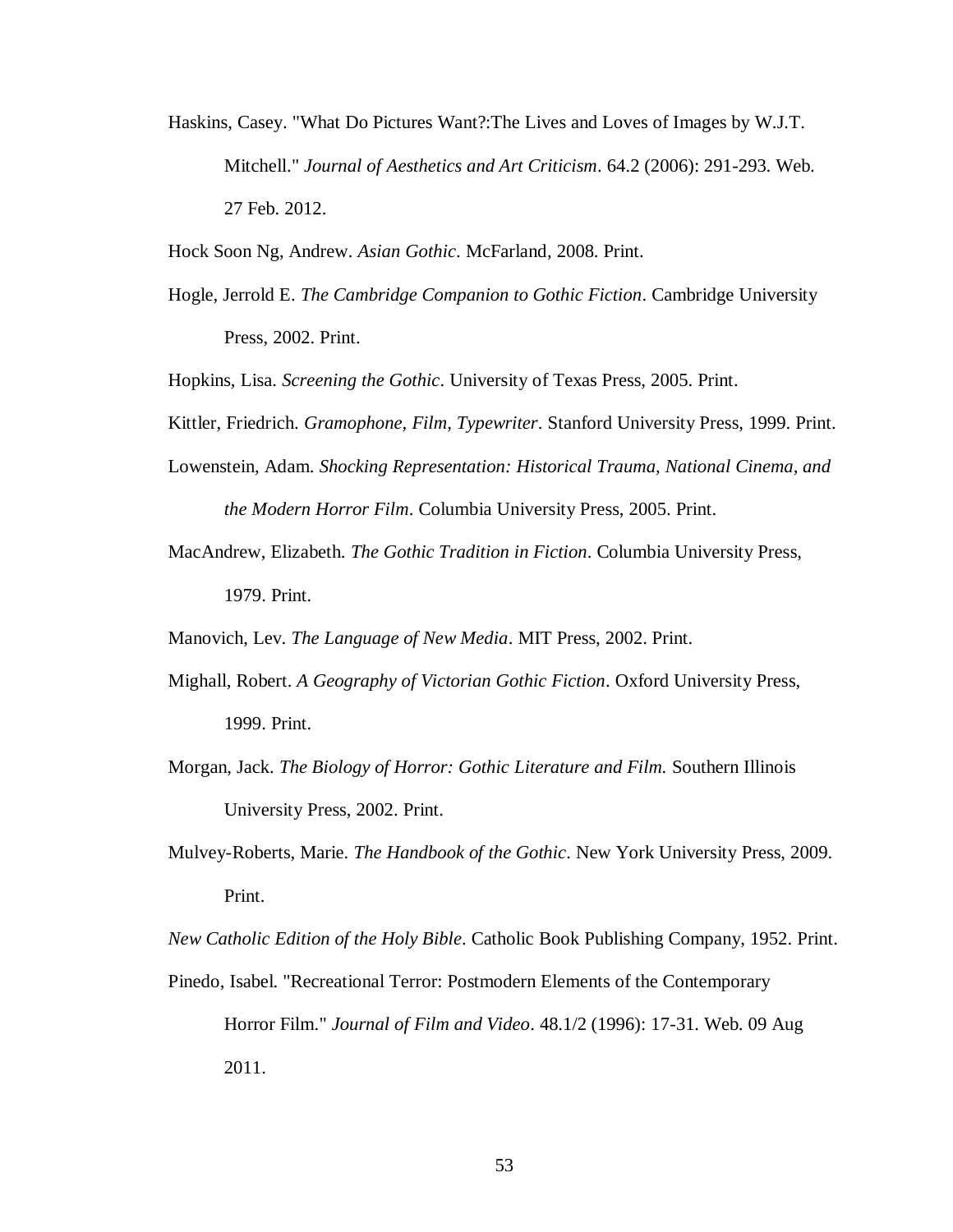Punter, David. *The Literature of Terror*. Longman Group Limited, 1980. Print.

Punter, David and Glennis Byron. *The Gothic*. Blackwell Publishing, 2004. Print.

*The Ring*. Dir Gore Verbinski. Dreamworks Video, 2003. DVD.

Scarry, Elaine. *The Body In Pain, The Making And Unmaking Of The World*. Oxford University Press, USA, 1985. Print.

Shelley, Mary. *Frankenstein.* Simon & Schuster, 2004. Print.

- Sontag, Susan. *Regarding The Pain Of Others*. New York, NY: Picador, 2003. Print.
- Tryon, Chuck. "Video from the Void: Video Spectatorship, Domestic Film Cultures, and Contemporary Horror Film." *Journal of Film and Video*. 61.3 (2009): 40- 51. Web. 04 Nov 2011.

*Videodrome*. Dir. David Cronenberg. Universal Studios, 1983. *Netflix*.

- Wee, Valerie. "Visual Aesthetics and Ways of Seeing: Comparing Ringu and The Ring." *Cinema Journal 50*. 2 (2009): 41-60. Web. 04 Nov. 2011.
- Wershler-Henry, Darren. *The Iron Whim: A Fragmented History of Typewriting*. Cornell University Press, 2007. Print.